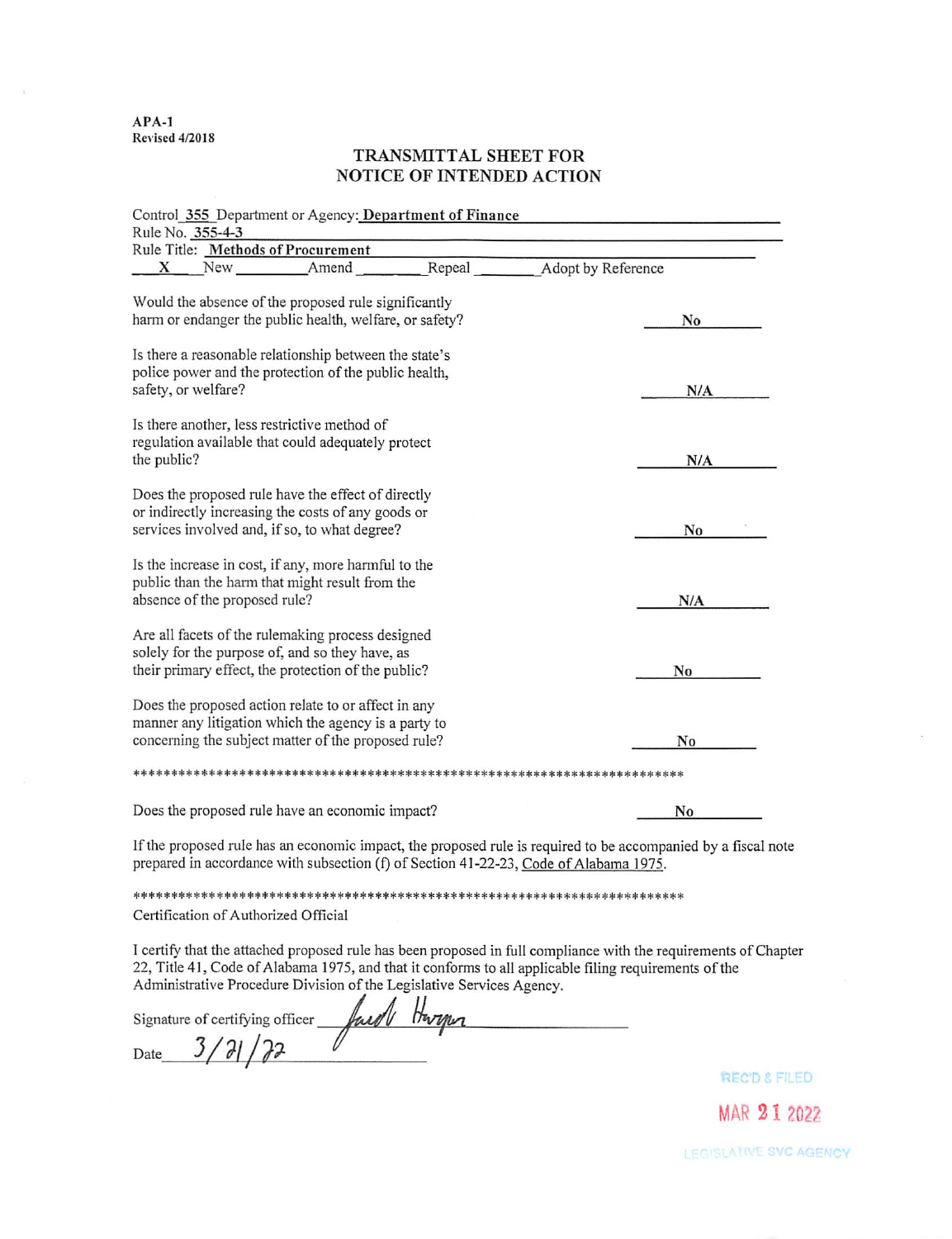## **Department of Finance**

## **NOTICE OF INTENDED ACTION**

AGENCY NAME: Alabama Department of Finance

RULE NO. & TITLE: 355-4-3 Methods of Procurement

INTENDED ACTION: To propose a new rule.

SUBSTANCE OF PROPOSED ACTION: The new rule implements the new Alabama procurement law, enacted Act 2021-296. The rule describes the different methods of procurement.

TIME, PLACE, MANNER OF PRESENTING VIEWS: A public hearing will be held only if requested by an interested party. A written request shall be submitted to the agency contact person listed below. Interested persons may present their view in writing to the contact person listed below.

FINAL DATE FOR COMMENT AND COMPLETION OF NOTICE: The Department of Finance, Legal Division will accept comments or requests for a hearing no later than May 5, 2022 at 5 p.m.

CONTACT PERSON AT AGENCY: Jacob Harper, Department of Finance, Legal Division, 600 Dexter Avenue, Suite E-309, Montgomery, AL 36130, Phone 334-242-4520 or Jacob.Harper@finance.alabama.gov.

 $APA-2$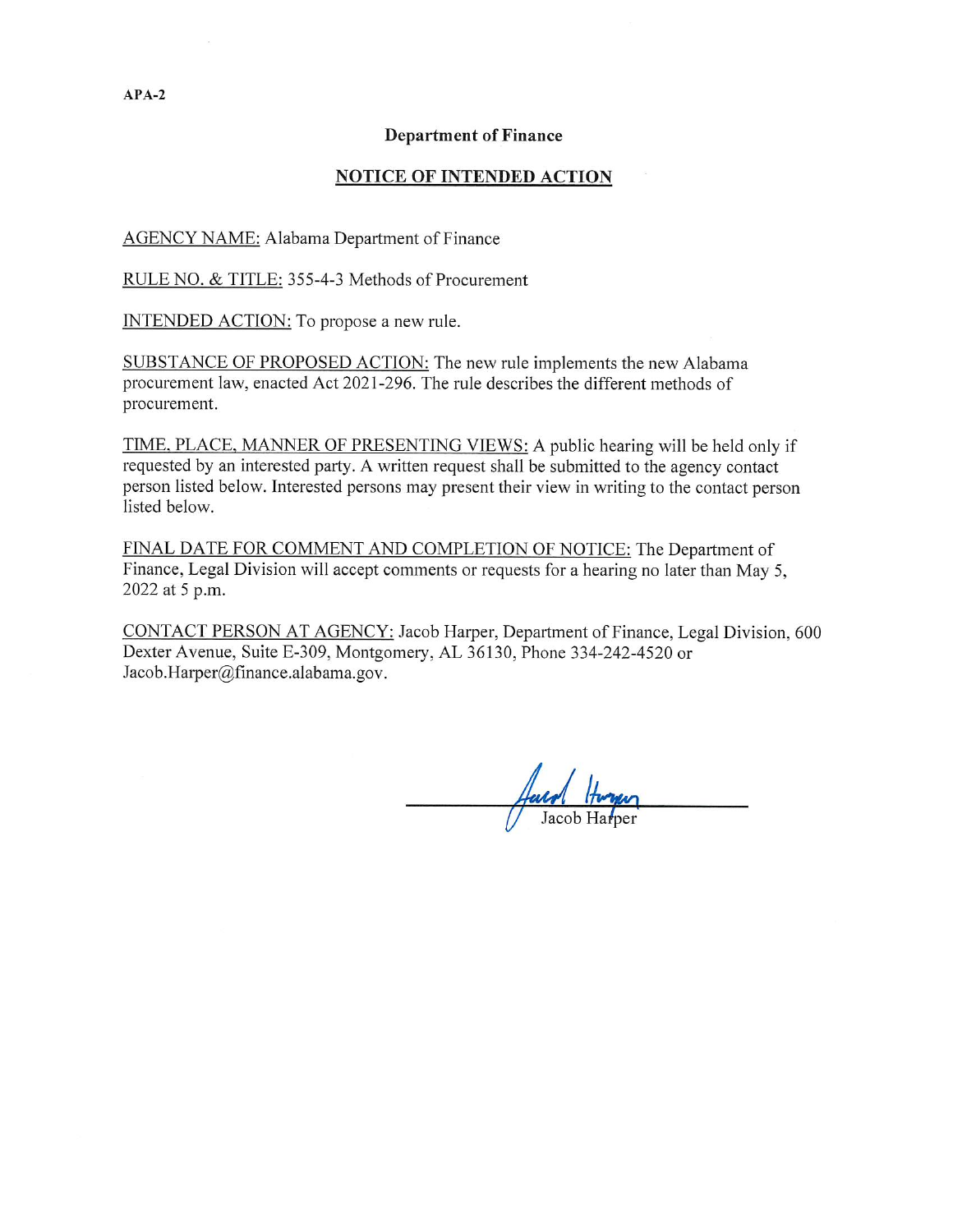**State of Alabama Department of Finance Administrative Code**

**Chapter 355-4-3 Methods of Procurement**

## **Table of Contents**

- **355-4-3-.01 Definitions of Terms Used in Chapter 3.**
- **355-4-3-.02 Competitive Sealed Bidding.**
- **355-4-3-.03 Competitive Sealed Proposals.**
- **355-4-3-.04 Small Purchases.**
- **355-4-3-.05 Sole Source Procurement.**
- **355-4-3-.06 Emergency Procurements.**
- **355-4-3-.07 Special Procurements.**
- **355-4-3-.08 Cancellation of Invitations for Bids or Requests for Proposals.**
- **355-4-3-.09 Responsibility of Bidders and Offerors.**
- **355-4-3-.10 Prequalification of Suppliers.**
- **355-4-3-.11 Substantiation of Offered Prices.**
- **355-4-3-.12 Types of Contracts.**
- **355-4-3-.13 Multi-Year Contracts.**

# 355-4-3-.01 **Definitions of Terms Used in Chapter 3.**

(1) Definitions.

(a) Capability, as used in Code of Ala. 1975, § 41-4- 130(7) (Definitions, Responsible Bidder or Offeror) of the State Procurement Code, means, for the purpose of these Rules, capability at the time of award of the contract.

(b) Discussions, as used in the source selection process, means an exchange of information or other manner of negotiation during which the offeror and the State may alter or otherwise change the conditions, terms, and price of the proposed contract. Discussions may be conducted in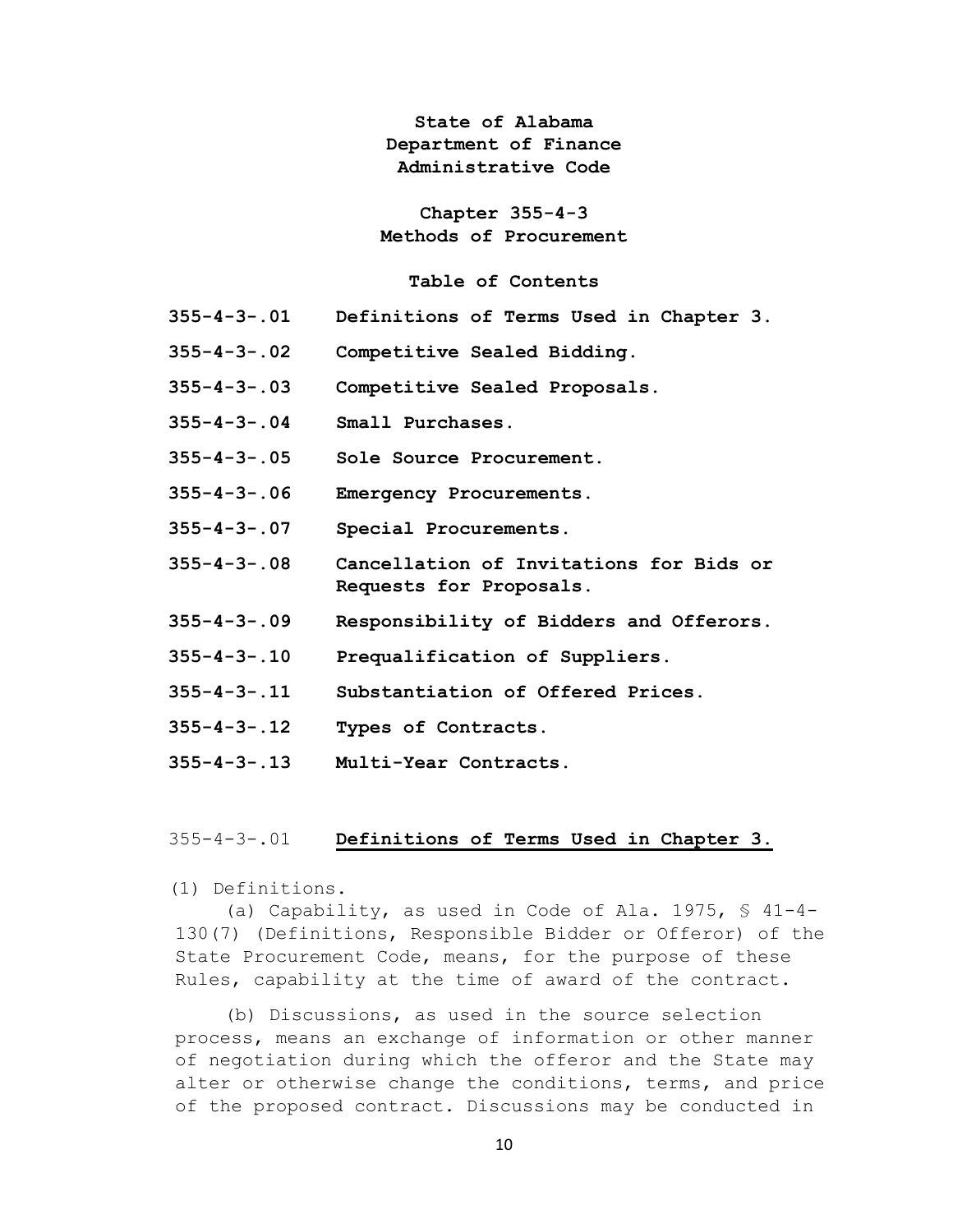connection with competitive sealed proposals, sole source, and emergency procurement; discussions are not permissible in competitive sealed bidding (except to the extent permissible in the first phase of multi-step sealed bidding).

(c) Invitation to Bid means all documents, whether attached or incorporated by reference, utilized for soliciting bids. A request for bid or RFB is an Invitation to Bid.

(d) Prequalification for Inclusion on Bidders Lists means determining in accordance with Rule 355-4-3-.10 that a prospective bidder or offeror satisfies the criteria established for being included on the bidders list.

(e) Solicitation means an Invitation for Bids, a Request for Proposals, a request for quotations, or any other document issued by the State for the purpose of soliciting bids or proposals to perform a State contract.

(2) General Provisions

(a) Extension of Time on Indefinite Quantity Contracts.

The time of performance of an indefinite quantity contract may be extended upon agreement of the parties, provided the extension is for 90 days or less and the Chief Procurement Officer or the head of a Purchasing Agency determines in writing that it is not practical to award another contract at the time of such extension.

(b) No Acceptable Bids Received.

If no bid is received, or if all bids are rejected in accordance with Rule 355-4-3-.08(3), in response to an Invitation for Bids (including multi-step bidding), one of the following shall occur:

> 1. the Procurement Officer may seek quotes that are responsive to the solicitation;

2. the Procurement Officer may cancel the solicitation; or

3. if the Chief Procurement Officer determines in writing that the need for the supply or service continues and seeking quotes responsive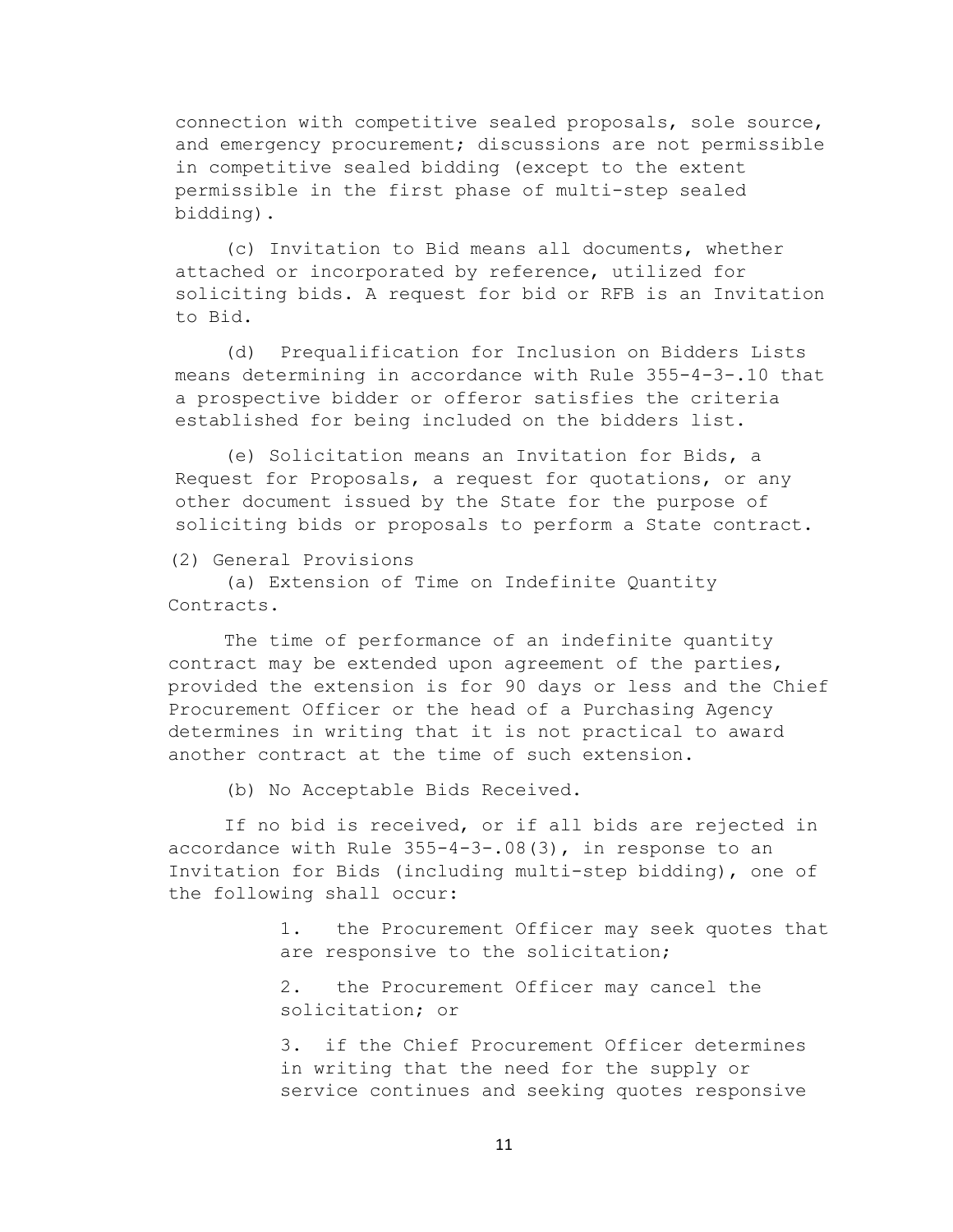to the Invitation to Bid would likely be futile, the procurement may then be conducted under Rule 355-4-3-.05 (Sole Source Procurement) or 355-4-3- .06 (Emergency Procurements), as appropriate.

(c) Only One Bid or Proposal Received.

1. One Bid Received. If only one responsive bid is received in response to an Invitation for Bids (including multi-step bidding), an award may be made to the single bidder if the Procurement Officer finds that the price submitted is fair and reasonable, and that either other prospective bidders had reasonable opportunity to respond, or there is not adequate time for re-solicitation. Otherwise, the bid may be rejected pursuant to the provisions of Rule 355-4-3-.08 and:

(i) new bids or offers may be solicited;

(ii) the solicitation may be cancelled; or

(iii) if the Chief Procurement Officer determines in writing that the need for the supply or service continues, but that the price of the one bid is not fair and reasonable and there is no time for resolicitation or re-solicitation would likely be futile, the procurement may then be conducted under Rule 355-4-3-.05 (Sole Source Procurement) or Rule 355-4-3-.06 (Emergency Procurements), as appropriate.

2. One Proposal Received. If only one proposal is received in response to a Request for Proposals, the Procurement Officer may, as such officer deems appropriate, either make an award in accordance with the procedures set forth in Code of Ala. 1975, § 41-4-133(Competitive Sealed Proposals) of the State Procurement Code and Rule 355-4-3-.03 (Competitive Sealed Proposals) or, if time permits, resolicit for the purpose of obtaining multiple competitive sealed proposals.

(d) Multiple or Alternate Bids or Proposals.

12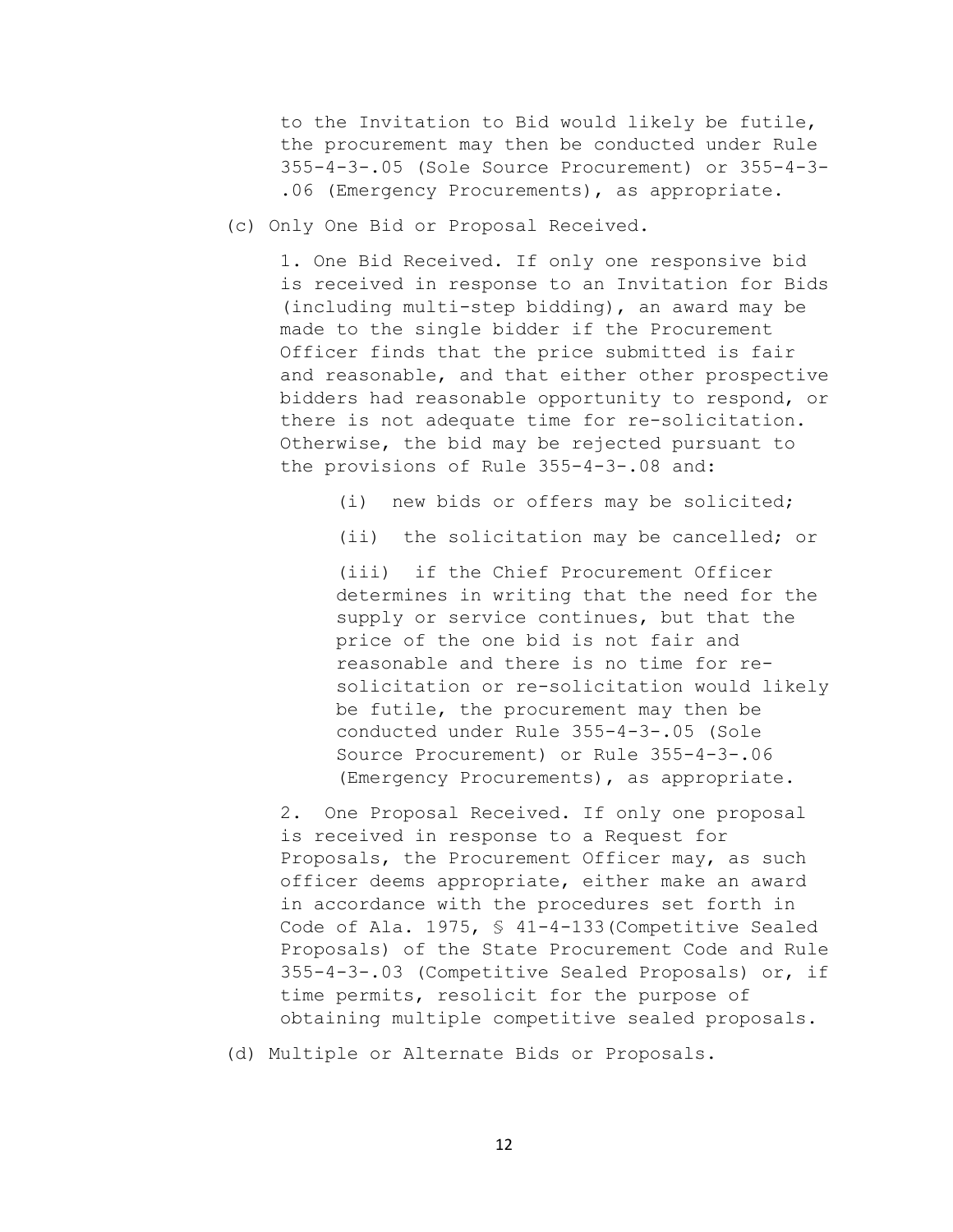Alternative bids are multiple bids with substantive variations from the same bidder in response to an Invitation to Bid. Alternative proposals are multiple proposals with substantive variations from the same Offeror in response to a Request for Proposals. Alternative bids or proposals will be considered, unless specifically forbidden by the Solicitation. If a bidder or Offeror submits alternate bids or proposals that are forbidden in the Solicitation, the Procurement Officer will only accept the bidder's base bid or Offeror's base proposal, if that base bid or proposal is clearly identified, and will not accept any other alternate bids or proposals. If a base bid or base offer is not identified, all bids or offers will be rejected.

(e) Procuring State-Produced Supplies or Services.

Using Agency requirements may be fulfilled by procuring supplies produced or services performed incident to the State's own programs, such as industries of correctional institutions. The Chief Procurement Officer or the head of a Purchasing Agency shall determine whether such supplies or services meet the State's requirements and whether the price represents a fair market value for such supplies or services. If it is determined that such requirements cannot be met by State-produced supplies or services, or the price is not fair and reasonable, the procurement may be made from the private sector in accordance with the State Procurement Code. When such procurements are made from other State agencies, the private sector shall not be solicited to compete against State agencies.

(f) Bid and Performance Bonds for Supply Contracts or Service Contracts.

Bid and performance bonds or other security may be required for supply contracts or service contracts as the Chief Procurement Officer, the head of a Purchasing Agency, or such officer's designee deems advisable to protect the interest of the State. Any such requirements must be set forth in the solicitation. Bid or performance bonds should not be used as a substitute for a determination of bidder or offeror responsibility.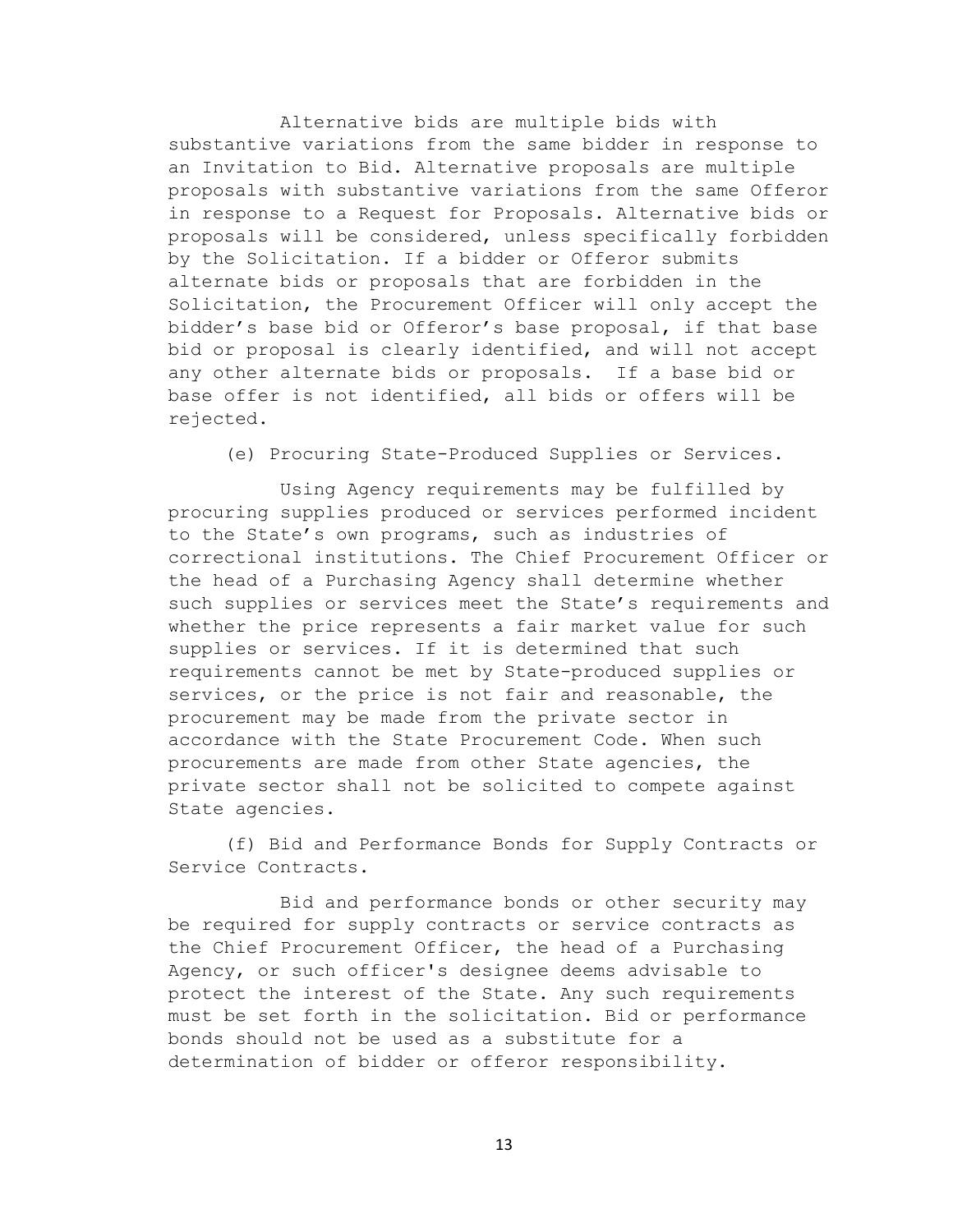(g) Conditioning Bids or Proposals Upon Other Awards Not Acceptable.

Any bid or proposal which is conditioned upon receiving award of both the particular contract being solicited and another State contract shall be deemed nonresponsive and not accepted.

(3) Relations Between Agencies

(a) Purchase Requests by Agencies.

Chief Procurement Officer's Authority to Reject. When the Chief Procurement Officer, after consultation with the requesting agency, decides that processing the purchase request is clearly not in the best interest of the State or that further review is needed, such officer shall return such purchase request to the requesting agency. A statement of the reasons for its return shall accompany the returned request. Examples of reasons a purchase request may be returned include, but are not limited to:

> 1. the request can be satisfied from existing State stocks or State contracts;

2. the request exceeds agency needs;

3. the supplies or services requested could be procured more economically at a different time without detriment to the State; or

4. the quality requested is inconsistent with State standards and usage.

## (4) Unsolicited Offers

(a) An unsolicited offer is any offer other than one submitted in response to a solicitation. The Chief Procurement Officer is responsible for considering, evaluating, and accepting or rejecting an unsolicited offer and must do so in accordance with the State Procurement Code.

## (5) Novation or Change of Name

(a) No Assignment. No State contract is transferable, or otherwise assignable, without the written consent of the Chief Procurement Officer or the head of a Purchasing Agency provided, however, that a contractor may assign monies receivable under a contract after due notice to the State.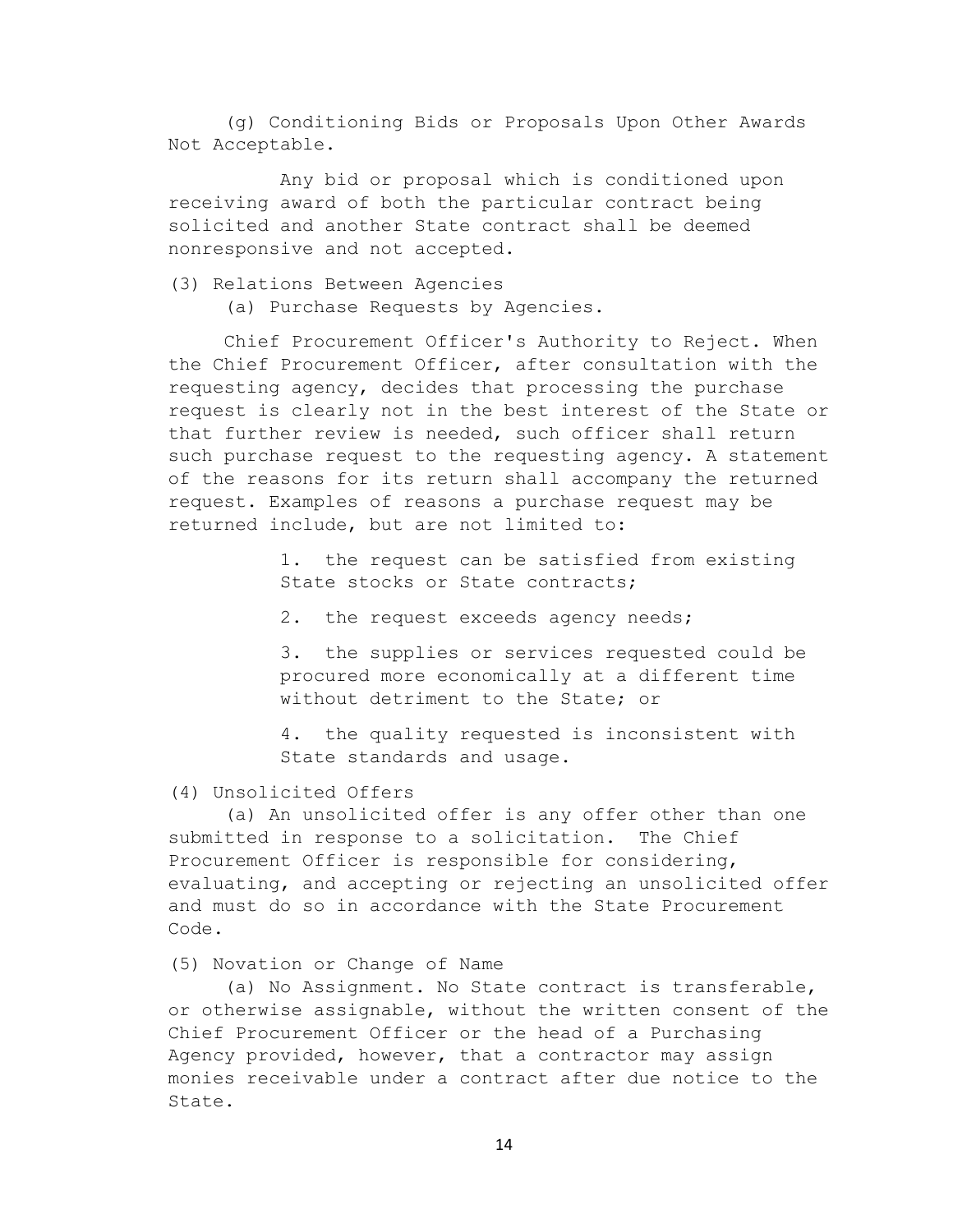(b) Recognition of a Successor in Interest; Novation. When in the best interest of the State, a successor in interest may be recognized in a novation agreement in which the transferor and the transferee shall agree that:

> 1. the transferee assumes all of the transferor's obligations;

2. the transferor waives all rights under the contract as against the State; and

3. unless the transferor guarantees performance of the contract by the transferee, the transferee shall, if required, furnish a satisfactory performance bond.

(c) Change of Name. When a contractor requests to change the name in which it holds a contract with the State, the Procurement Officer responsible for the contract shall, upon receipt of a document indicating such change of name (for example, an amendment to the articles of incorporation of the corporation), enter into an agreement with the requesting contractor to effect such a change of name. The agreement changing the name shall specifically indicate that no other terms and conditions of the contract are thereby changed.

(d) Notice to Comptroller. Before taking action on a contractor's request for assignment, recognition of a successor in interest, or change of name, the Chief Procurement Officer or head of a Purchasing Agency shall coordinate with the Comptroller's Office to ensure compliance with the State's Fiscal Policies and Procedures.

(6) Purchase of Items Separately from Construction Contract The Chief Procurement Officer is authorized to determine whether a supply item or group of supply items shall be included as a part of, or procured separately from, any contract for construction.

Author: Department of Finance Legal Division

Statutory Authority: Code of Ala. 1975, § 41-4-130

History: New Rule: Filed March 21, 2022; effective October 1, 2022.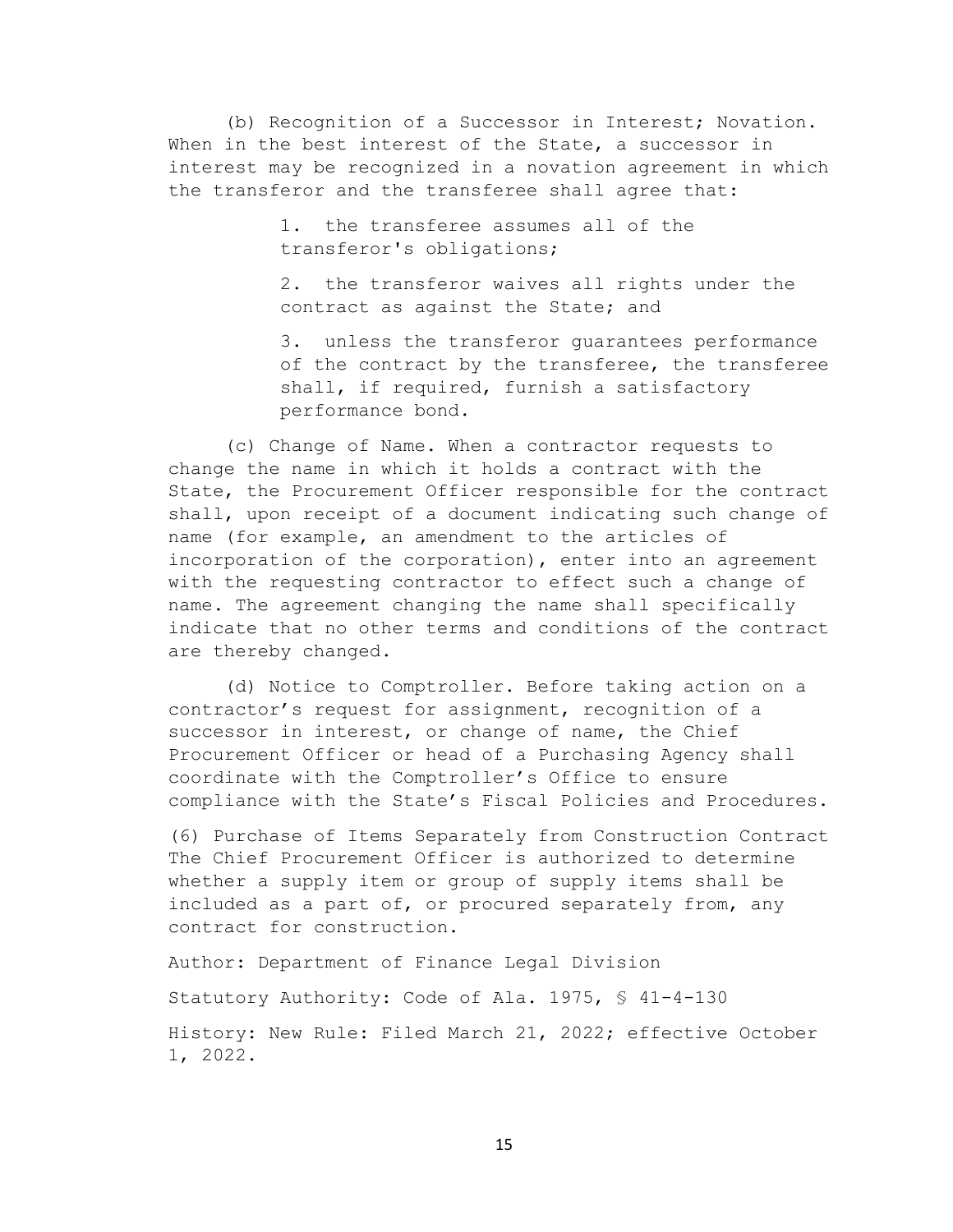#### 355-4-3-.02 **Competitive Sealed Bidding.**

(1) The Invitation for Bids.

(a) Use. The Invitation for Bids is used to initiate a competitive sealed bid procurement.

(b) Content. At a minimum, the Invitation for Bids shall include the following:

1. instructions and information to bidders concerning the bid submission requirements, including the time and date set for receipt of bids, the address of the office to which bids are to be delivered, the maximum time for bid acceptance by the State, and any other information relevant to bid submission;

2. the purchase description, evaluation factors, delivery or performance schedule, and such inspection and acceptance requirements as are not included in the purchase description; and

3. the contract terms and conditions, including warranty and bonding or other security requirements, as applicable.

(c) Incorporation by Reference. The Invitation for Bids may incorporate documents by reference provided that the Invitation for Bids specifies where such documents can be obtained.

(d) Acknowledgement of Amendments. The Invitation for Bids shall require the acknowledgement of the receipt of all amendments issued.

#### (2) Bidding Time.

Bidding time is the period of time between the date of public release of the Invitation for Bids and the time and date set for receipt of bids. In each case bidding time will be set to provide bidders a reasonable time to prepare their bids. A minimum of 21 days shall be provided unless a shorter time is deemed necessary for a particular procurement as determined in writing by the Chief Procurement Officer or the head of the Purchasing Agency.

# (3) Bidder Submissions

(a) Bid Form. The Invitation for Bids shall provide a form which shall include space in which the bid price shall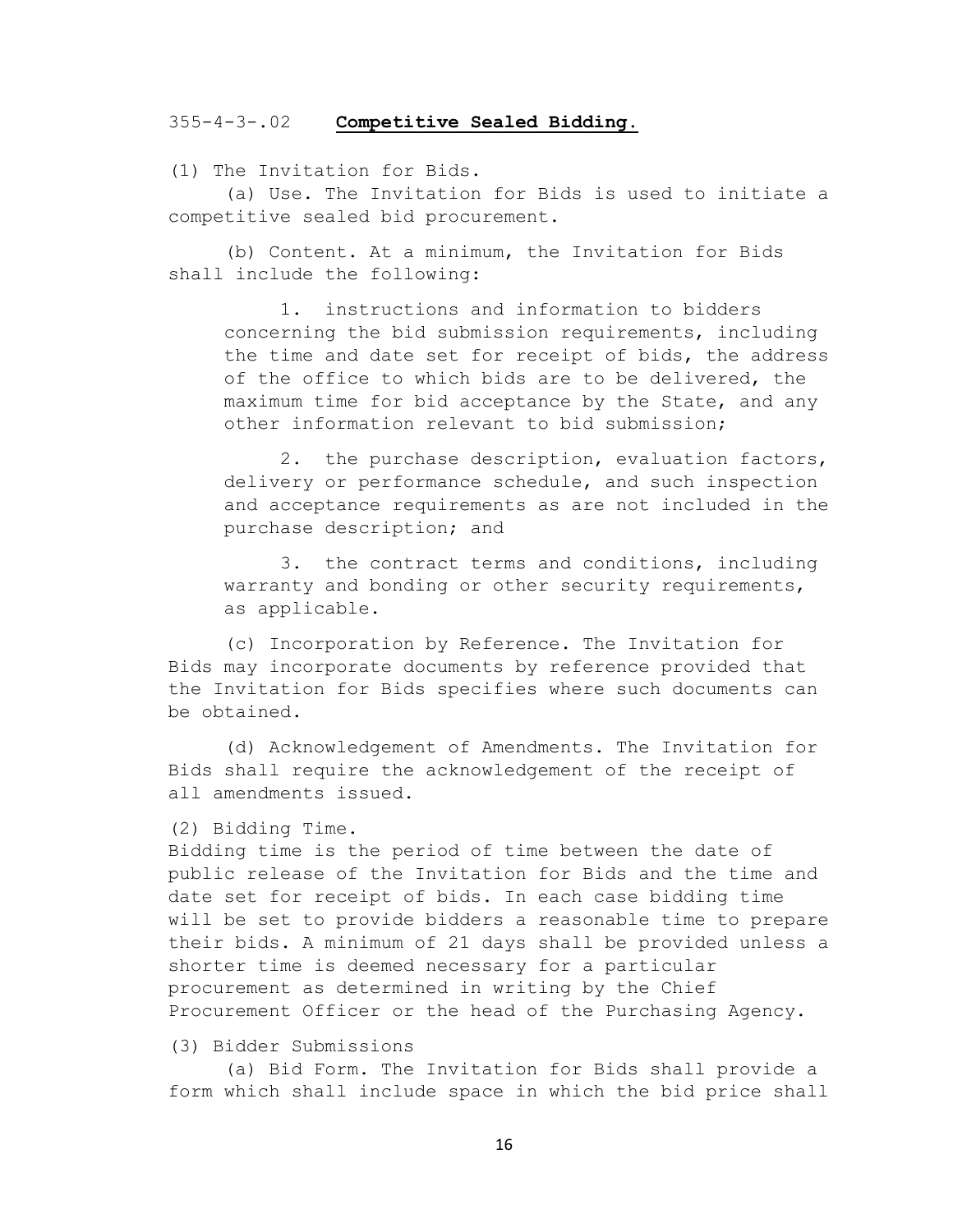be inserted and which the bidder shall sign and submit along with all other information required by the Invitation for Bids to be submitted.

(b) Electronic Bids. The Invitation for Bids may state that electronic bids will be considered whenever they are received at the designated office by the time and date set for receipt of bids. Such electronic bids shall contain specific reference to the Invitation for Bids; the items, quantities, and prices for which the bid is submitted; the time and place of delivery; and a statement that the bidder agrees to all the terms, conditions, and provisions of the Invitation for Bids.

(c) Bid Samples and Descriptive Literature.

1. "Descriptive literature" means information available in the ordinary course of business which shows the characteristics, construction, or operation of an item which enables the State to consider whether the item meets its needs.

2. "Bid sample" means a sample to be furnished by a bidder to show the characteristics of the item offered in the bid.

3. Bid samples or descriptive literature may be required when it is necessary to evaluate required characteristics of the items bid.

4. Unless bid samples or descriptive literature are requested or allowed by the Invitation for Bids, they cannot be considered or evaluated.

(4) Public Notice.

(a) Distribution. Invitations for Bids or Notices of the Availability of Invitations for Bids shall be mailed, electronically transmitted, or otherwise furnished to a sufficient number of potential bidders for the purpose of securing competition. Notices of Availability shall indicate where, when, and for how long Invitations for Bids may be obtained; generally describe the supply or service; and may contain other appropriate information.

(b) Publication. Every Invitation to Bid more than \$25,000 shall be publicized in one or more of the following ways: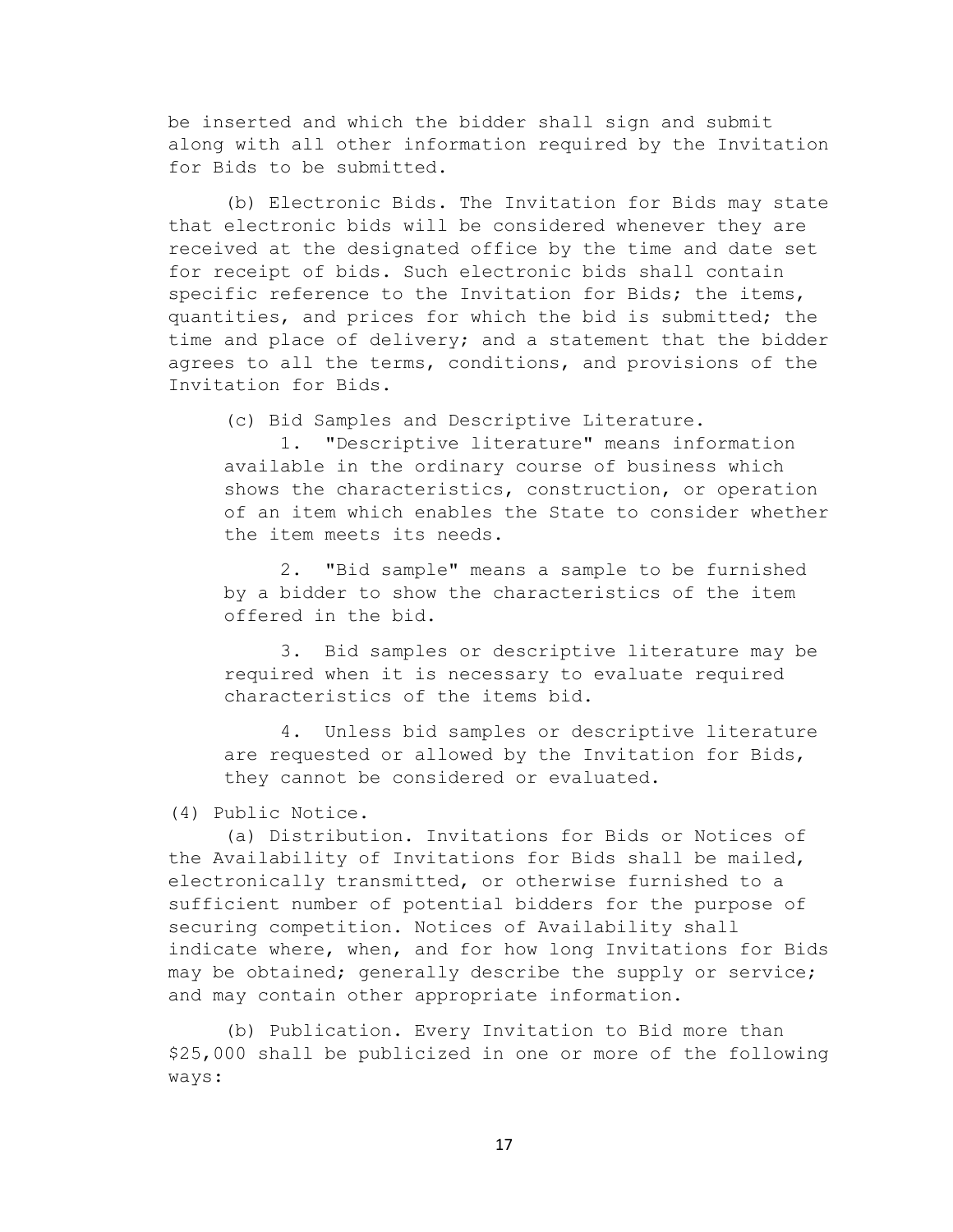1. in a newspaper of general circulation;

2. in a newspaper of local circulation in the area pertinent to the procurement;

3. in industry media;

4. through electronic mailing lists,

5. through an agency web site or other publicly accessible electronic media,

6. in a government publication designed for giving public notice, or

7. a method preapproved by the Chief Procurement Officer in writing.

(c) Public Availability. A copy of the Invitation for Bids shall be made available for public inspection at the Chief Procurement Officer or head of the Purchasing Agency's office.

(5) Bidders Lists.

(a) Purpose. Bidders lists may be compiled to provide the State with the names of businesses that may be interested in competing for various types of State contracts. Unless otherwise provided, inclusion or exclusion of the name of a business does not indicate whether the business is responsible in respect to a particular procurement or otherwise capable of successfully performing a State contract.

(b) Public Availability. Names and addresses on bidders lists shall be available for public inspection as provided for in these rules.

(6) Pre-Bid Conferences.

Pre-bid conferences may be conducted to explain the procurement requirements. They shall be announced to all prospective bidders known to have received an Invitation for Bids. Nothing stated at the pre-bid conference shall change the Invitation for Bids unless a change is made by written amendment as provided in Rule 355-4-3-.02(7) (Amendments to Invitations for Bids).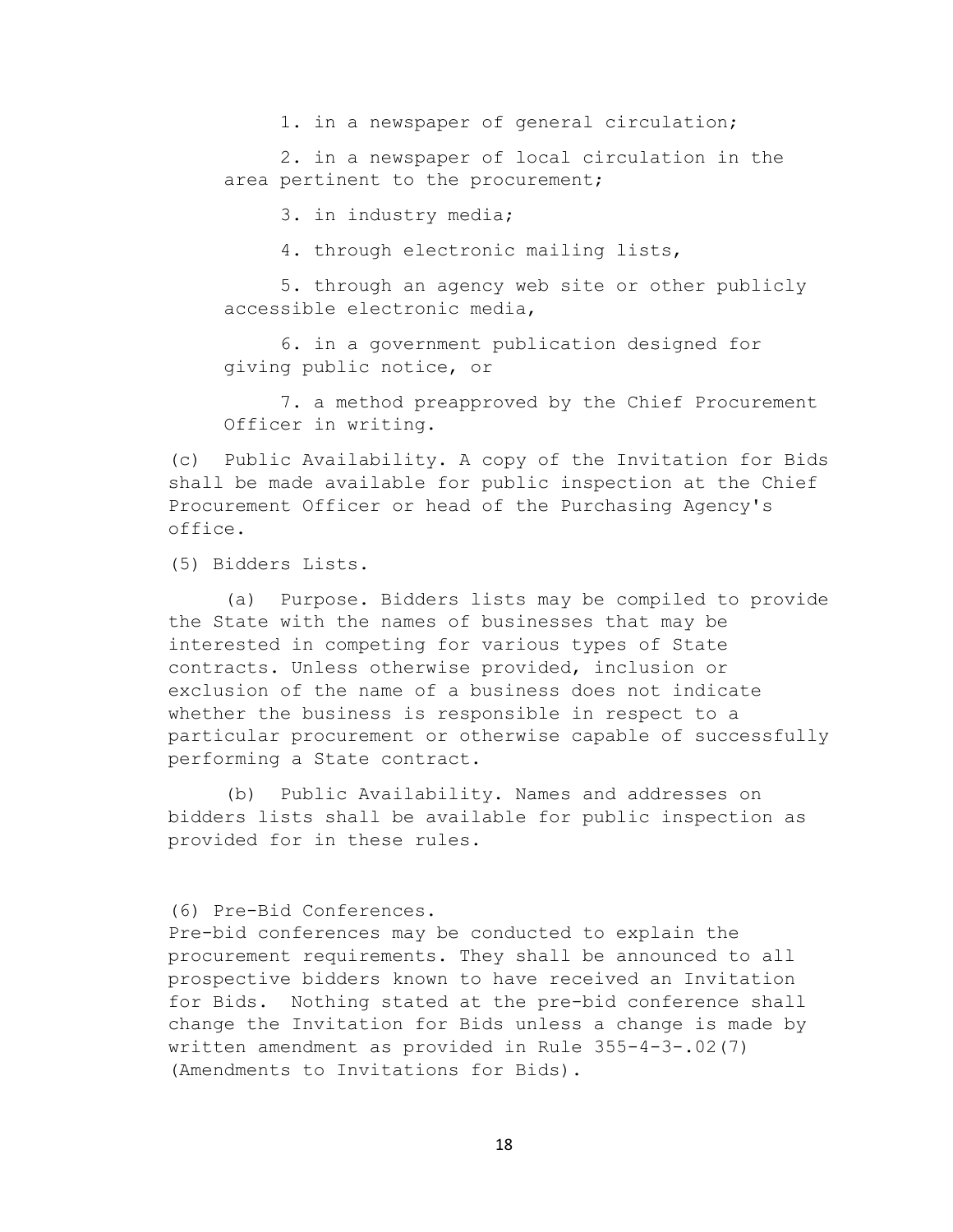(7) Amendments to Invitations for Bids.

Distribution. Amendments to Invitation to Bids shall reference the portions of the Invitation to Bids it amends and shall be sent to all prospective bidders known to have received an Invitation for Bids. Amendments shall be distributed within a reasonable time to allow prospective bidders to consider them in preparing their bids. If the time and date set for receipt of bids will not permit such preparation, such time shall be extended, if possible, in the amendment or, if necessary, by email or telephone and confirmed in the amendment.

(8) Pre-Opening Modification or Withdrawal of Bids.

(a) Procedure. Bids may be modified or withdrawn by written notice received in the office designated in the Invitation for Bids prior to the time and date set for bid opening. An electronic modification or withdrawal received from the bidder prior to the time and date set for bid opening will be effective provided that there is objective evidence confirming that the message was received prior to the time and date set for bid opening.

(b) Disposition of Bid Security. If a bid is withdrawn in accordance with this Section, the bid security, if any, shall be returned to the bidder.

(c) Records. All documents relating to the modification or withdrawal of bids shall be made a part of the appropriate procurement file.

(9) Late Bids, Late Withdrawals, and Late Modifications.

(a) Definition. Any bid received after the time and date set for receipt of bids is late. Any withdrawal or modification of a bid received after the time and date set for opening of bids at the place designated for opening is late.

(b) Treatment. No late bid, late modification, or late withdrawal will be considered unless received before contract award, and the bid, modification, or withdrawal would have been timely but for the action or inaction of State personnel directly serving the procurement activity.

(c) Notice. Bidders submitting late bids that will not be considered for award shall be so notified as soon as practicable.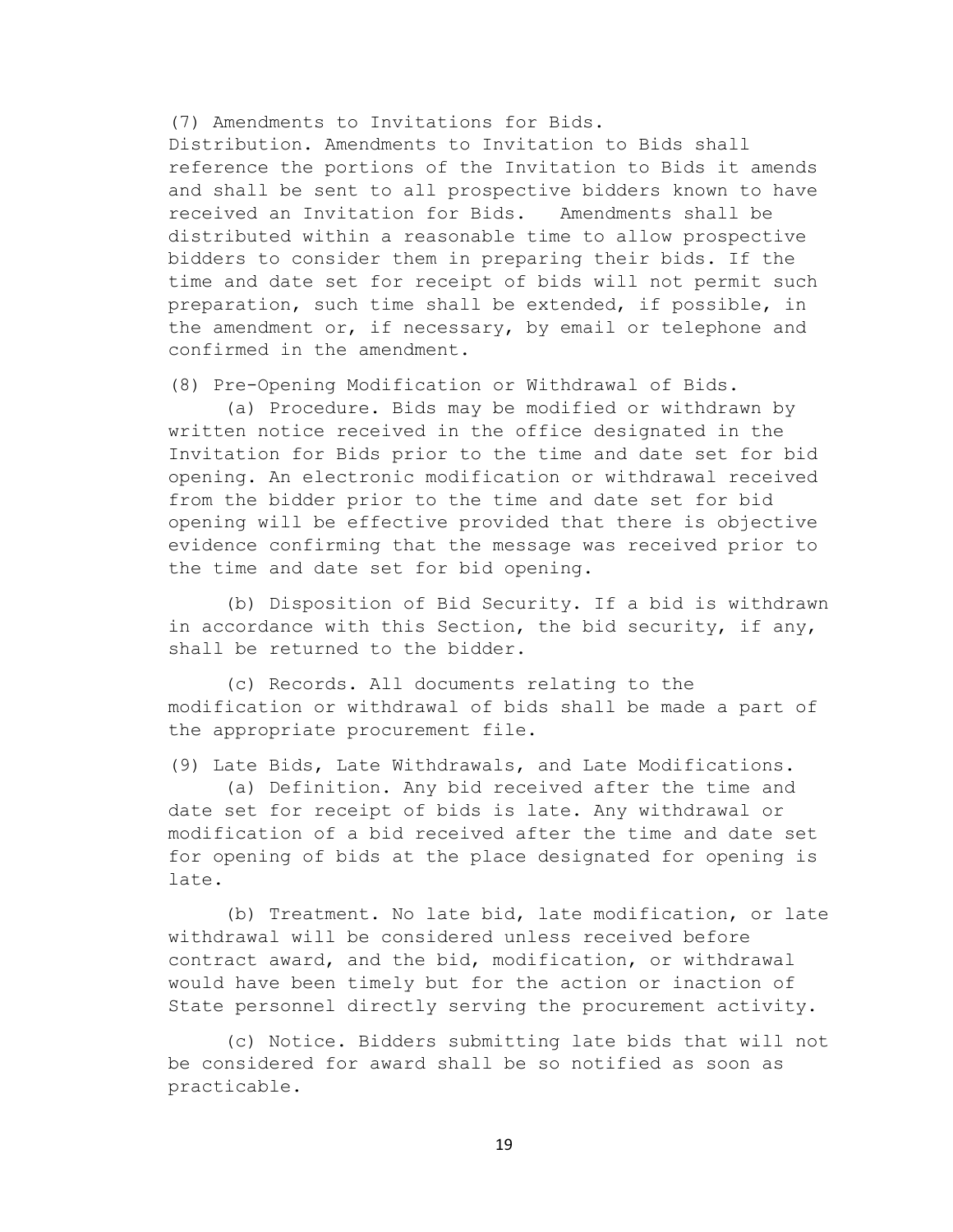(d) Records. Records equivalent to those required in Rule 355-4-3-.02(8)(c) (Pre-Opening Modification or Withdrawal of Bids, Records) shall be made and kept for each late bid, late modification, or late withdrawal.

(10) Receipt, Opening, and Recording of Bids.

(a) Receipt. Upon its receipt, each bid and modification shall be time-stamped but not opened and shall be stored in a secure place until the time and date set for bid opening. Bids submitted through electronic means shall be received in such a manner that the time and date of submittal, along with the contents of such bids shall be securely stored until the time and date set for bid opening.

(b) Opening and Recording. Bids and modifications shall be opened publicly, in the presence of one or more witnesses, at the time, date, and place designated in the Invitation for Bids. The name of each bidder, the bid price, and such other information as is deemed appropriate by the Procurement Officer, shall be read aloud or otherwise made available. Such information also shall be recorded at the time of bid opening; that is, the bids shall be tabulated or a bid abstract made. The names and addresses of required witnesses shall also be recorded at the opening. The opened bids shall be available for public inspection except to the extent the bidder designates Confidential Information as set forth in Subsection (c) of this Section. Material so designated shall accompany the bid and shall be readily separable from the bid in order to facilitate public inspection of the nonconfidential portion of the bid. Price and makes and model or catalogue of the items offered, deliveries, and terms of payment shall be publicly available at the time of bid opening regardless of any designation to the contrary. Bids submitted through electronic means shall be received in such a manner that the requirements of this section can be readily met.

(c) Confidential Data. The Procurement Officer shall examine the bids to determine the validity of any requests for nondisclosure of Confidential Information identified in writing. If the parties do not agree as to the disclosure of Confidential Information, the Procurement Officer shall inform the bidders in writing what portions of the bids will be disclosed and that, unless the bidder protests

20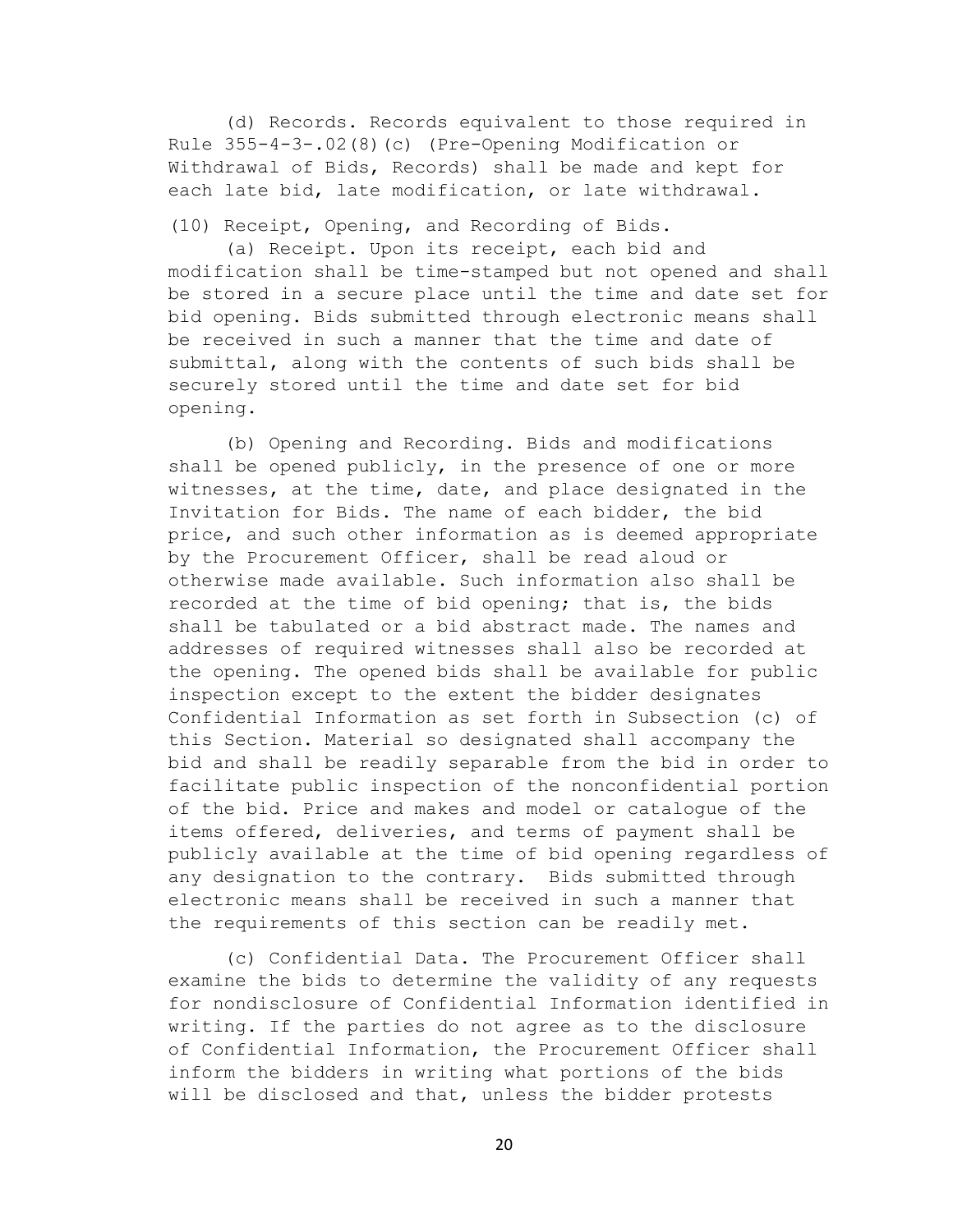under Code of Ala. § 41-4-161, the bids will be so disclosed. The bids shall be open to public inspection subject to any continuing prohibition on the disclosure of Confidential Information.

(11) Mistakes in Bids.

(a) General. Bid correction or withdrawal by reason of an apparent, inadvertent mistake is permissible but only to the extent it is not contrary to the interest of the State and the fair treatment of other bidders.

(b) Mistakes Discovered Before Opening. A bidder may correct mistakes discovered before bid opening by withdrawing or correcting the bid as provided in Rule 355- 4-3-.02(8) (Pre-Opening Modification or Withdrawal of Bids). The Procurement Officer has no duty to inspect bids for mistakes or to notify bidders of potential mistakes in bids before bid opening.

(c) Mistakes Discovered At or After Bid Opening But Before Award.

(1) When the Procurement Officer concludes that a mistake has been made, the bidder shall be asked to confirm the bid. Situations in which confirmation should be requested include obvious inadvertent or clerical errors on the face of the bid or a bid that is unreasonably low compared to other bids.

(2) The following types of mistakes discovered at or after bid opening may be corrected as follows:

(a). Minor Informalities. Minor informalities are matters of form rather than substance evident from the bid document, or insignificant mistakes that can be waived or corrected without prejudice to other bidders; that is, the effect on price, quantity, quality, delivery, or contractual conditions is negligible or non-existent. The Procurement Officer shall waive such informalities or allow the bidder to correct them depending on which is in the best interest of the State. Examples include the failure of a bidder to: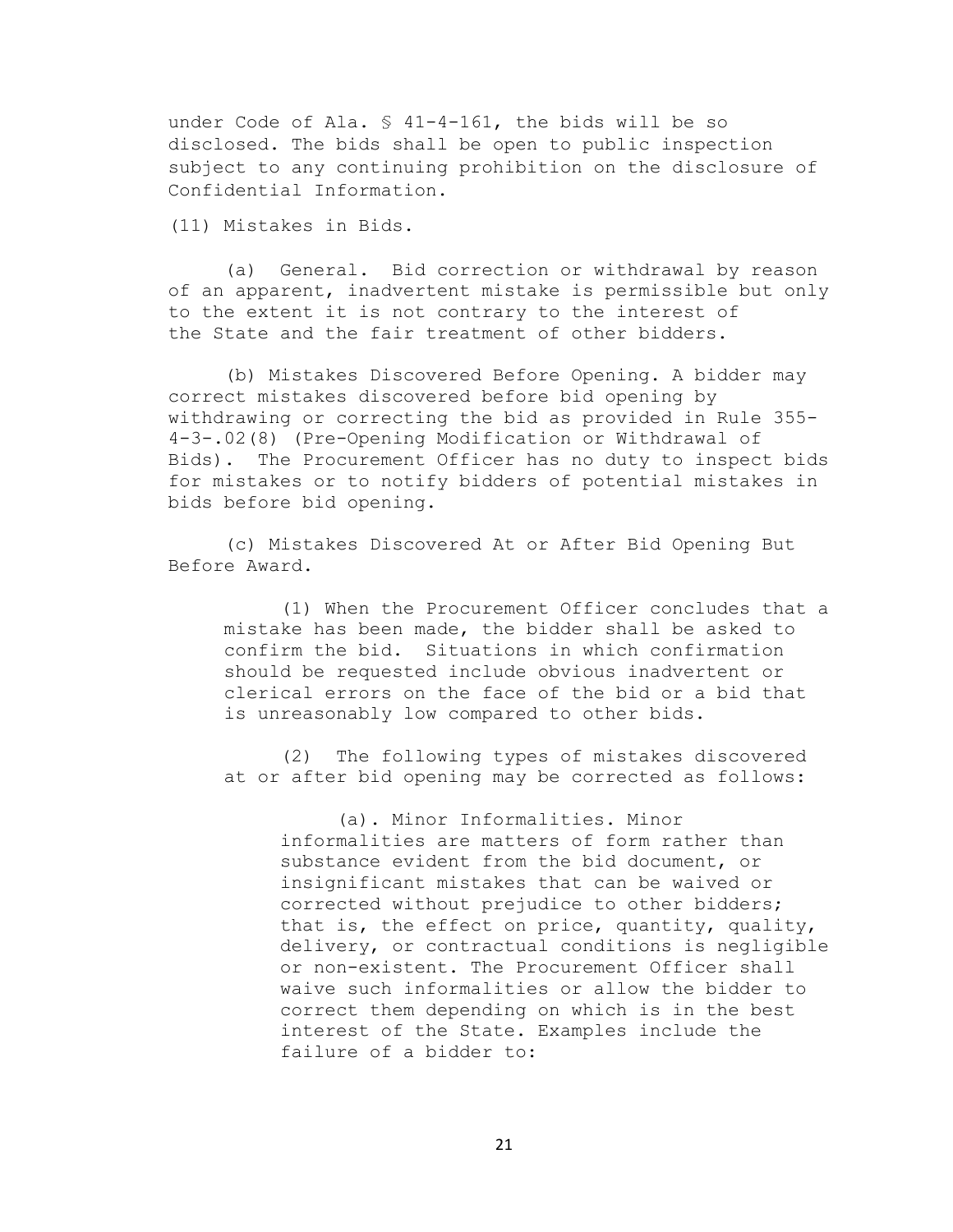(i) return the number of signed bids required by the Invitation for Bids;

(ii) sign the bid, but only if the unsigned bid is accompanied by other material indicating the bidder's intent to be bound; or

(iii) acknowledge receipt of an amendment to the Invitation for Bids, but only if:

- (A) it is clear from the bid that the bidder received the amendment and intended to be bound by its terms; or
- (B) the amendment involved had a negligible effect on price, quantity, quality, or delivery.

(b). Mistakes Where Intended Correct Bid is Evident. If the mistake and the intended correct bid are clearly evident on the face of the bid document, the bid shall be corrected to the intended correct bid and may not be withdrawn. Examples of mistakes that may be clearly evident on the face of the bid document are typographical errors, errors in extending unit prices, transposition errors, and arithmetical errors.

(c). Mistakes Where Intended Correct Bid is Not Evident. A bidder may be permitted to withdraw a low bid if:

> (i) a mistake is clearly evident on the face of the bid document, but the intended correction is not similarly evident or

> (ii) the bidder submits proof of evidentiary value which clearly and convincingly demonstrates that a mistake was made.

(d) Mistakes Discovered After Award. Mistakes shall not be corrected after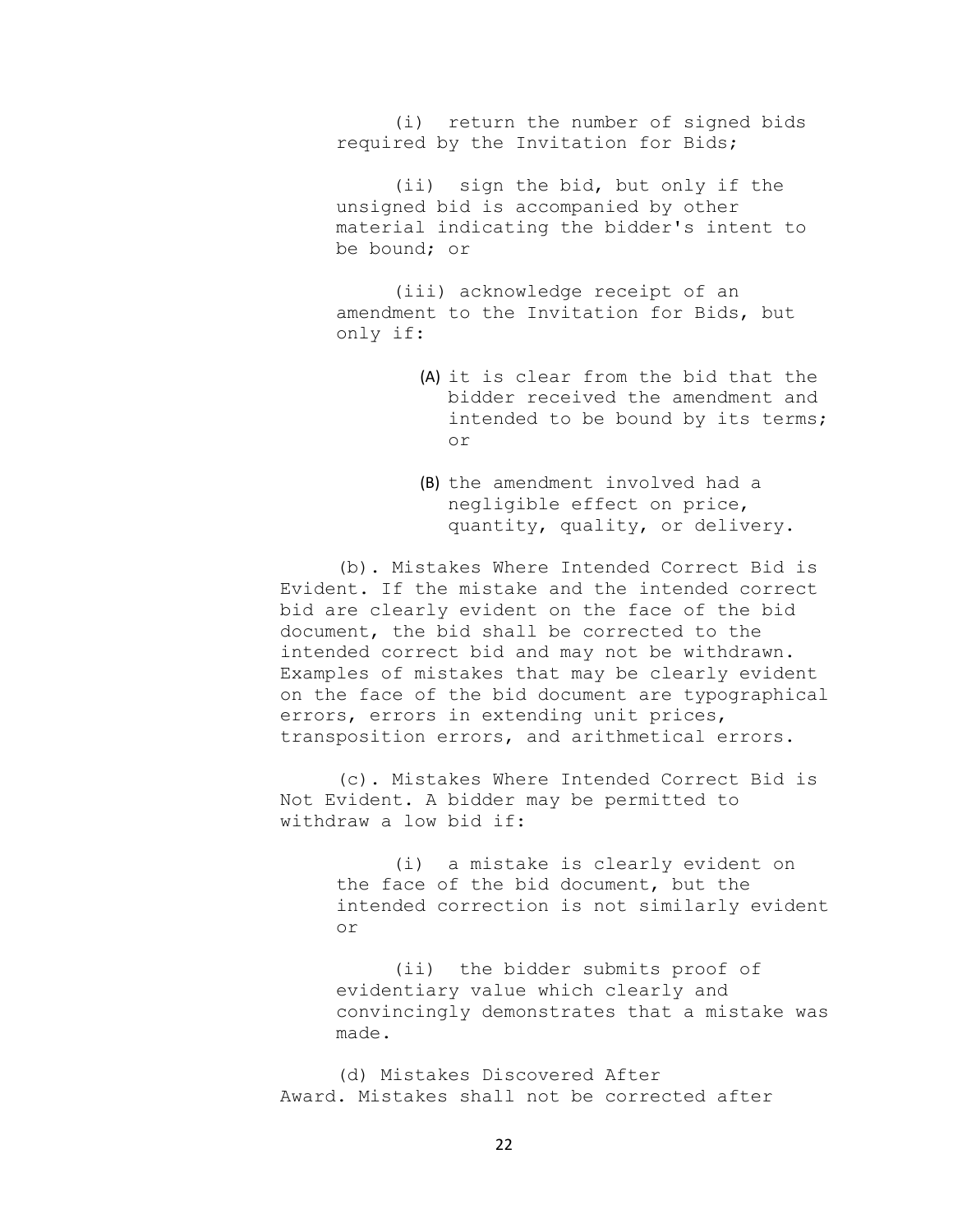award of the contract except where the Chief Procurement Officer or the head of a Purchasing Agency makes a written determination that it would be unconscionable not to allow the mistake to be corrected. Any corrections made after award must be accomplished through an amendment to the contract, or alternatively, the contract may be terminated and a new solicitation be issued for the required supplies and services.

(e) Actions Required. Before any action is taken under Rule 355-4-3-.02(11)(c) or (d), the Chief Procurement Officer or head of a Purchasing Agency must consult and obtain concurrence of legal counsel. When a mistake is corrected or a request for correction is denied under Rule 355-  $4-3-.02(11)(c)$  or (d), the Chief Procurement Officer or the head of a Purchasing agency shall prepare a written determination showing that the relief was granted or denied in accordance with these Rules

# (12) Bid Evaluation and Award

(a) General. The contract is to be awarded "to the lowest responsible and responsive bidder whose bid meets the requirements set forth in the Invitation for Bid." See Code of Ala.  $\frac{1}{2}$  41-4-132(q)(1). The Invitation for Bids shall set forth the requirements which will be used to determine the lowest responsive bidder. No bid shall be evaluated for any requirement that is not disclosed in the Invitation for Bids.

(b) Responsibility and Responsiveness. Responsibility of prospective contractors is defined by Code of Ala. § 41- 4-130(7) and Rule 355-4-3-.09 (Responsibility) of this Chapter. Responsiveness of bids is addressed in Code of Ala. § 41-4-130(8) which defines "responsive bidder" as "a person who has submitted a bid… which conforms in all material respects to the Invitation for Bid..."

(c) Product Acceptability. The Invitation for Bids shall set forth any evaluation criterion to be used in determining product acceptability. It may require the submission of bid samples, descriptive literature, technical data, or other material. It may also provide for accomplishing any of the following prior to award: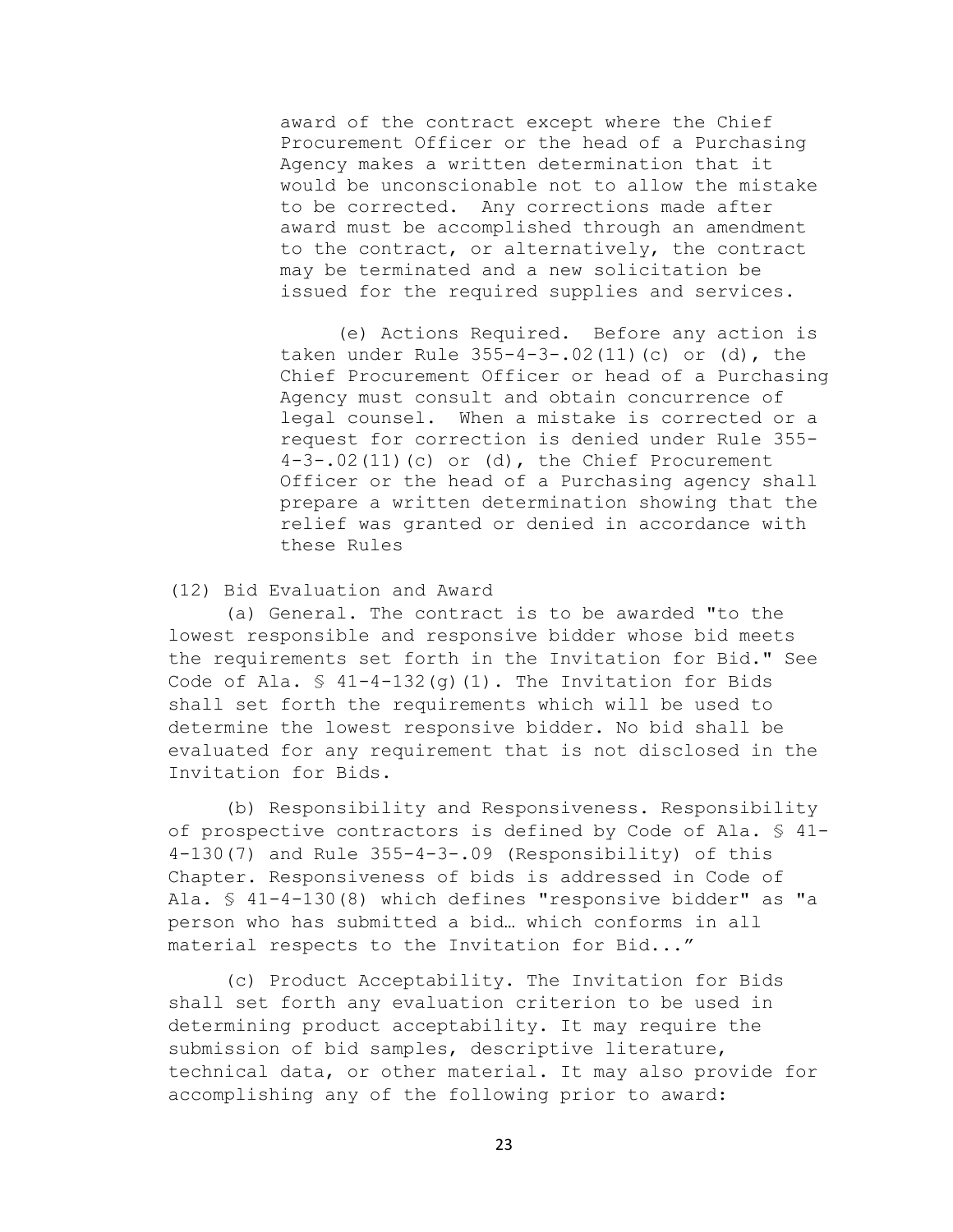1. inspection or testing of a product prior to award for such characteristics as quality or workmanship;

2. examination of such elements as appearance, finish, taste, or feel; or

3. other examinations to determine whether it conforms with any other purchase description requirements.

The acceptability evaluation is not conducted for the purpose of determining whether one bidder's item is superior to another but only to determine that a bidder's offering is acceptable as set forth in the Invitation for Bids. Any bidder's offering which does not meet the acceptability requirements shall be rejected as nonresponsive.

(d) Determination of Lowest Bidder. Following determination of product acceptability as set forth in Subsection (c) of this Rule 355-4-3-.02(12), if any is required, bids will be evaluated to determine which bidder offers the lowest cost to the State in accordance with the evaluation criteria set forth in the Invitation for Bids. Only objectively measurable criteria which are set forth in the Invitation for Bids shall be applied in determining the lowest bidder. Examples of such criteria include, but are not limited to, transportation cost and ownership or life cycle cost formulas. Evaluation factors need not be precise predictors of actual future costs, but to the extent possible such evaluation factors shall:

1. be reasonable estimates based upon information the State has available concerning future use; and

2. treat all bids equitably.

(e) Restrictions. Nothing in this Section shall be deemed to permit contract award to a bidder submitting a higher quality item than that designated in the Invitation for Bids if such bidder is not also the lowest bidder as determined under Subsection (d) of this Rule 355-4-3- .02(12). Further, this Section does not permit negotiations with any bidder, except as provided by Code of Ala. § 41-4- 132(g)(1).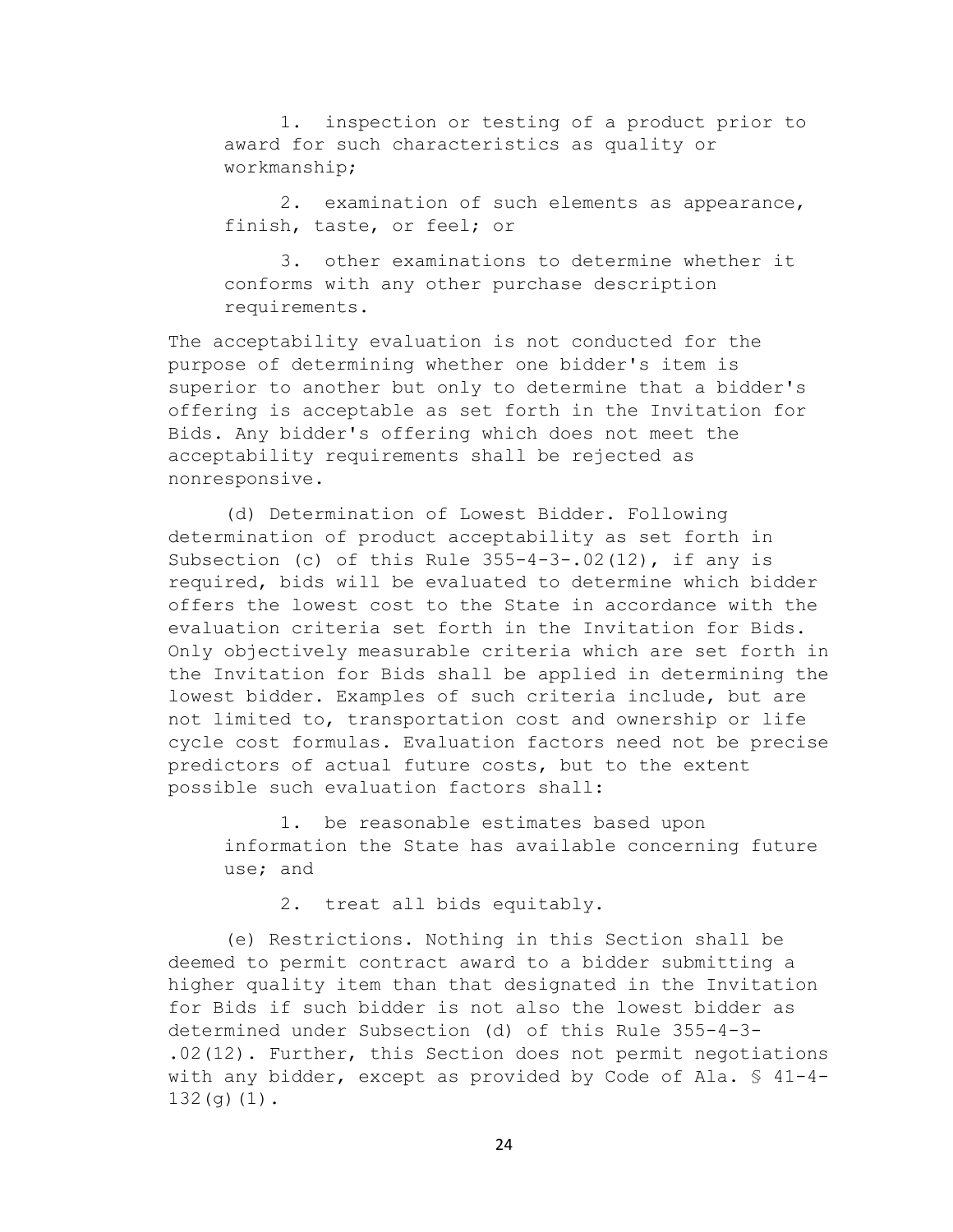(13) Low Tie Bids.

(a) Definition. Low tie bids are low responsive bids from responsible bidders that are identical in price and which meet all the requirements and criteria set forth in the Invitation for Bids.

(b) Award. In a tie involving only two bidders, the awardee will be determined by the Chief Procurement Officer flipping a coin. In the event of a tie among three or more bidders, award will be made by drawing lots. These tiebreaker procedures do not apply to multi-vendor awards.

(c) Record. Records shall be made of all Invitations for Bids on which tie bids are received showing at least the following information:

1. the identification number of the Invitation for Bids;

2. the supply or service; and

3. a listing of all the bidders and the prices submitted.

A copy of each such record shall be maintained in the relevant procurement file.

(14) Documentation of Award.

Following award, a record showing the basis for determining the successful bidder shall be made a part of the procurement file.

(15) Publicizing Awards.

Written notice of award shall be sent to the successful bidder. Unsuccessful bidders shall be notified of the award in writing. Notice of award shall be made available to the public.

(16) Multi-Step Sealed Bidding.

(a) Definition. Multi-step sealed bidding is a twophase process consisting of a technical first phase composed of one or more steps in which bidders submit unpriced technical offers to be evaluated by the State, and a second phase in which those bidders whose technical offers are determined to be acceptable during the first phase have their price bids considered. It is designed to obtain the benefits of competitive sealed bidding by award of a contract to the lowest responsive, responsible bidder,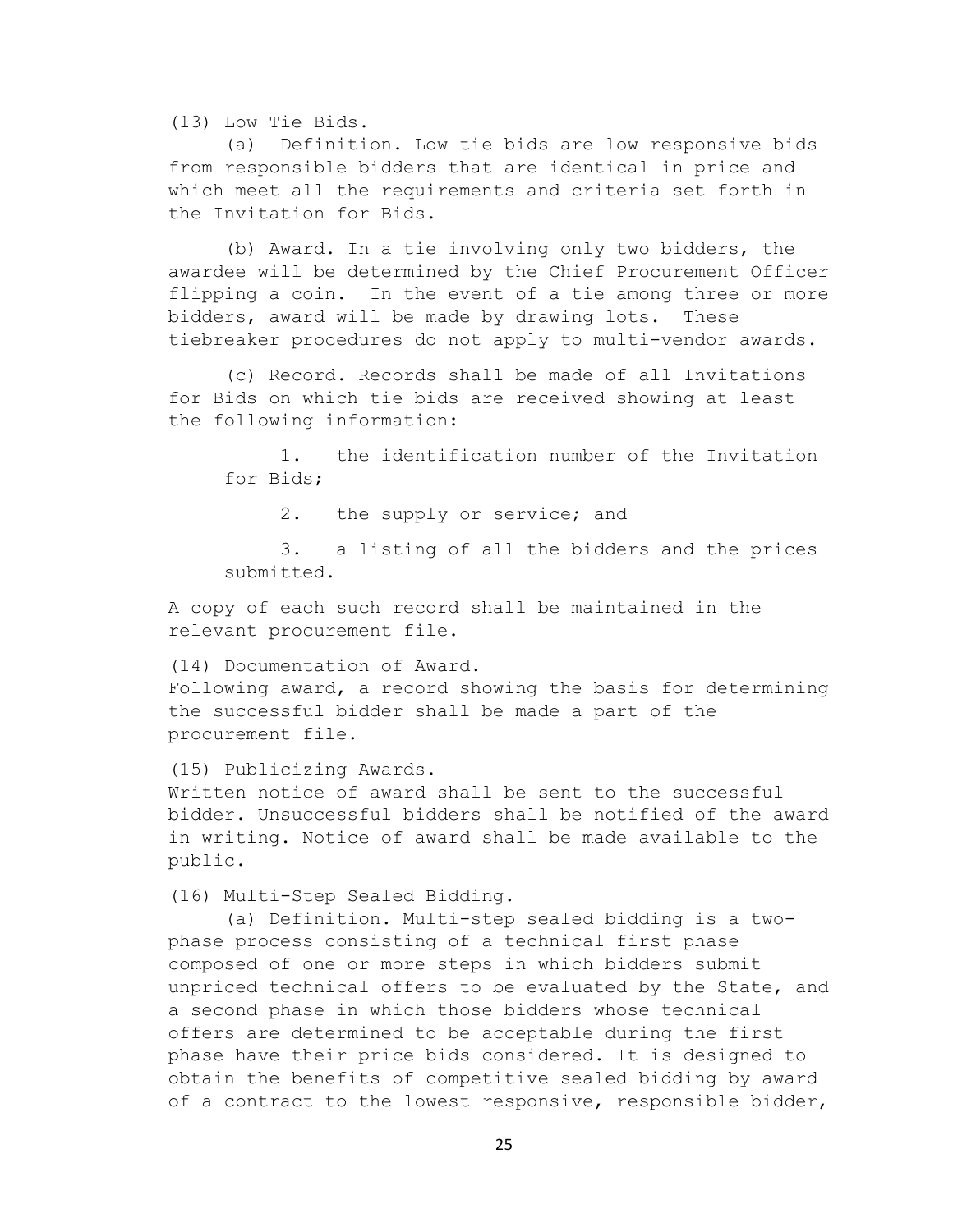and at the same time obtain the benefits of the competitive sealed proposals procedure through the solicitation of technical offers and the conduct of discussions to evaluate and determine the acceptability of technical offers.

(b) Conditions for Use. The multi-step sealed bidding method may be used when it is not practical to prepare initially a definitive purchase description which will be suitable to permit an award based on price. Multi-step sealed bidding may thus be used when it is considered desirable:

1. to invite and evaluate technical offers to determine their acceptability to fulfill the purchase description requirements;

2. to conduct discussions for the purposes of facilitating understanding of the technical offer and purchase description requirements and, where appropriate, obtain supplemental information, permit amendments of technical offers, or amend the purchase description;

3. to accomplish Subsections (a) and (b) of this Rule 355-4-3-.02(16) prior to soliciting priced bids; and

4. to award the contract to the lowest responsive and responsible bidder in accordance with the competitive sealed bidding procedures.

(17) Pre-Bid Conferences in Multi-Step Sealed Bidding. Prior to the submission of unpriced technical offers, a pre-bid conference as contemplated by Rule 355-4-3-.02(6) (Pre-Bid Conferences) may be conducted by the Procurement Officer. The Procurement Officer may also hold a conference of all potential bidders in accordance with Rule 355-4-3- .02(6) at any time during the evaluation of the unpriced technical offers.

(18) Procedure for Phase One of Multi-Step Sealed Bidding. (a) Form. Multi-step sealed bidding shall be initiated by the issuance of an Invitation for Bids in the form required by Rule 355-4-3-.02(1) (The Invitation for Bids), except as hereinafter provided. In addition to the requirements set forth in Rule 355-4-3-.02(1), the multi-step Invitation for Bids shall state: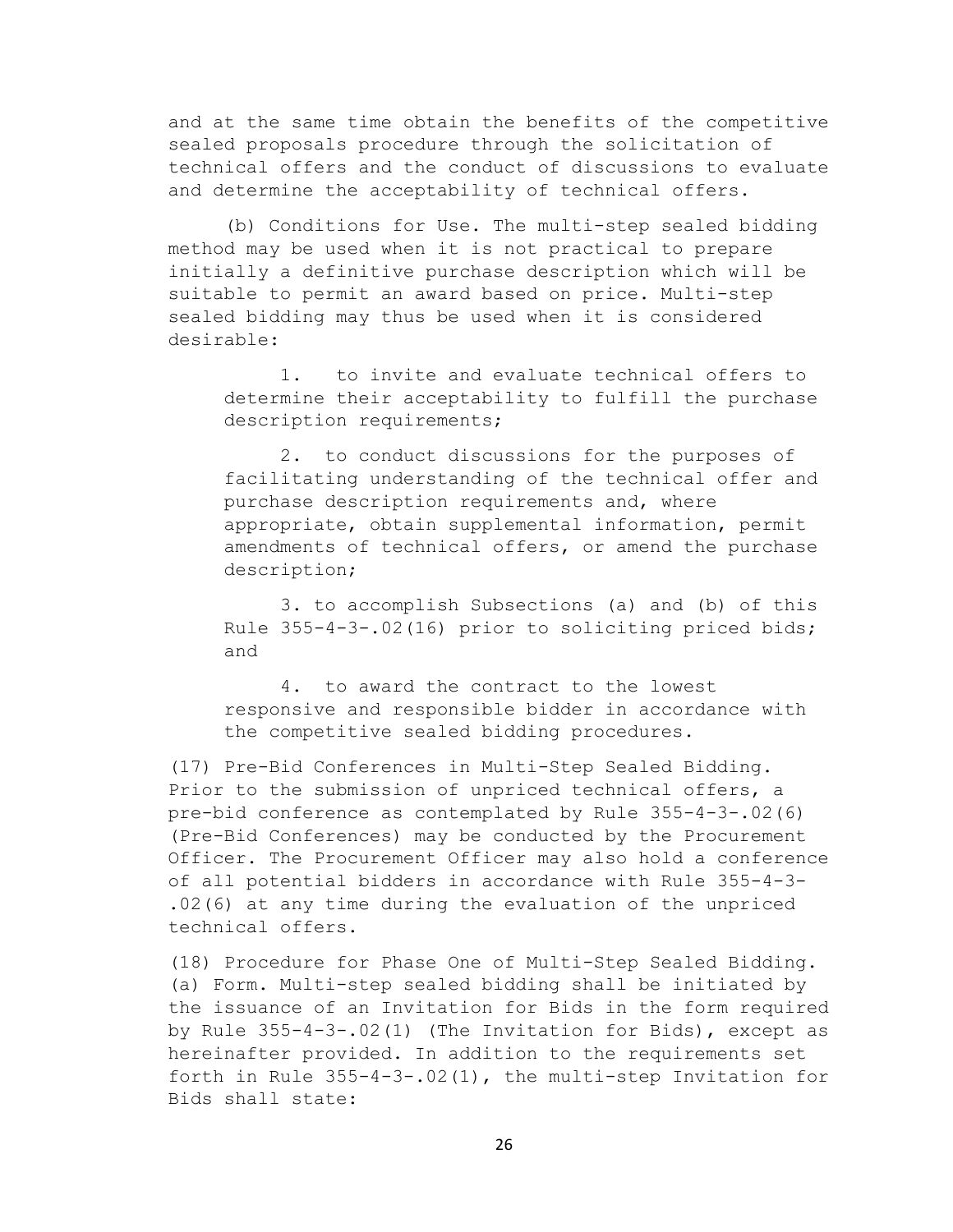1. that unpriced technical offers are requested;

2. whether priced bids are to be submitted at the same time as unpriced technical offers; if they are, such priced bids shall be submitted in a separate sealed envelope;

3. that it is a multi-step sealed bid procurement, and priced bids will be considered only in the second phase and only from those bidders whose unpriced technical offers are found acceptable in the first phase;

4. the criteria to be used in the evaluation of the unpriced technical offers;

5. that the State, to the extent the Procurement Officer finds necessary, may conduct oral or written discussions of the unpriced technical offers;

6. that bidders may designate those portions of the unpriced technical offers which contain Confidential Information which are to remain confidential; and

7. that the item being procured shall be furnished generally in accordance with the bidder's technical offer as found to be finally acceptable and shall meet the requirements of the Invitation for Bids.

(b) Amendments to the Invitation for Bids. After receipt of unpriced technical offers, amendments to the Invitation for Bids shall be distributed only to bidders who submitted unpriced technical offers, and they shall be permitted to submit new unpriced technical offers or to amend those submitted. If, in the opinion of the Procurement Officer, a contemplated amendment will significantly change the nature of the procurement, the Invitation for Bids shall be cancelled in accordance with Rule 355-4-3-.08 (Cancellation of Solicitations; Rejection of Bids or Proposals) of this Chapter and a new Invitation for Bids issued.

(c) Receipt and Handling of Unpriced Technical Offers. Unpriced technical offers shall not be opened publicly but shall be opened in front of two or more procurement officials. Such offers shall not be disclosed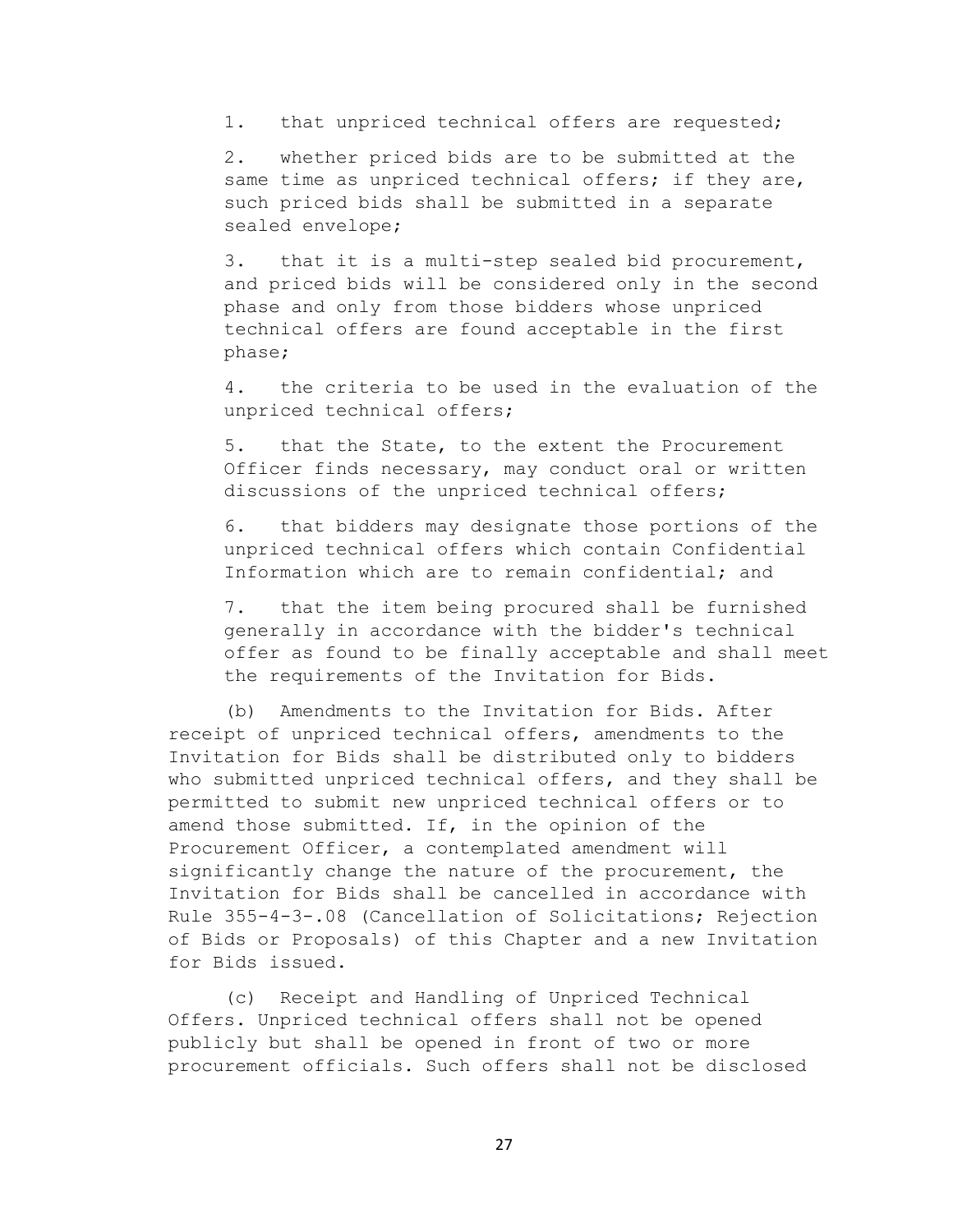to unauthorized persons. Bidders may request nondisclosure of Confidential Information identified in writing.

(d) Evaluation of Unpriced Technical Offers. The unpriced technical offers submitted by bidders shall be evaluated solely in accordance with the criteria set forth in the Invitation for Bids. The unpriced technical offers shall be categorized as:

1. acceptable;

2. potentially acceptable, that is, reasonably susceptible of being made acceptable; or

3. unacceptable. The Procurement Officer shall record in writing the basis for finding an offer unacceptable and make it part of the procurement file.

The Procurement Officer may initiate Phase Two of the procedure if, in the Procurement Officer's opinion, there are sufficient acceptable unpriced technical offers to assure effective price competition in the second phase without technical discussions. If the Procurement Officer finds that such is not the case, the Procurement Officer shall issue an amendment to the Invitation for Bids or engage in technical discussions as set forth in Subsection (e) of this Rule 355-4-3-.02(18).

(e) Discussion of Unpriced Technical Offers. The Procurement Officer may conduct discussions with any bidder who submits an acceptable or potentially acceptable technical offer. During the course of such discussions the Procurement Officer shall not disclose any information derived from one unpriced technical offer to any other bidder. Once discussions are begun, any bidder who has not been notified that its offer has been finally found unacceptable may submit supplemental information amending its technical offer at any time until the closing date established by the Procurement Officer. Such submission may be made at the request of the Procurement Officer or upon the bidder's own initiative.

(f) Notice of Unacceptable Unpriced Technical Offer. When the Procurement Officer determines a bidder's unpriced technical offer to be unacceptable, such offeror shall not be afforded an additional opportunity to supplement its technical offer.

28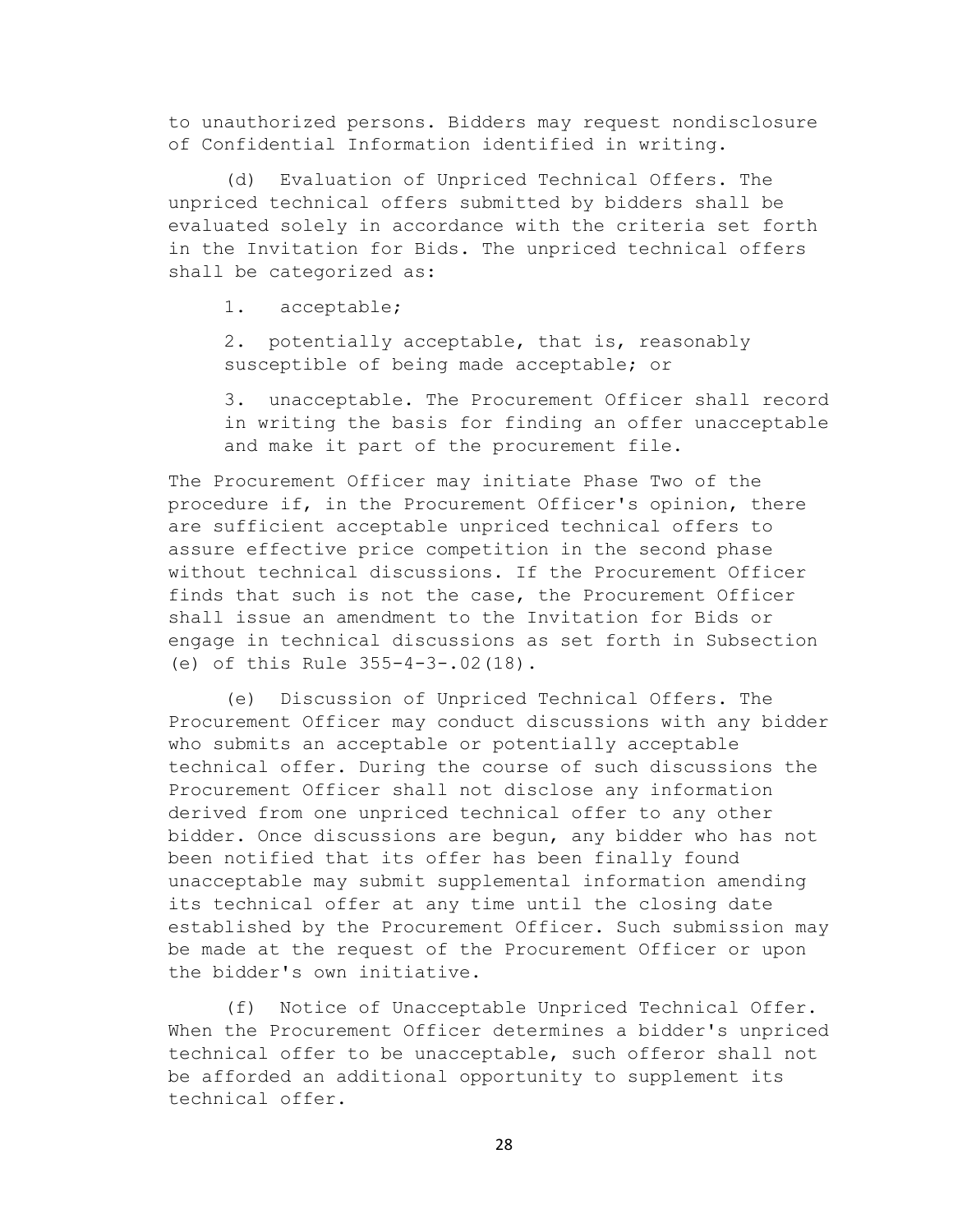(19) Mistakes During Multi-Step Sealed Bidding. Mistakes may be corrected or bids may be withdrawn during Phase One at any time. During Phase Two, mistakes may be corrected or withdrawal permitted in accordance with Rule 355-4-3-.02(11) (Mistakes in Bids).

(20) Procedure for Phase Two.

(a) Initiation. Upon the completion of Phase One, the Procurement Officer shall either:

1. open priced bids submitted in Phase One (if priced bids were required to be submitted) from bidders whose unpriced technical offers were found to be acceptable; or

2. if priced bids have not been submitted, technical discussions have been held, or amendments to the Invitation for Bids have been issued, invite each acceptable bidder to submit a priced bid.

(b) Conduct. Phase Two shall be conducted as any other competitive sealed bid procurement except:

1. as specifically set forth in Rule 355-4-3- .02(16) (Multi-Step Sealed Bidding) through this Section;

2. no public notice need be given of this invitation to submit priced bids because such notice was previously given;

3. after award the unpriced technical offer of the successful bidder shall be disclosed as follows. The Procurement Officer shall examine written requests of confidentiality for Confidential Information in the technical offer of such bidder to determine the validity of any such requests. If the parties do not agree as to the disclosure of data, the Procurement Officer shall inform the bidder in writing what portions of the unpriced technical offer will be disclosed and that, unless the bidder protests under Division 6 of the State Procurement Code (Legal and Contractual Remedies), the offer will be so disclosed. Such technical offer shall be open to public inspection subject to any continuing prohibition on the disclosure of confidential data; and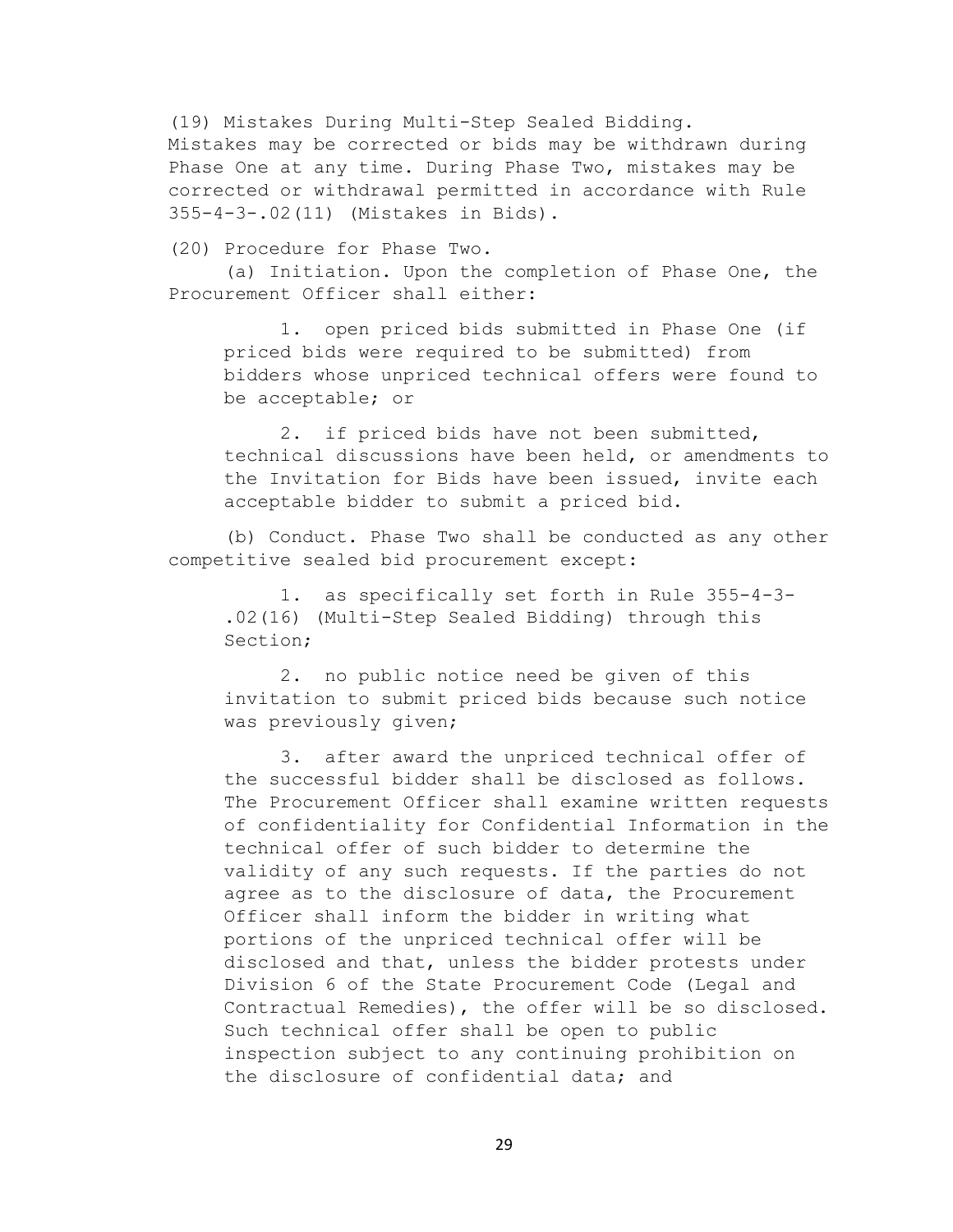4. unpriced technical offers of bidders who are not awarded the contract shall not be open to public inspection unless the Chief Procurement Officer determines in writing that public inspection of such offers is essential to assure confidence in the integrity of the procurement process; provided, however, that the provisions of Subsection (b)(3) of this Rule 355-4-3-.02(20) shall apply with respect to the possible disclosure of Confidential Information.

Author: Department of Finance Legal Division Statutory Authority: Code of Ala. 1975, § 41-4-132 History: New Rule: Filed March 21, 2022; effective October 1, 2022.

## 355-4-3-.03 **Competitive Sealed Proposals.**

(1) Use of Competitive Sealed Proposals.

(a) When Competitive Sealed Bidding is Not Practicable. Competitive sealed bidding is not practicable unless the nature of the procurement permits award to a low bidder who agrees by its bid to perform without condition or reservation in accordance with the purchase description, delivery or performance schedule, and all other terms and conditions of the Invitation for Bids. Factors to be considered in determining whether competitive sealed bidding is not practicable include:

> 1. whether the contract needs to be other than a fixed-price type;

2. whether oral or written discussions may need to be conducted with offerors concerning technical and price aspects of their proposals;

3. whether offerors may need to be afforded the opportunity to revise their proposals, including price;

4. whether award may need to be based upon a comparative evaluation as stated in the Request for Proposals of differing price, quality, and contractual factors in order to determine the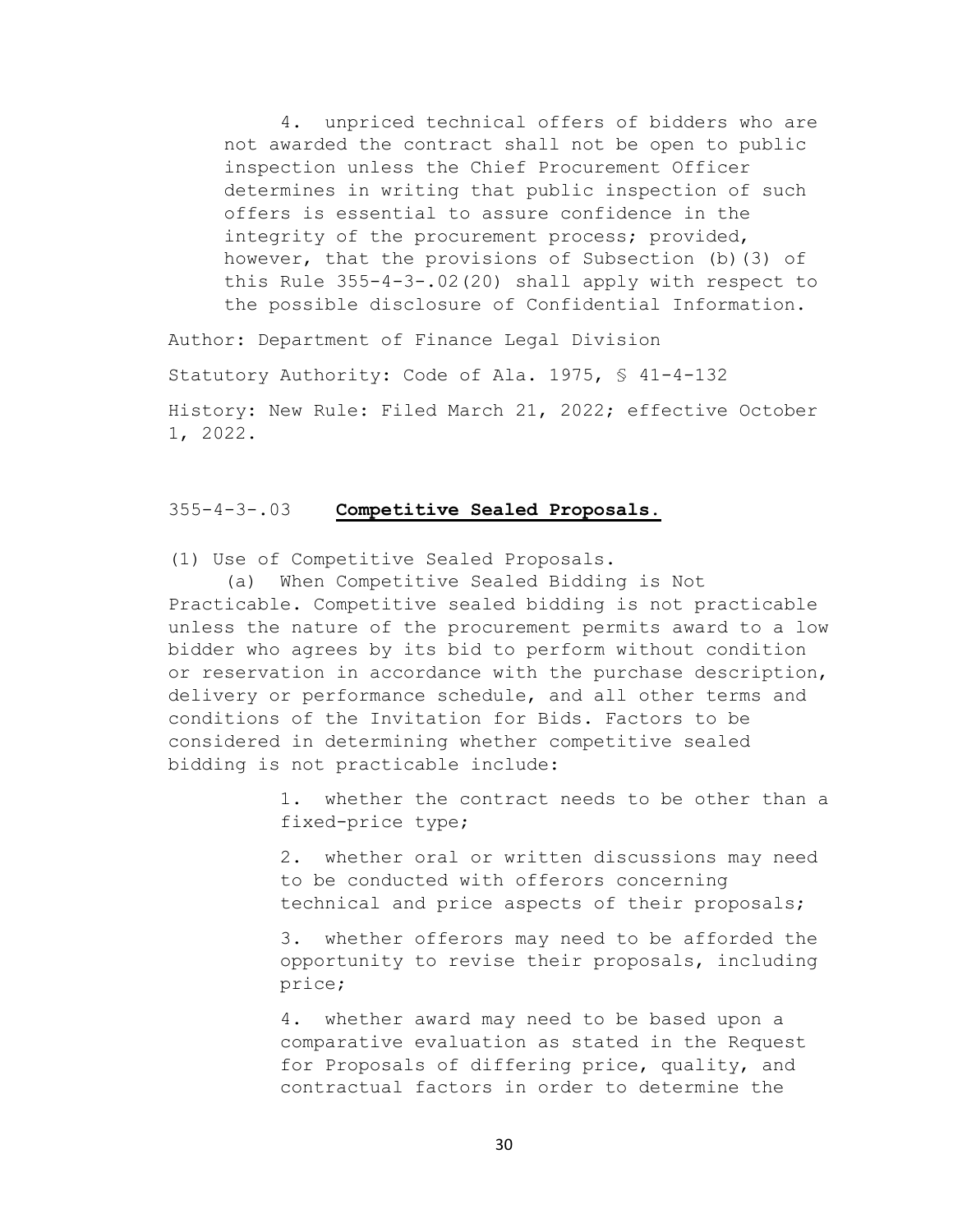most advantageous offering to the State. Quality factors include technical and performance capability and the content of the technical proposal; and

5. whether the primary consideration in determining award may not be price.

(b) When Competitive Sealed Bidding is Not Advantageous. A determination may be made to use competitive sealed proposals if it is determined that it is not advantageous to the State, even though practicable, to use competitive sealed bidding. Factors to be considered in determining whether competitive sealed bidding is not advantageous include:

> 1. if prior procurements indicate that competitive sealed proposals may result in more beneficial contracts for the State; and

2. whether the factors listed in Subsections R3- 203.01.1(b) through R3-203.01.1(d) of this Section are desirable in conducting a procurement rather than necessary; if they are, then such factors may be used to support a determination that competitive sealed bidding is not advantageous.

(c) For Professional Services. Professional Services shall be procured by competitive sealed proposals unless the Chief Procurement Officer determines otherwise in writing.

## (2) Determinations.

The Chief Procurement Officer or the head of a Purchasing Agency may make determinations by category of supply or service that it is either not practicable or not advantageous to the State to procure specified types of supplies or services by competitive sealed bidding. Procurements of the specified types of supplies or services may then be made by competitive sealed proposals based upon such determination. The officer who made such determination may modify or revoke it at any time, and such determination should be reviewed for current applicability from time to time.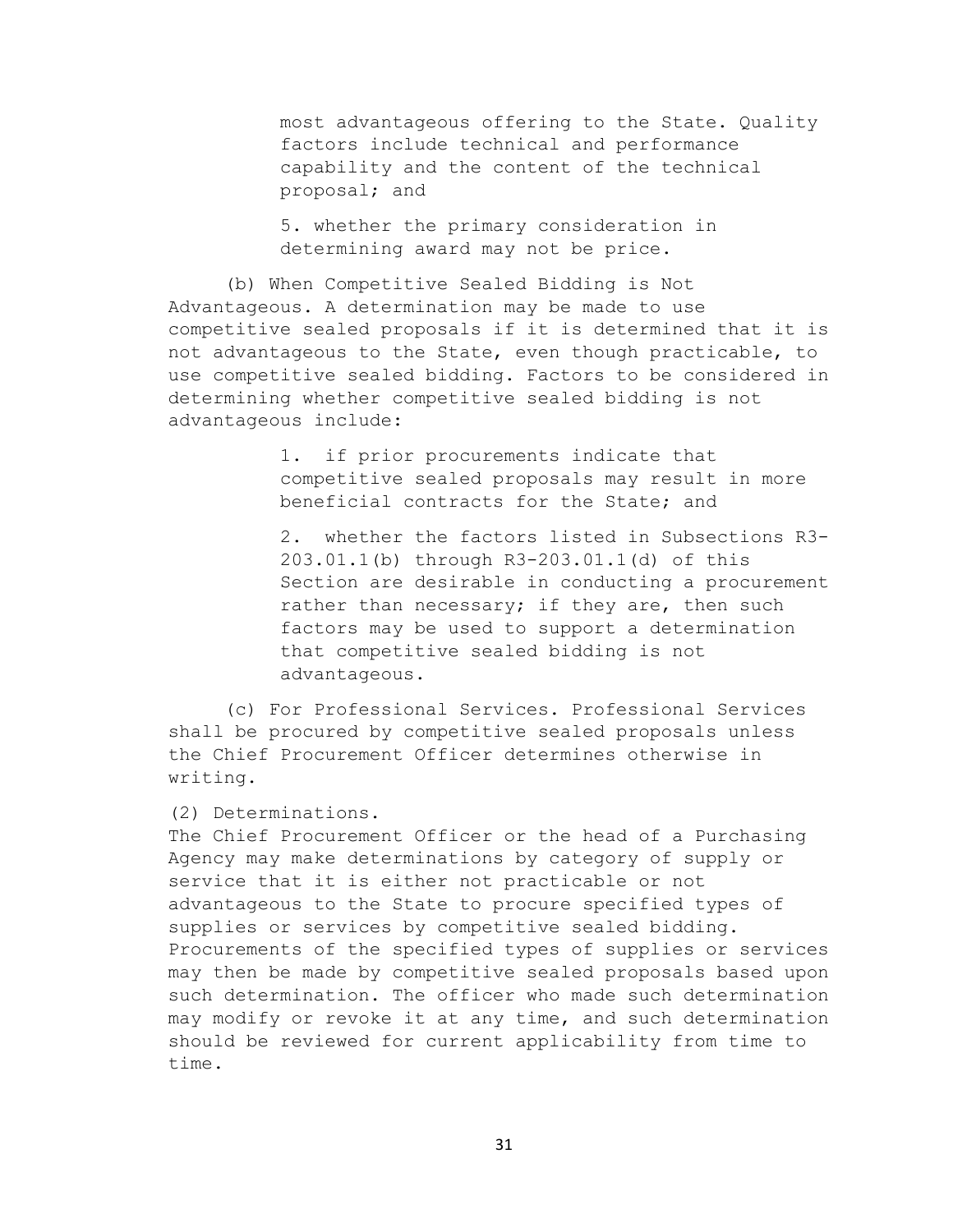(3) Content of the Request for Proposals. The Request for Proposals shall be prepared in accordance with Rule 355-4-3-.02(1) (The Invitation for Bids) provided that it shall also include:

1. a statement that discussions may be conducted with offerors who submit proposals determined to be reasonably susceptible of being selected for award, but that proposals may be accepted without such discussions; and

2. a statement of when and how price should be submitted.

(4) Proposal Preparation Time.

Proposal preparation time shall be set to provide offerors a reasonable time to prepare their proposals. A minimum of 21 days shall be provided unless a shorter time is deemed necessary for a particular procurement as determined in writing by the Procurement Officer.

(5) Form of Proposal.

The manner in which proposals are to be submitted, including any forms for that purpose, may be designated as a part of the Request for Proposals.

(6) Public Notice.

Public notice shall be given by distributing the Request for Proposals in the same manner provided for distributing an Invitation for Bids under Rule 355-4-3-.02(4) (Public Notice). Requests for Proposal must comply with Code of Ala. § 41-4-66.

(7) Use of Bidders Lists. Bidders lists compiled and maintained in accordance with Rule 355-4-3-.02(5) (Bidders Lists) may serve as a basis for soliciting competitive sealed proposals.

(8) Pre-Proposal Conferences. Pre-proposal conferences may be conducted in accordance with Rule 355-4-3-.02(6) (Pre-Bid Conferences). Any such conference should be held prior to submission of initial proposals.

(9) Amendments to Requests for Proposals. Amendments to Requests for Proposals may be made in accordance with Rule 355-4-3-.02(7) (Amendments to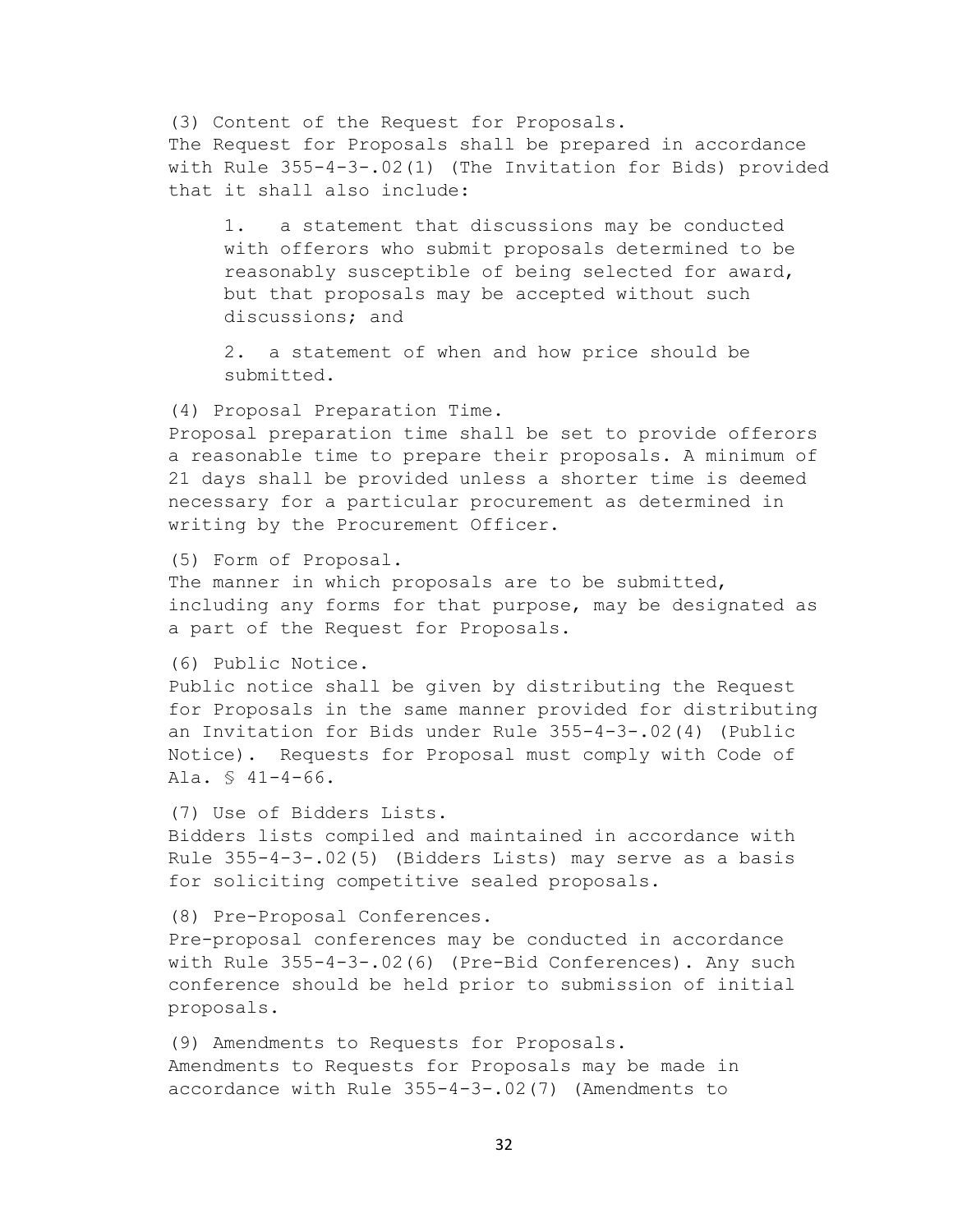Invitations for Bids) prior to submission of proposals. After submission of proposals, amendments may be made in accordance with Rule 355-4-3-.02(18)(b) (Procedure for Phase One of Multi-Step Sealed Bidding, Amendments to the Invitation for Bids).

(10) Modification or Withdrawal of Proposals. Proposals may be modified or withdrawn prior to the established due date in accordance with Rule 355-4-3-.02(8) (Pre-Opening Modification or Withdrawal of Bids). For the purposes of this Section and Rule 355-4-3-.03(11) (Late Proposals, Late Withdrawals, and Late Modifications), the established due date is either the time and date announced for receipt of proposals or receipt of modifications to proposals, if any; or if discussions have begun, it is the time and date by which best and final offers must be submitted, provided that only offerors who submitted proposals by the time announced for receipt of proposals may submit best and final offers.

(11) Late Proposals, Late Withdrawals, and Late Modifications.

Any proposal, withdrawal, or modification received after the established due date at the place designated for receipt of proposals is late. See Rule 355-4-3-.03(10) (Modification or Withdrawal of Proposals) for the definition of "established due date." They may only be considered in accordance with Rule 355-4-3-.02(9) (Late Bids, Late Withdrawals, and Late Modifications).

(12) Receipt and Registration of Proposals. Proposals shall not be opened publicly but shall be opened in the presence of one or more procurement officials. Proposals and modifications shall be time-stamped upon receipt and held in a secure place until the established due date. Proposals submitted through electronic means shall be received in such a manner that the time and date of submittal, along with the contents of such proposal shall be securely stored until the time and date set for bid opening. After the date established for receipt of proposals, a Register of Proposals shall be prepared which shall include for all proposals the name of each offeror, the number of modifications received, if any, and a description sufficient to identify the supply or service offered. Proposals and the Register of Proposals shall be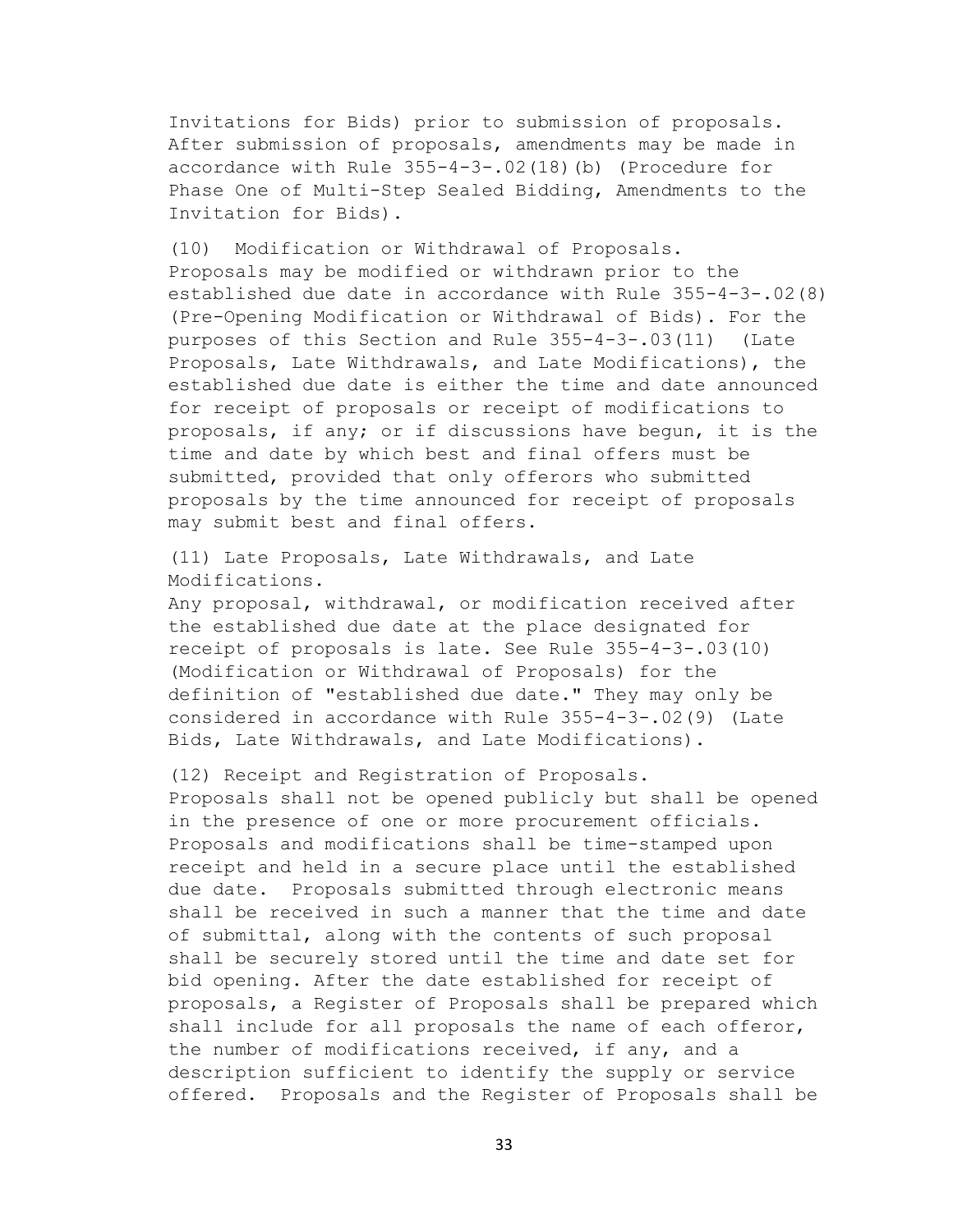open to public inspection only after award of the contract. Proposals and modifications shall be shown only to State personnel having a legitimate interest in them.

(13) Evaluation of Proposals.

(a) Evaluation Factors in the Request for Proposals. The Request for Proposals shall state all of the evaluation factors (and subfactors), including price, and their relative importance.

(b) Evaluation. The evaluation shall be based on the evaluation factors set forth in the Request for Proposals. Numerical rating systems may be used but are not required. Factors not specified in the Request for Proposals shall not be considered.

(c) Responsibility and Responsiveness. Responsibility of prospective contractors is defined by covered by Code of Ala. § 41-4-130(7) and Rule 355-4-3-.09 (Responsibility) of this Chapter. Responsiveness of proposals is covered by Code of Ala. § 41-4-130(8) which defines responsive offeror as "a person who has submitted a[n] …. offer which conforms in all material respects to the ... Request for Proposals."

(d) Classifying Proposals. For the purpose of conducting discussions under Rule 355-4-3-.03(14) (Proposal Discussions with Individual Offerors), proposals shall be initially classified as:

1. acceptable;

2. potentially acceptable, that is, reasonably susceptible of being made acceptable; or

3. unacceptable.

Offerors whose proposals are unacceptable shall be so notified promptly.

(14) Proposal Discussions with Individual Offerors.

(a) "Offerors" Defined. For the purposes of Code of Ala. § 41-4-133(f) of the State Procurement Code and this Section, the term "offerors" includes only those businesses submitting proposals that are acceptable or potentially acceptable. The term shall not include businesses who submitted unacceptable proposals.

(b) Purposes of Discussions. Discussions are held to: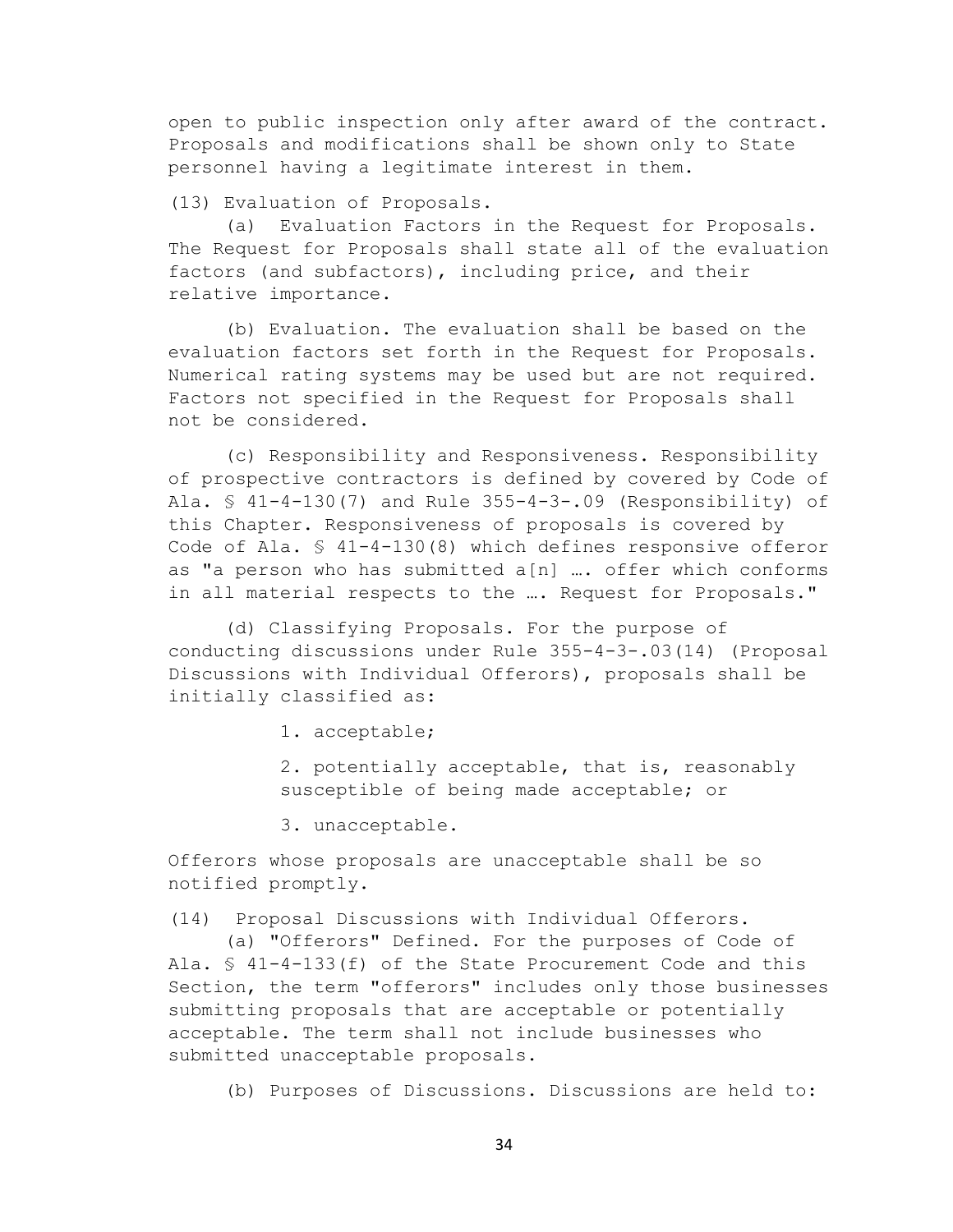1. promote understanding of the State's requirements and the offerors' proposals; and

2. facilitate arriving at a contract that will be most advantageous to the State taking into consideration price and the other evaluation factors set forth in the Request for Proposals.

(c) Conduct of Discussions. Offerors shall be accorded fair and equal treatment with respect to any opportunity for discussions and revisions of proposals. The Procurement Officer should establish procedures and schedules for conducting discussions. If during discussions there is a need for any substantial clarification of or change in the Request for Proposals, the Request shall be amended to incorporate such clarification or change. Auction techniques (revealing one offeror's price to another) and disclosure of any information derived from competing proposals are prohibited. Any substantial oral clarification of a proposal shall be reduced to writing by the offeror. The Procurement Officer shall keep a record of the date, place, and purpose of any meeting with an Offeror to discuss a proposal.

(d) Best and Final Offers. The Procurement Officer shall establish a common date and time for the submission of best and final offers. Best and final offers shall be submitted only once; provided, however, the Chief Procurement Officer or the head of a Purchasing Agency may make a written determination that it is in the State's best interest to conduct additional discussions or change the State's requirements and require another submission of best and final offers. Otherwise, no discussion of or changes in the best and final offers shall be allowed prior to award. Offerors shall also be informed that if they do not submit a notice of withdrawal or another best and final offer, their immediate previous offer will be construed as their best and final offer.

## (15) Mistakes in Proposals.

(a) Modification or Withdrawal of Proposals. Proposals may be modified or withdrawn as provided in Rule 355-4-3-.03(10) (Modification or Withdrawal of Proposals).

(b) Confirmation of Proposal. When the Procurement Officer knows or has reason to conclude before award that a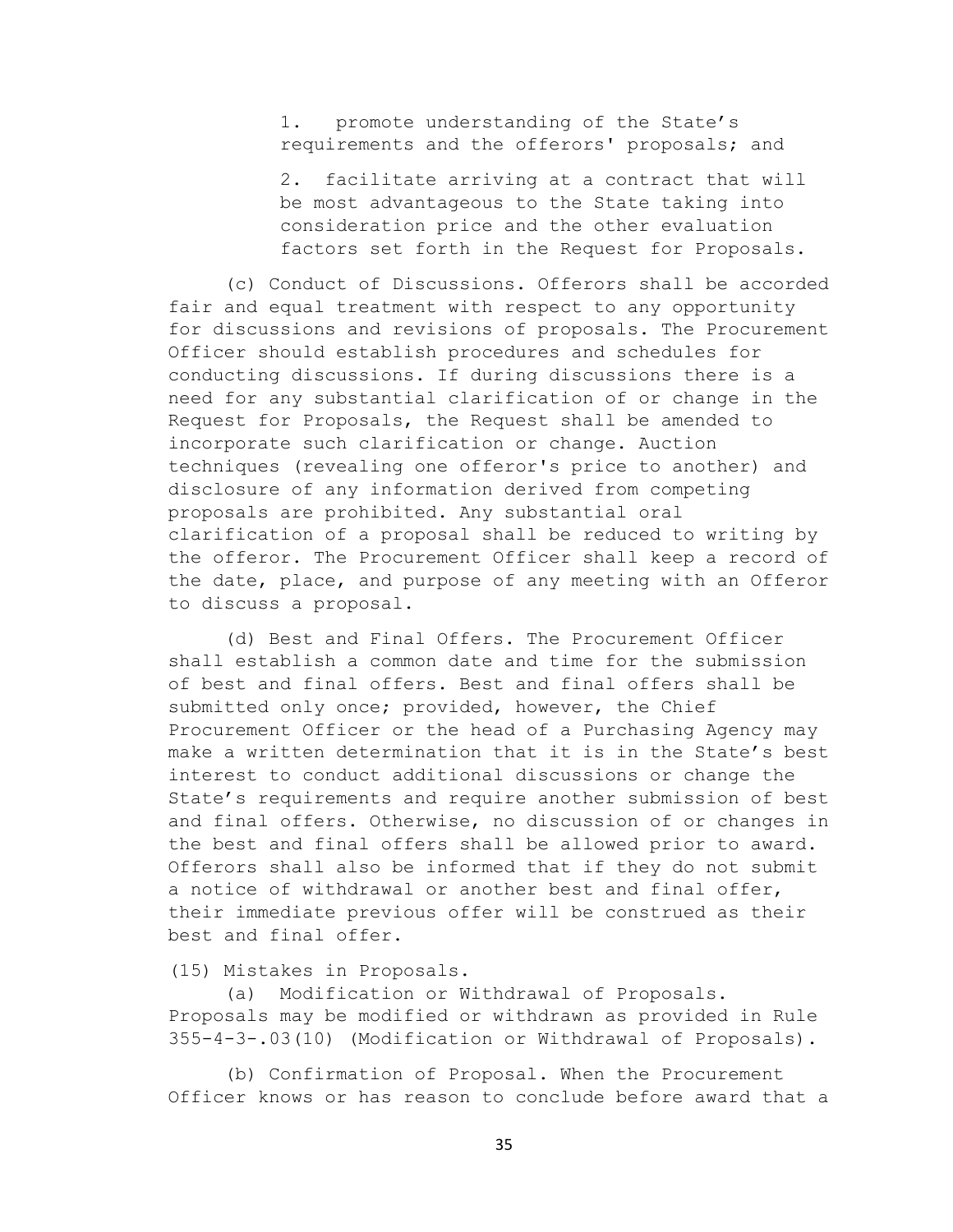mistake has been made, such officer should request the offeror to confirm the proposal. If the offeror alleges mistake, the proposal may be corrected or withdrawn during any discussions that are held or if the conditions set forth in Subsections (c) through (d) of this Section are met.

(c) Mistakes Discovered After Receipt of Proposals but Before Award. This Subsection sets forth procedures to be applied in four situations in which mistakes in proposals are discovered after receipt of proposals but before award.

> 1. During Discussions; Prior to Best and Final Offers. Once discussions are commenced with any offeror or after best and final offers are requested, any offeror may freely correct any mistake by modifying or withdrawing the proposal until the time and date set for receipt of best and final offers.

2. Minor Informalities. Minor informalities, unless otherwise corrected by an offeror as provided in this Section, shall be treated as they are under competitive sealed bidding. See Rule 355-4-3-.02(11) (Mistakes in Bids, Mistakes Discovered At or After Opening but Before Award).

3. Correction of Mistakes. If discussions are not held or if the best and final offers upon which award will be made have been received, mistakes may be corrected and the intended correct offer considered only if, in the sole discretion of the Chief Procurement Officer or head of a Purchasing Agency, it is determined:

> (i) the mistake and the intended correct offer are clearly evident on the face of the proposal, in which event the proposal may not be withdrawn; or

> (ii) the mistake is not clearly evident on the face of the proposal, but the offeror submits proof of evidentiary value which clearly and convincingly demonstrates both the existence of a mistake and the intended correct offer, and such correction would not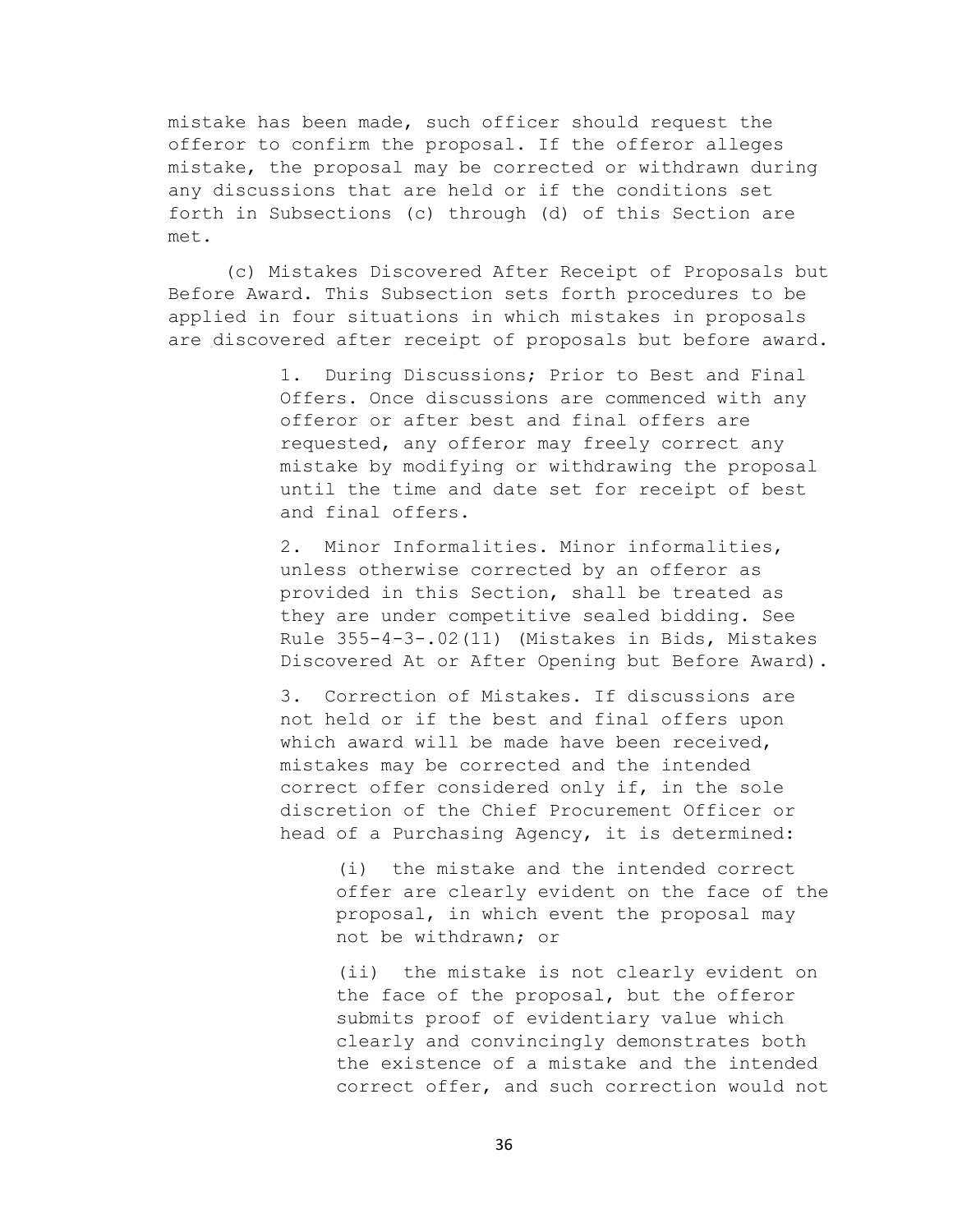be contrary to the fair and equal treatment of other offerors.

4. Withdrawal of Proposals. If discussions are not held, or if the best and final offers upon which award will be made have been received, the offeror may be permitted to withdraw the proposal if, in the sole discretion of the Chief Procurement Officer or head of a Purchasing Agency, it is determined:

> (i) the mistake is clearly evident on the face of the proposal and the intended correct offer is not;

(ii) the offeror submits proof of evidentiary value which clearly and convincingly demonstrates that a mistake was made but does not demonstrate the intended correct offer; or

(iii) the offeror submits proof of evidentiary value which clearly and convincingly demonstrates the intended correct offer, but to allow correction would be contrary to the fair and equal treatment of the other offerors.

(d) Mistakes Discovered After Award. Mistakes shall not be corrected after award of the contract except where the Chief Procurement Officer or the head of a Purchasing Agency finds it would be unconscionable not to allow the mistake to be corrected.

(16) Review by the Contract Review Permanent Legislative Oversight Committee.

In accordance with Code of Ala. 1975, § 29-2-40 et seq., contracts for personal or professional services are subject to review by the Contract Review Permanent Legislative Oversight Committee. If only one agency will use the contract, that agency will present the contract to the committee, unless otherwise determined by the Chief Procurement Officer. If multiple agencies will use the contract, the Chief Procurement Officer may designate a using agency to present the contract to the committee.

Author: Department of Finance Legal Division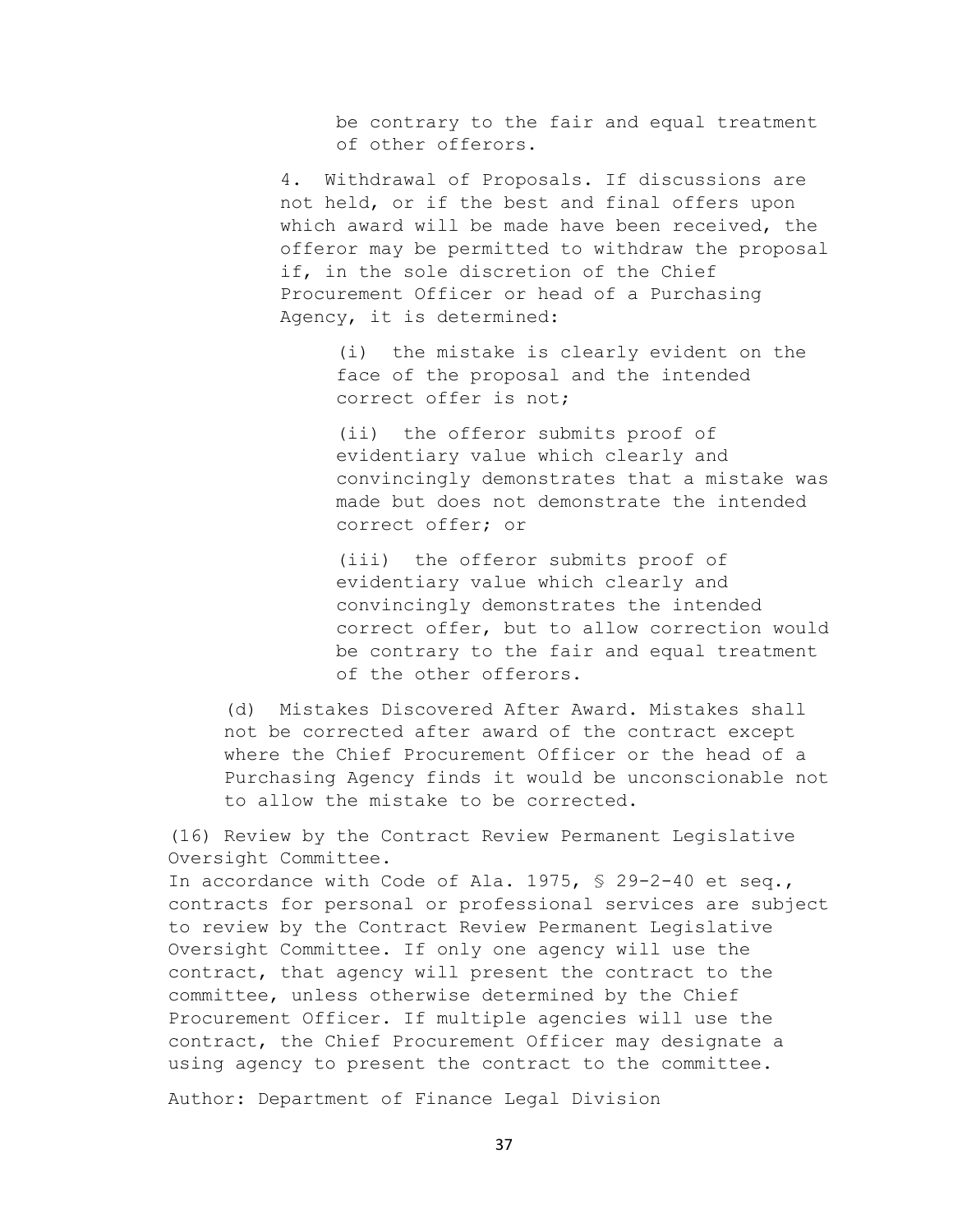Statutory Authority: Code of Ala. 1975, § 41-4-133

History: New Rule: Filed March 21, 2022; effective October 1, 2022.

## 355-4-3-.04 **Small Purchases.**

#### (1) Application.

In accordance with Code of Ala. 1975 § 41-4-134 (Small Purchases), this Rule establishes \$25,000 as the amount for supplies or services below which small purchase procedures may be used for procurements.

(2) Authority to Make Small Purchases.

(a) Amount. The Office of the Chief Procurement Officer or a Purchasing Agency may use this Rule if the procurement is to be less than \$25,000 for supplies or services a. If these methods are not used, the other methods of source selection provided in Code of Ala. 1975 § 41-4-131 (Methods of Source Selection) shall apply.

(b) Existing State Contract for Item. Supplies or services which may be obtained under current State contracts shall be procured under such agreements in accordance with the terms of such contracts. Further, supplies or services available from State stocks shall not be procured under this Rule. Operational procedures and contract terms may provide for waivers or exceptions to this Subsection.

(c) Available from One Business Only. If the supply or service is available from only one business, the sole source procurement method set forth in Rule 355-4-3-.05 (Sole Source Procurement) of these Rules shall be used even if the procurement is a small purchase as specified in Subsection (2) (a) of this Rule.

(3) Competition for Small Purchases of Supplies or Services Between \$5,000 and \$25,000.

(a) Procedure. For small purchases of supplies or services between \$5,000 and \$25,000, no less than three businesses shall be solicited to submit written quotations that are recorded, including the date and amount of each quotation, and placed in the procurement file. Award shall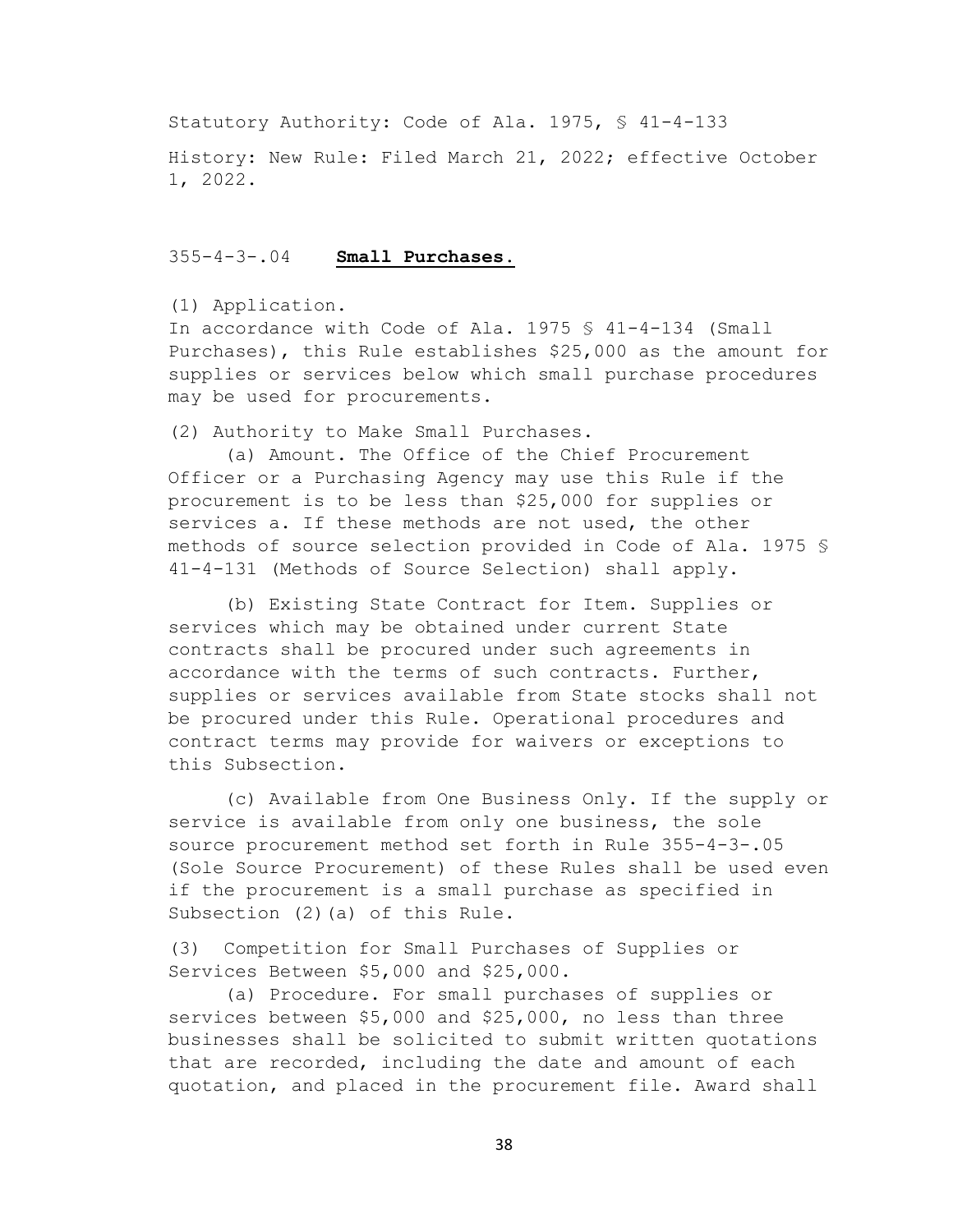be made to the business offering the lowest acceptable quotation.

(4) [Reserved.]

(5) Small Purchases of \$5,000 or Less.

The Chief Procurement Officer or the head of a Purchasing Agency shall adopt operational procedures for making small purchases of less than \$5,000. Such operational procedures shall provide for obtaining adequate and reasonable competition such as obtaining quotations and for making records to properly account for funds and to facilitate auditing of the Purchasing Agency.

Author: Department of Finance Legal Division

Statutory Authority: Code of Ala. 1975, § 41-4-134

History: New Rule: Filed March 21, 2022; effective October 1, 2022.

#### 355-4-3-.05 **Sole Source Procurement.**

(1) Conditions for Use of Sole Source Procurement. Sole source procurement is not permissible unless a required supply or service is available from only a single supplier. A requirement for a particular proprietary item does not justify a sole source procurement if there is more than one potential bidder or offeror for that item. The following are examples of circumstances which could necessitate sole source procurement:

(a) where the compatibility of equipment, accessories, or replacement parts is the paramount consideration;

(b) where a sole supplier's item is needed for trial use or testing; and

(c) where a sole supplier's item is to be procured for resale.

The determination as to whether a procurement shall be made as a sole source shall be made, in writing, by the Chief Procurement Officer. The Chief Procurement Officer may specify the application of such determination and the duration of its effectiveness. In cases of reasonable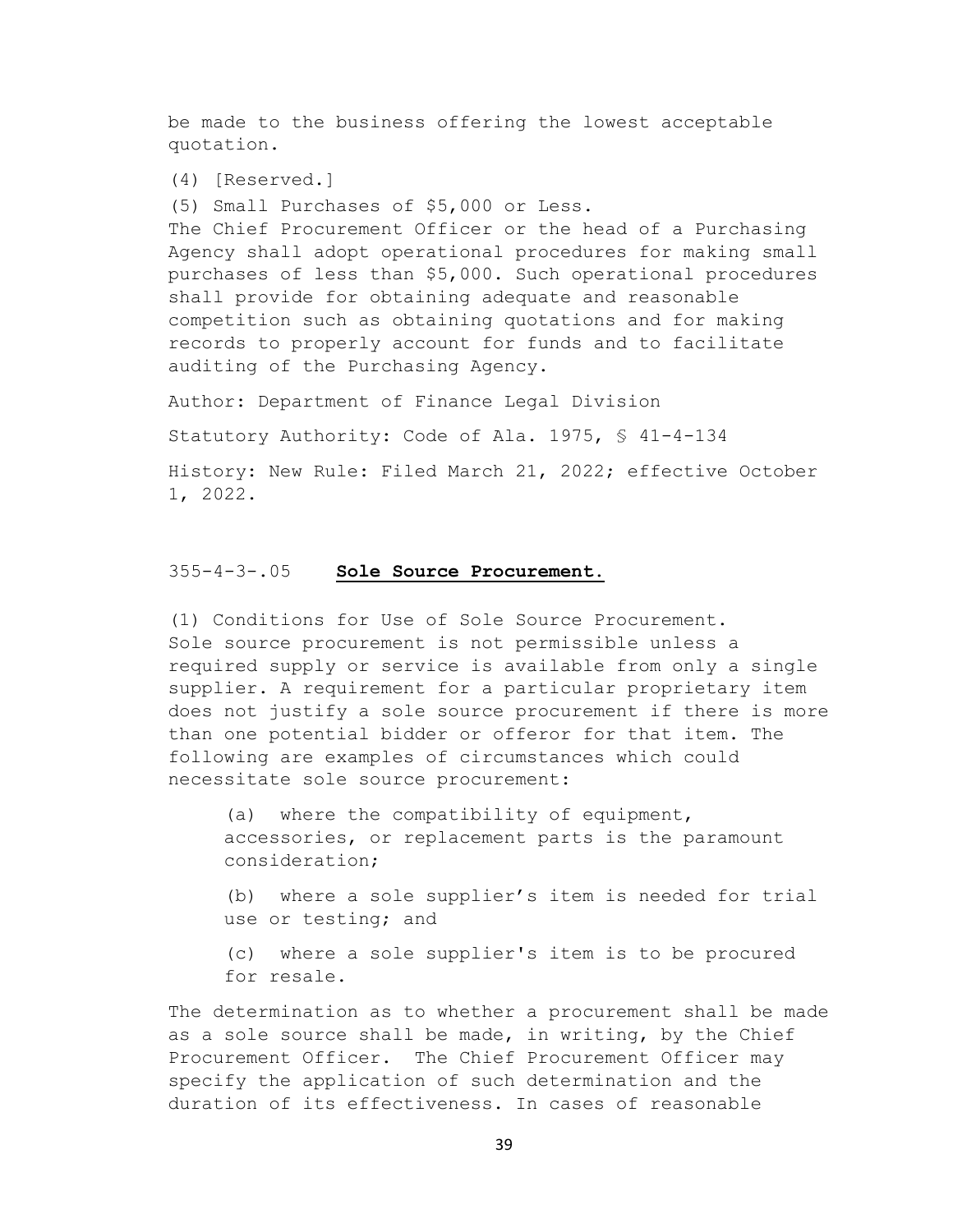doubt, competition should be solicited. Any request by a Using Agency that a procurement be restricted to one potential contractor shall be accompanied by an explanation as to why no other will be suitable or acceptable to meet the need.

(2) Negotiation in Sole Source Procurement. The Procurement Officer shall conduct negotiations, as appropriate, as to price, delivery, and terms.

(3) Record of Sole Source Procurement. For the purpose of complying with Code of Ala. 1975 § 41-4- 149, a record of sole source procurements shall be maintained that lists:

(a) each contractor's name;

(b) the amount and type of each contract;

(c) a listing of the supplies procured under each contract; and

(d) the identification number of each contract file.

The record for each fiscal year shall be available for public inspection, except where disclosure would be detrimental to the safety or security of persons or property or to the public interest as determined by the Chief Procurement Officer.

Author: Department of Finance Legal Division

Statutory Authority: Code of Ala. 1975, § 41-4-135

History: New Rule: Filed March 21, 2022; effective October 1, 2022.

## 355-4-3-.06 **Emergency Procurements.**

(1) Definition of Emergency Conditions. An emergency condition is a situation which creates a

threat to public health, welfare, or safety such as may arise by reason of floods, epidemics, riots, equipment failures, or such other reasons. The existence of such condition creates an immediate and serious need for supplies or services that cannot be met through normal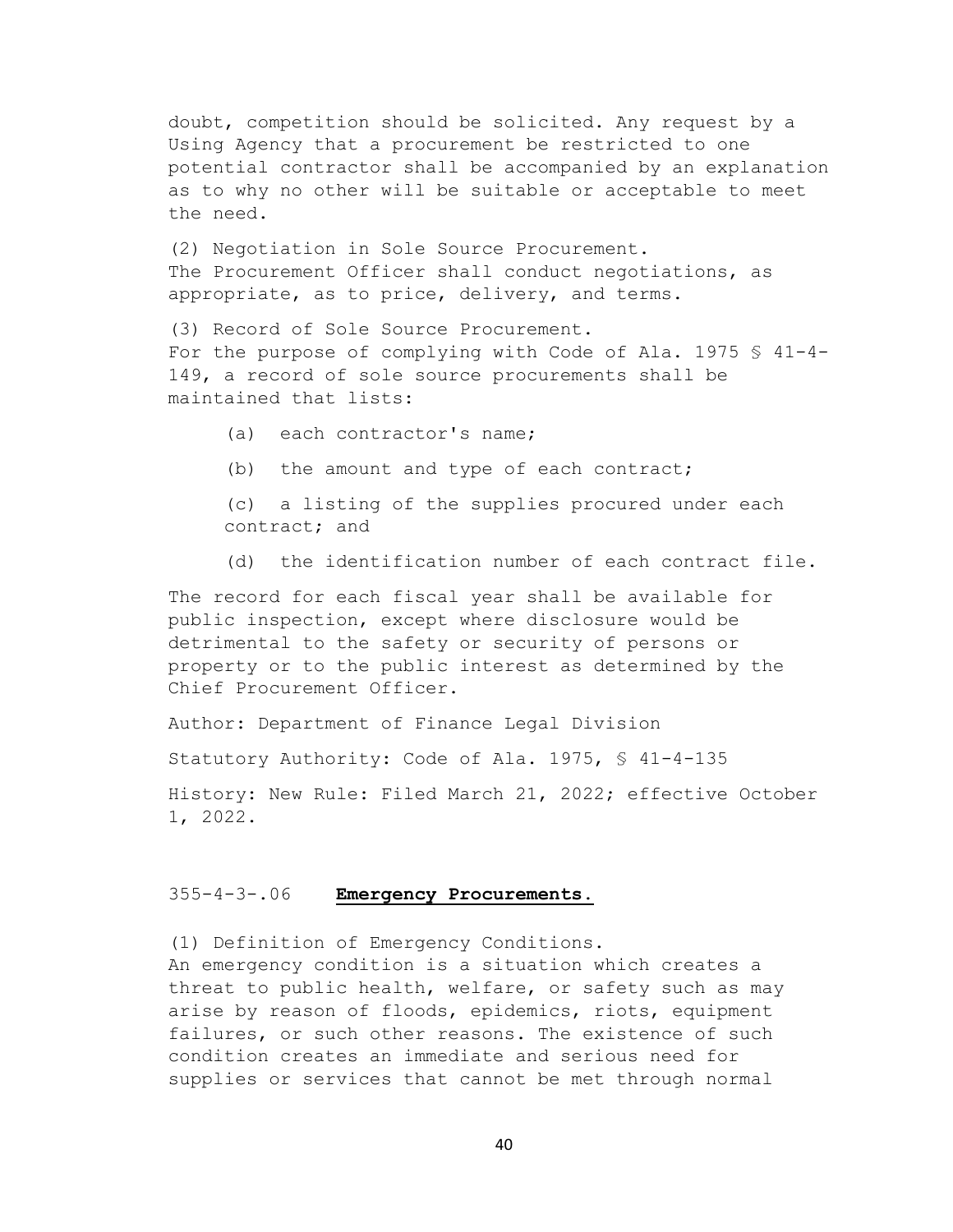procurement methods and the lack of which would seriously threaten:

- (a) the functioning of State government;
- (b) the preservation or protection of property; or
- (c) the health or safety of any person.

(2) Scope of Emergency Procurements. Emergency procurement shall be limited to those supplies or services necessary to meet the emergency.

Author: Department of Finance Legal Division

Statutory Authority: Code of Ala. 1975, § 41-4-136

History: New Rule: Filed March 21, 2022; effective October 1, 2022.

## 355-4-3-.07 **Special Procurements.**

In accordance with Code of Alabama 1975 § 41-4-137, Special Procurements may be initiated when an unusual or unique situation exists that makes the application of all requirements of competitive sealed bidding or competitive sealed proposals contrary to the public interest. The Chief Procurement Officer or the head of a Purchasing agency shall determine when Special Procurements may be utilized, and when so utilized, the Chief Procurement Officer or head of a Purchasing Agency must prepare a written determination describing why the method was used to be included in the procurement file.

Author: Department of Finance Legal Division

Statutory Authority: Code of Ala. 1975, § 41-4-137

History: New Rule: Filed March 21, 2022; effective October 1, 2022.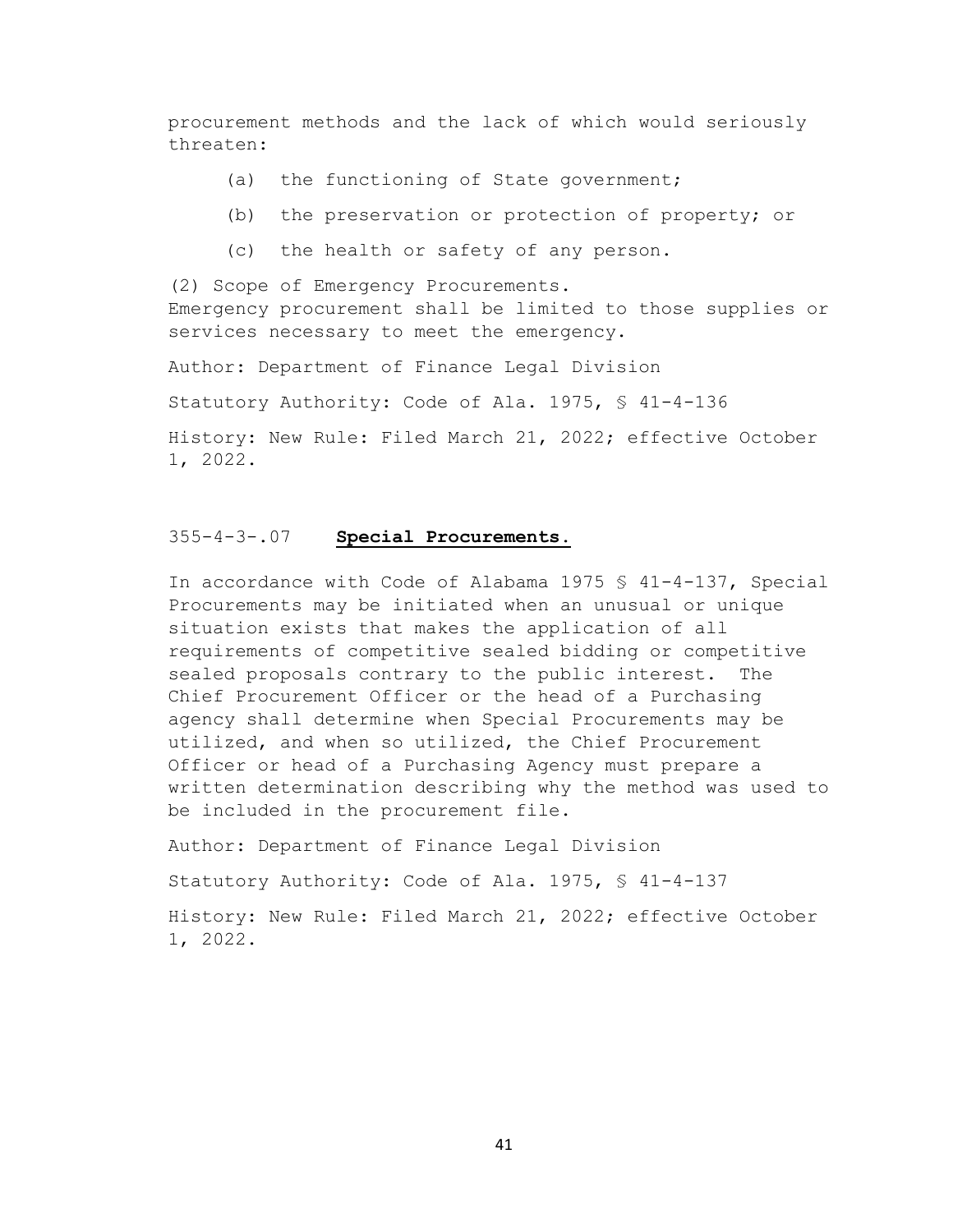# 355-4-3-.08 **Cancellation of Invitations for Bids or Requests for Proposals.**

(1) Cancellation of Solicitation-Notice. Each solicitation issued by the State shall state that the solicitation may be cancelled as provided in this Rule.

(2) Cancellation of Solicitation; Rejection of All Bids or Proposals.

(a) Prior to Opening.

1. As used in this Section, "opening" means the date set for opening of bids, receipt of unpriced technical offers in multi-step sealed bidding, or receipt of proposals in competitive sealed proposals.

2. Prior to opening, a solicitation may be cancelled in whole or in part when the Chief Procurement Officer or the head of a Purchasing Agency determines in writing that such action is in the State's best interest.

3. When a solicitation is cancelled prior to opening, notice of cancellation shall be sent to all businesses solicited.

4. The notice of cancellation shall:

(i) identify the solicitation;

(ii) briefly explain the reason for cancellation; and

(iii) where appropriate, explain that an opportunity will be given to compete on any resolicitation or any future procurements of similar supplies or services.

(b) After Opening.

1. After opening but prior to award, all bids or proposals may be rejected in whole or in part when the Chief Procurement Officer or the head of a Purchasing Agency determines in writing that such action is in the State's best interest.

2. A notice of rejection should be sent to all businesses that submitted bids or proposals.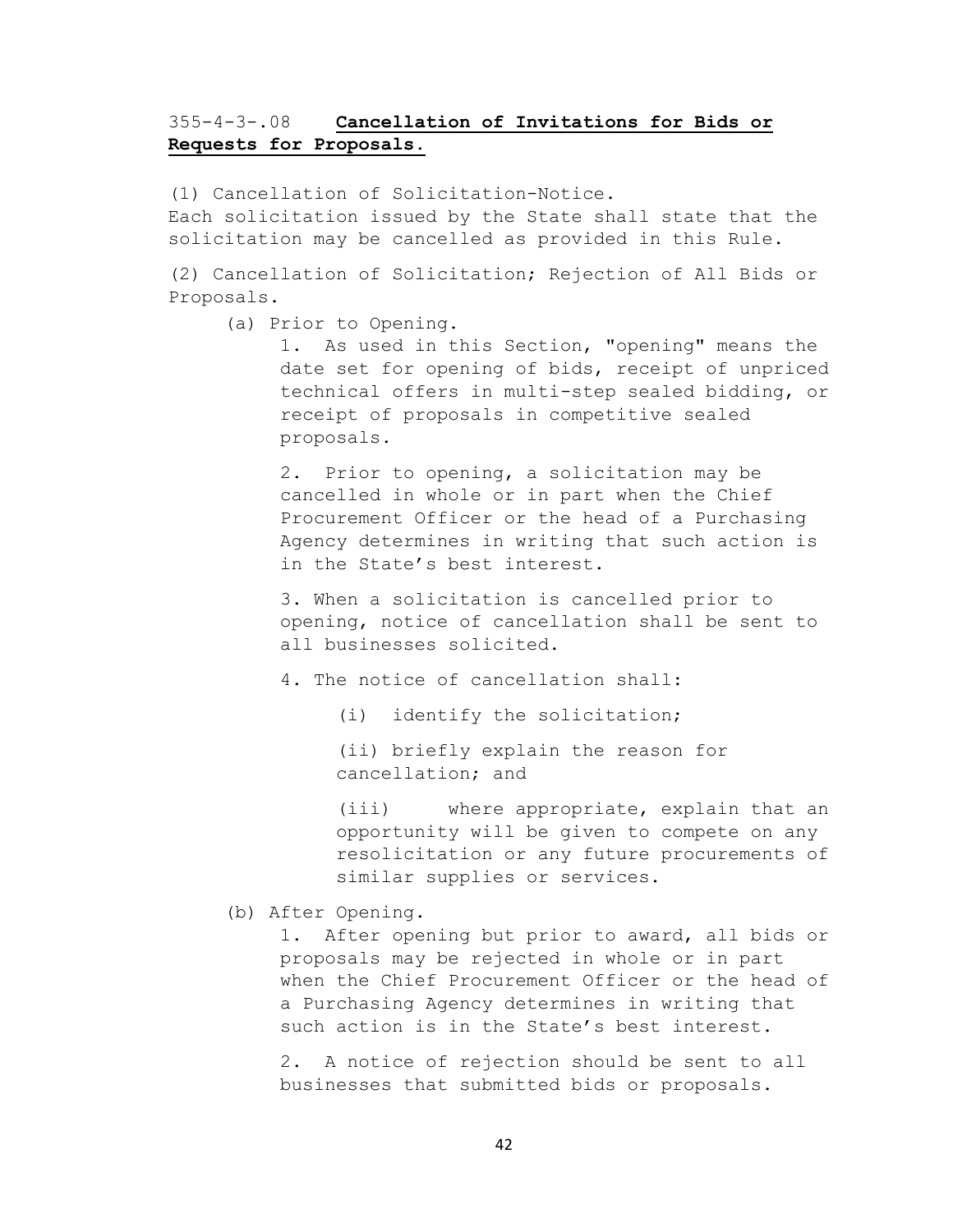(c) Documentation.

The reasons for cancellation or rejection shall be made a part of the procurement file and shall be available for public inspection.

(3) Rejection of Individual Bids or Proposals.

(a) General. This Section applies to rejections of individual bids or proposals in whole or in part.

(b) Notice in Solicitation. Each solicitation issued by the State shall provide that any bid or proposal may be rejected in whole or in part when in the best interest of the State as provided in this Rule.

(c) Reasons for Rejection.

1. Bids. As used in this Subsection, "bid" means any bid submitted in competitive sealed bidding or in the second phase of multi-step sealed bidding and includes submissions under Rule 355- 4-3-.04 (Small Purchases) if no changes in offers are allowed after submission. Reasons for rejecting a bid include but are not limited to:

> (i) the business that submitted the bid is nonresponsible as determined under Rule 355-  $4 - 3 - .09;$

> (ii) the bid is not responsive, that is, it does not conform in all material respects to the Invitation for Bids; see Rule 355-4-3- .02(12) (Bid Evaluation and Award, Responsibility and Responsiveness); or

(iii) the supply or service offered in the bid is unacceptable by reason of its failure to meet the requirements of the specifications or permissible alternates or other acceptability criteria set forth in the Invitation for Bids; See Rule 355-4-3- .02(12) (Bid Evaluation and Award, Product Acceptability).

2. Proposals. As used in this Subsection, "proposal" means any offer submitted in response to any solicitation, including an offer under Rule 355-4-3-.04 (Small Purchases), except a bid as defined in Rule 355-4-3-.08(3)(c)(1). Unless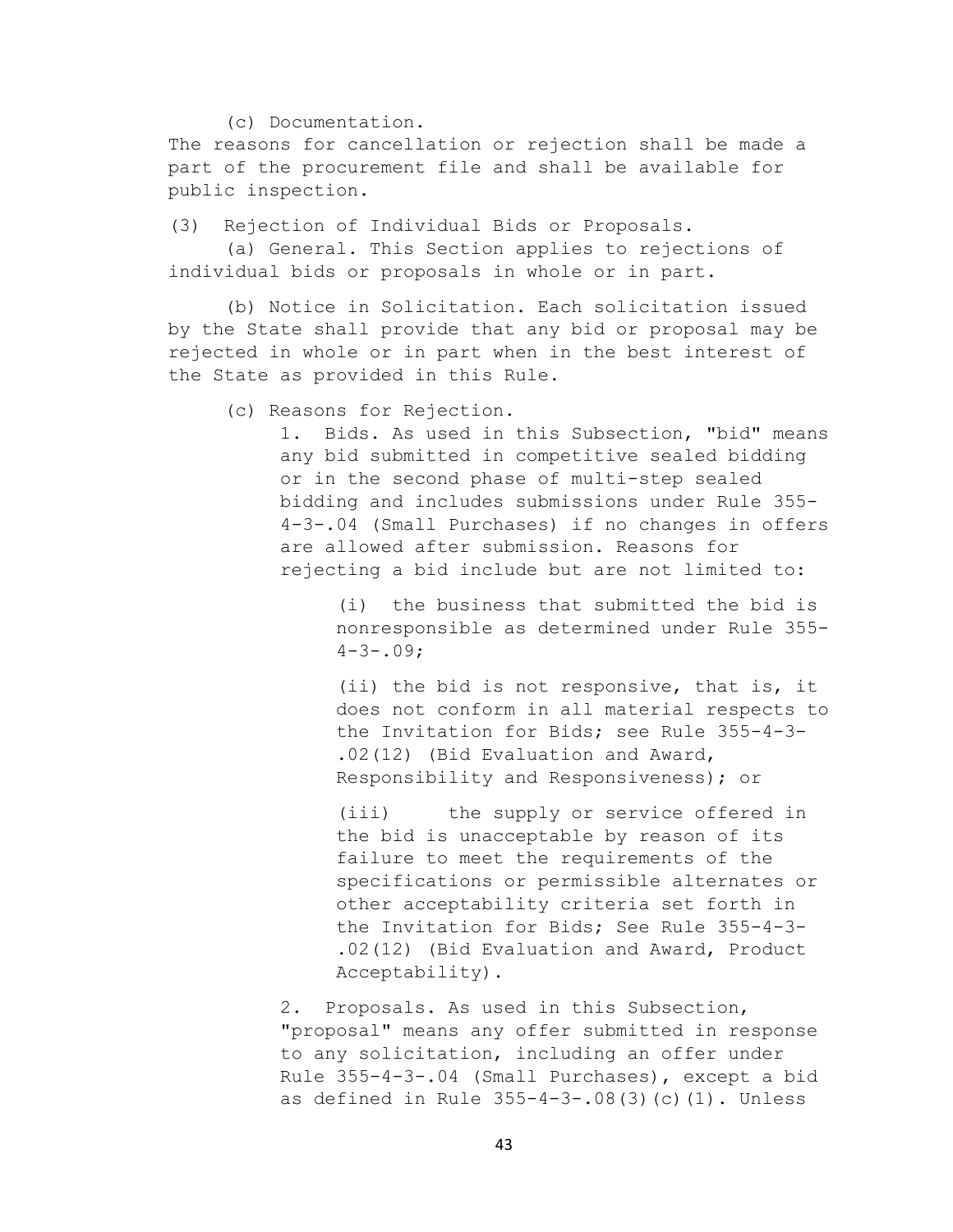the solicitation states otherwise, proposals need not be unconditionally accepted without alteration or correction, and the State's stated requirements may be revised or clarified after proposals are submitted. This flexibility must be considered in determining whether reasons exist for rejecting all or any part of a proposal. Reasons for rejecting proposals include but are not limited to:

(i) the business that submitted the proposal is nonresponsible as determined under Code of Ala. § 41-4-139;

(ii) the proposal ultimately (that is, after any opportunity has passed for altering or clarifying the proposal) fails to meet the announced requirements of the State in some material respect; or

(iii) the proposed price is clearly unreasonable.

(d) Notice of Rejection. Upon request, unsuccessful bidders or offerors shall be advised of the reasons therefor.

(4) "All or None" Bids or Proposals.

Only when provided by the solicitation may a bid or proposal limit acceptance to the entire bid or proposal offering. Otherwise, such bids or proposals shall be deemed to be nonresponsive. If the bid or proposal is properly so limited, the State shall not reject part of such bid or proposal and award on the remainder.

(5) Disposition of Bids or Proposals.

When bids or proposals are rejected, or a solicitation cancelled after bids or proposals are received, the bids or proposals which have been opened shall be retained in the procurement file, or if unopened, returned to the bidders or offerors upon request, or otherwise disposed of.

Author: Department of Finance Legal Division

Statutory Authority: Code of Ala. 1975, § 41-4-138

History: New Rule: Filed March 21, 2022; effective October 1, 2022.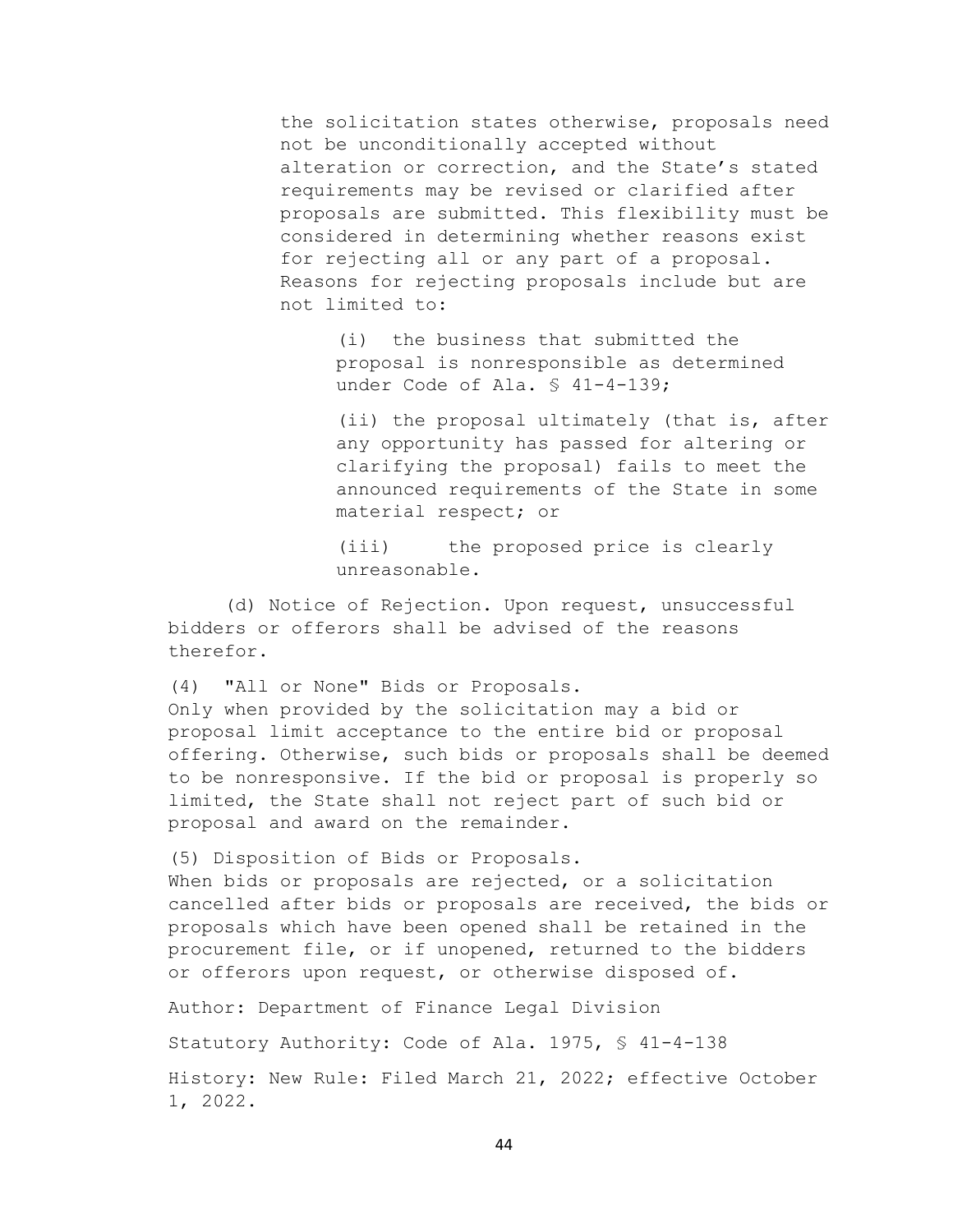#### 355-4-3-.09 **Responsibility of Bidders and Offerors.**

(1) Application.

A determination of responsibility or nonresponsibility shall be governed by this Rule.

(2) Standards of Responsibility.

(a) Standards. Factors to be considered in determining whether the standard of responsibility has been met include whether a prospective contractor has:

> 1. available the appropriate financial, material, equipment, facility, and personnel resources and expertise, or the ability to obtain them, necessary to indicate its capability to meet all contractual requirements;

2. a satisfactory record of performance;

3. a satisfactory record of integrity;

4. qualified legally to contract with the State; and

5. supplied all necessary information in connection with the inquiry concerning responsibility.

(b) Information Pertaining to Responsibility. The prospective contractor shall supply information requested by the Procurement Officer concerning the responsibility of such contractor. If such contractor fails to supply the requested information, the Procurement Officer shall base the determination of responsibility upon any available information or may find the prospective contractor nonresponsible if such failure is unreasonable.

(3) Ability to Meet Standards.

The prospective contractor may demonstrate the availability of necessary financing, equipment, facilities, expertise, and personnel by submitting upon request:

(a) evidence that such contractor possesses such necessary items;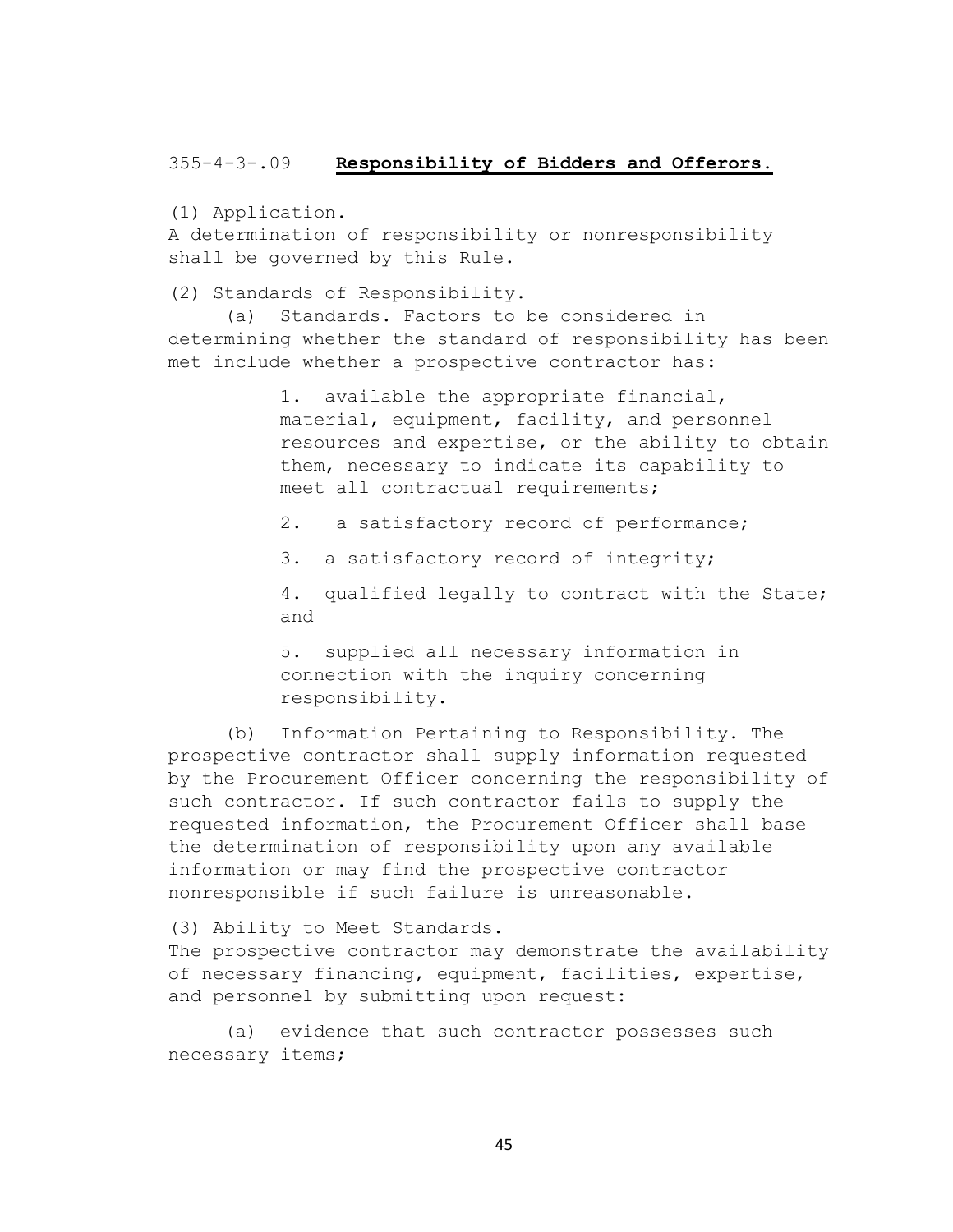(b) acceptable plans to subcontract for such necessary items; or

(c) a documented commitment from, or explicit arrangement with, a satisfactory source to provide the necessary items.

(4) Duty Concerning Responsibility. Before awarding a contract, the Procurement Officer must be satisfied that the prospective contractor is responsible.

(5) Written Determination of Nonresponsibility Required. If a bidder or offeror who otherwise would have been awarded a contract is found nonresponsible, a written determination of nonresponsibility setting forth the basis of the finding shall be prepared by the Chief Procurement Officer or the head of a Purchasing Agency. A copy of the determination shall be sent promptly to the nonresponsible bidder or offeror. The final determination shall be made part of the procurement file.

Author: Department of Finance Legal Division

Statutory Authority: Code of Ala. 1975, § 41-4-139

History: New Rule: Filed March 21, 2022; effective October 1, 2022.

## 355-4-3-.10 **Prequalification of Suppliers.**

Prospective contractors may be prequalified for bidder lists, but distribution of the solicitation shall not be limited to prequalified contractors nor may a prospective contractor be denied award of a contract simply because such contractor was not prequalified. The fact that a prospective contractor has been prequalified does not necessarily represent a finding of responsibility.

Author: Department of Finance Legal Division

Statutory Authority: Code of Ala. 1975, § 41-4-140

History: New Rule: Filed March 21, 2022; effective October 1, 2022.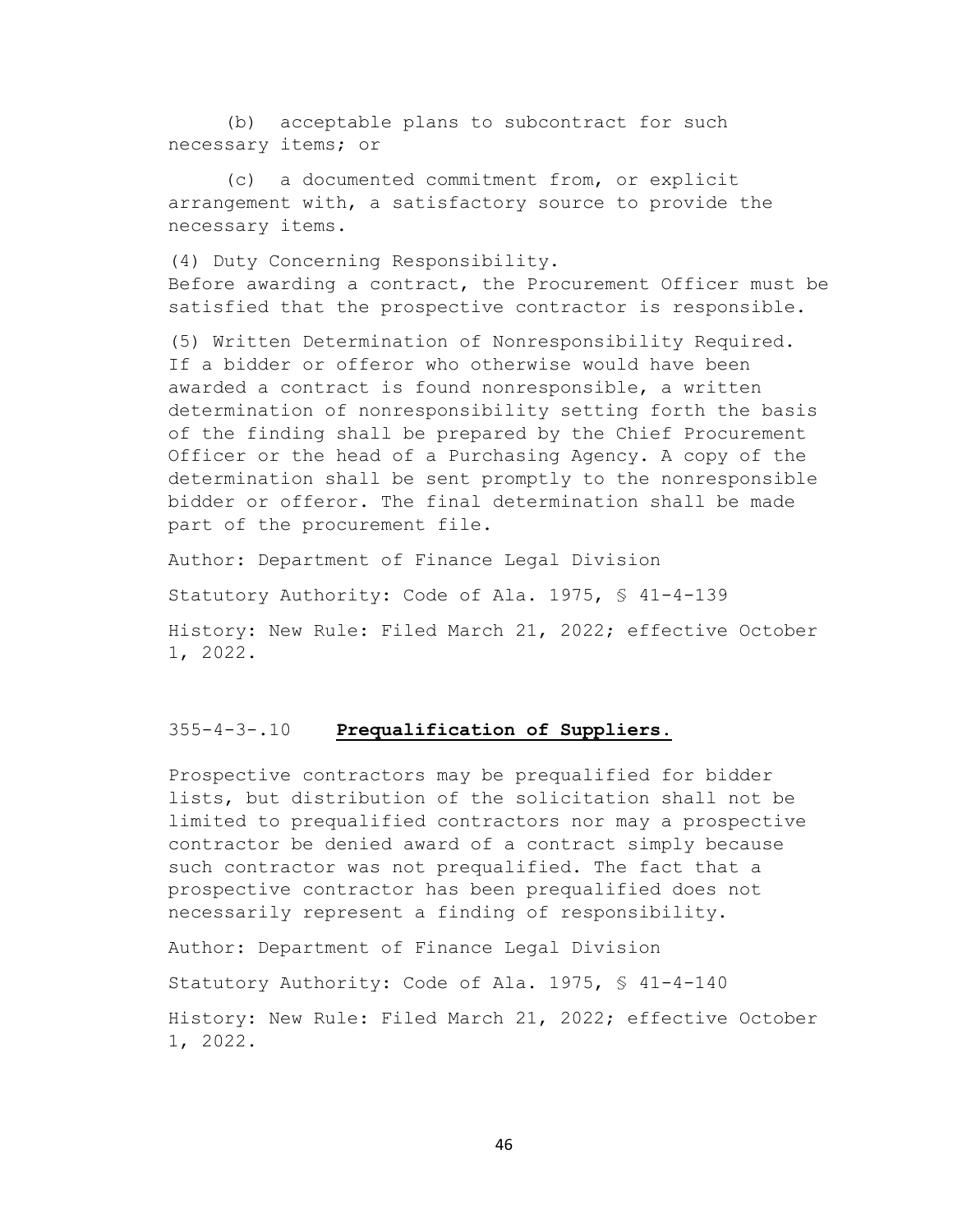#### 355-4-3-.11 **Substantiation of Offered Prices.**

(1) Meaning of Terms Not Defined in the State Procurement Code

(a) Adequate Price Competition. Price competition exists if competitive sealed proposals are solicited and at least two responsible offerors independently compete for a contract to be awarded to the responsible offeror submitting the lowest evaluated price by submitting priced offers (or best and final offers) meeting the requirements of the solicitation. If the foregoing conditions are met, price competition shall be presumed to be "adequate" unless the Procurement Officer determines in writing that such competition is not adequate.

(b) Established Market Price means a current price, established in the usual and ordinary course of trade between buyers and sellers, which can be substantiated from sources which are independent of the manufacturer or supplier and may be an indication of the reasonableness of price.

(c) Prices Set by Law or Regulation. The price of a supply or service is set by law or regulation if some governmental body establishes the price that the offeror or contractor may charge the State and other customers.

(2) Submission of Substantiating Data.

(a) Time and Manner. When factual information is requested by the Procurement Officer to substantiate that the price or cost offered, or some portion of such price or cost, is reasonable, the offeror shall submit such data to the Procurement Officer prior to beginning price negotiations at any reasonable time and in any reasonable manner prescribed by the Procurement Officer. Such information shall either be actually submitted or specifically identified in writing.

(b) Refusal to Submit Data. A refusal by the offeror to supply the requested information may be grounds to disqualify the offeror or to defer award pending further review and analysis. In the event the Procurement Officer decides to enter into the contract without first receiving the requested information, the Procurement Officer shall make a written determination setting forth the reasons for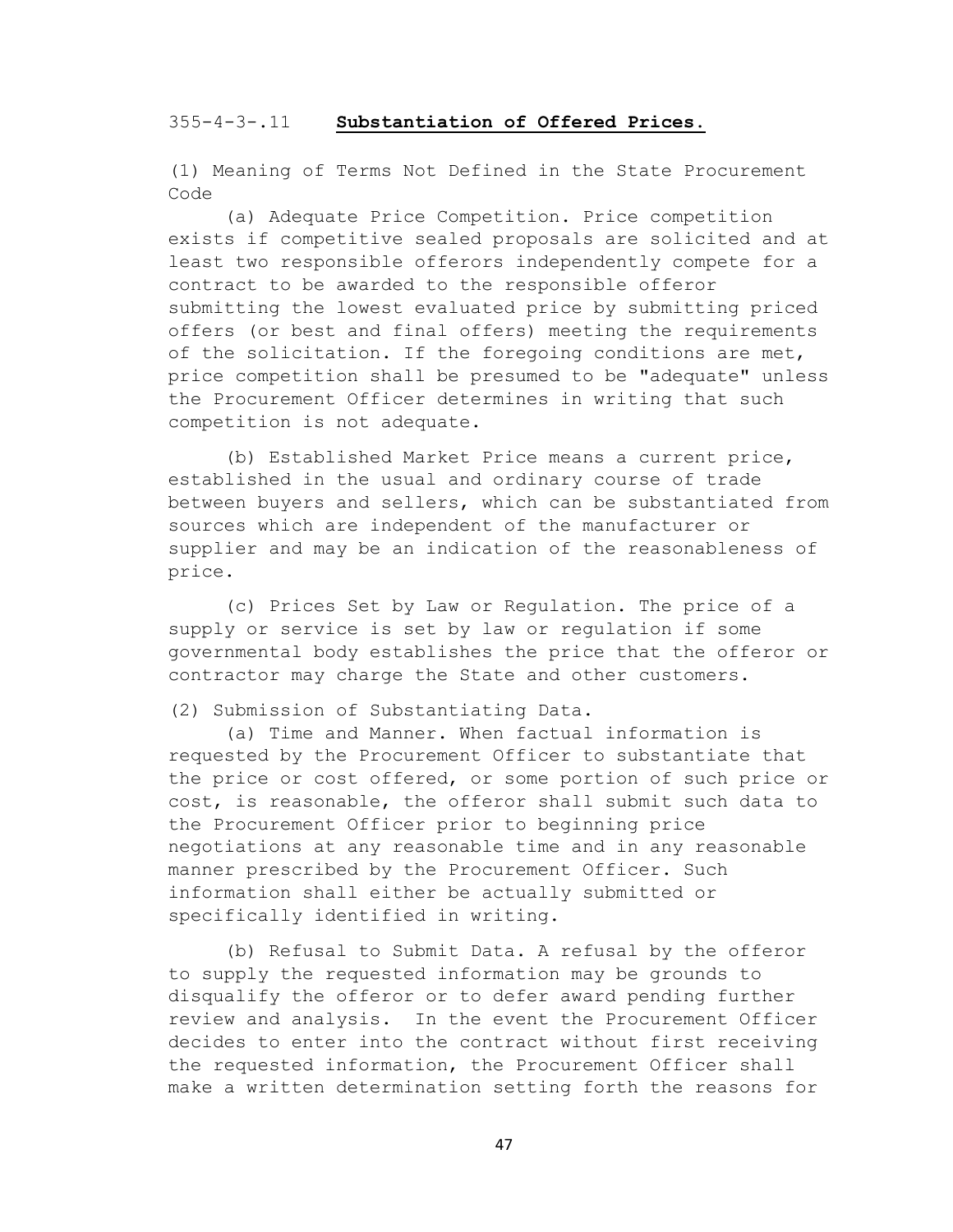the award, which shall be made a part of the procurement file.

Author: Department of Finance Legal Division

Statutory Authority: Code of Ala. 1975, § 41-4-141

History: New Rule: Filed March 21, 2022; effective October 1, 2022.

# 355-4-3-.12 **Types of Contracts.**

(1) Prohibition of Cost-Plus-a-Percentage-of-Cost Contracting.

Except for a cost-plus-a-percentage-of-cost contract, which is prohibited by Code of Ala. 1975 § 41-4-143, the use of any type of contract is permissible. Questions of whether a contract type is permitted or prohibited will be determined by the Chief Procurement Officer and such determinations are not subject to review. Permitted contract types include, but are not limited to, the following:

- (a) Fixed price contracts (with contract specified adjustments);
- (b) Firm fixed-price contracts;
- (c) Fixed-price contracts with price adjustment;
- (d) Cost-reimbursement contracts;
- (e) Allowable Cost Contracts;
- (f) Cost-Plus-Fixed Fee Contracts;
- (g) Cost Incentive Contracts;
- (h) Fixed-Price Cost Incentive Contracts;
- (i) Cost-Reimbursement Contracts with Cost Incentive Fee;
- (j) Performance Incentive contracts;
- (k) Time and Materials Contracts;
- (l) Labor Hour Contracts;
- (m)Definite Quantity contracts;
- (n) Indefinite Quantity contracts;
- (o) Requirements Contracts;
- (p) Leases;
- (q) Lease with Purchase Option.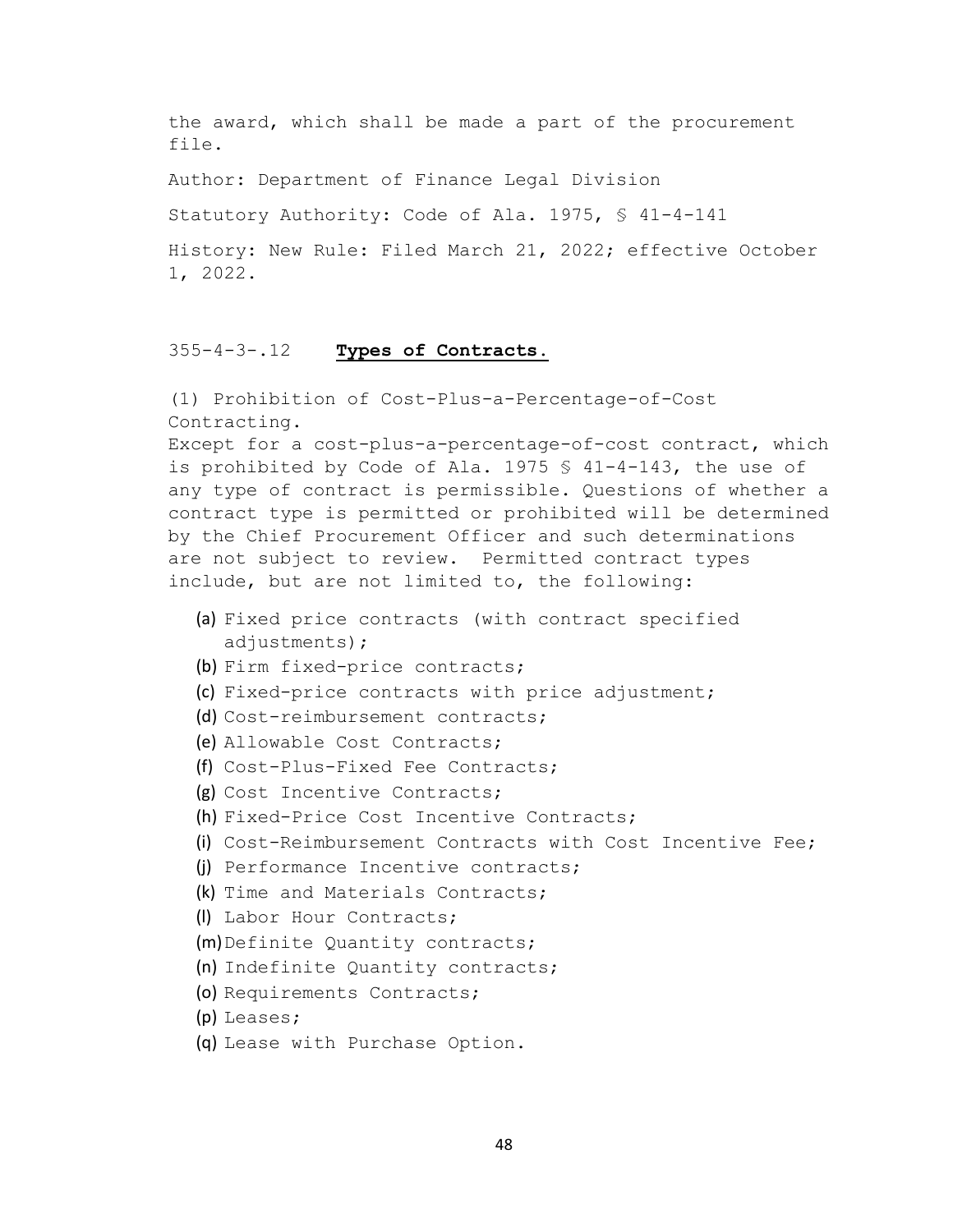(2) Option Provisions.

(a) Contract Provision. When a contract is to contain an option for renewal, extension, or purchase, notice of such provision shall be included in the solicitation. Exercise of the option is always at the State's discretion only, and not subject to agreement or acceptance by the contractor.

(b) Exercise of Option. Before exercising any option for renewal, extension, or purchase, the Procurement Officer should attempt to ascertain whether a competitive procurement is practical, in terms of pertinent competitive and cost factors, and would be more advantageous to the State than renewal or extension of the existing contract.

(c) Lease with Purchase Option. A purchase option in a lease for supplies may be exercised only if the lease containing the purchase option was awarded under competitive sealed bidding or competitive sealed proposals, or the leased supply is the only supply that can meet the State's requirements, as determined in writing by an officer above the level of the Procurement Officer. Before exercising such an option, the Procurement Officer shall:

> 1. investigate alternative means of procuring comparable supplies, and

2. compare estimated costs and benefits associated with the alternative means and the exercise of such option, for example, the benefit of buying new state-of-the-art equipment compared to the estimated, initial savings associated with exercise of a purchase option.

(3) Policy Regarding Selection of Contract Types.

(a) General. The selection of an appropriate contract type depends on factors such as the nature of the supplies or services to be procured, the uncertainties which may be involved in contract performance, and the extent to which the State or the contractor is to assume the risk of the cost of performance of the contract. Contract types differ in the degree of responsibility assumed by the contractor.

Among the factors that may be considered in selecting any type of contract are: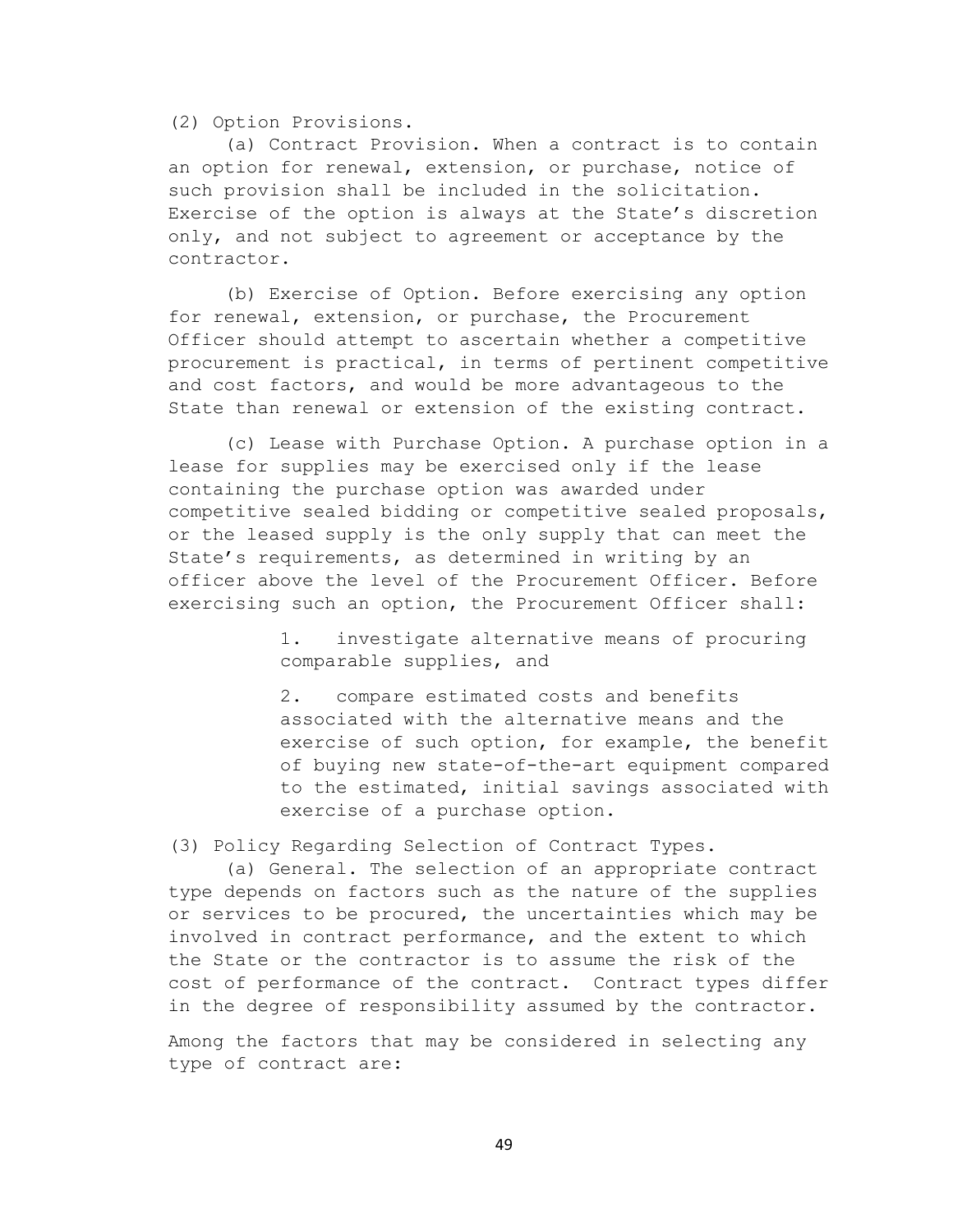1. the type and complexity of the supply or service being procured:

2. the difficulty of estimating performance costs such as the inability of the State to develop definitive specifications, to identify the risks to contractor inherent in the nature of the work to be performed, or otherwise to clearly establish the requirements of the contract;

3. the administrative costs to both parties; 4. the degree to which the State must provide technical coordination during the performance of the contract;

5. the effect of the choice of the type of contract on the amount of competition to be expected;

6. the stability of material or commodity market prices or wage levels;

- 7. the urgency of the requirement; and<br>8. the length of contract performance.
- the length of contract performance.

Author: Department of Finance Legal Division

Statutory Authority: Code of Ala. 1975, § 41-4-143

History: New Rule: Filed March 21, 2022; effective October 1, 2022.

# 355-4-3-.13 **Multi-Year Contracts.**

(1) Duration

Multi-year contracts may not exceed five years in duration, including any extensions or renewals, unless determined otherwise in writing by the Chief Procurement Officer.

- (2) Multi-Term Contract Procedure.
	- (a) Solicitation. The solicitation shall state:

1. the amount of supplies or services required for the proposed contract period;

2. that a unit price shall be given for each supply or service, and that such unit prices shall be the same throughout the contract (except to the extent price adjustments may be provided in the solicitation and resulting contract);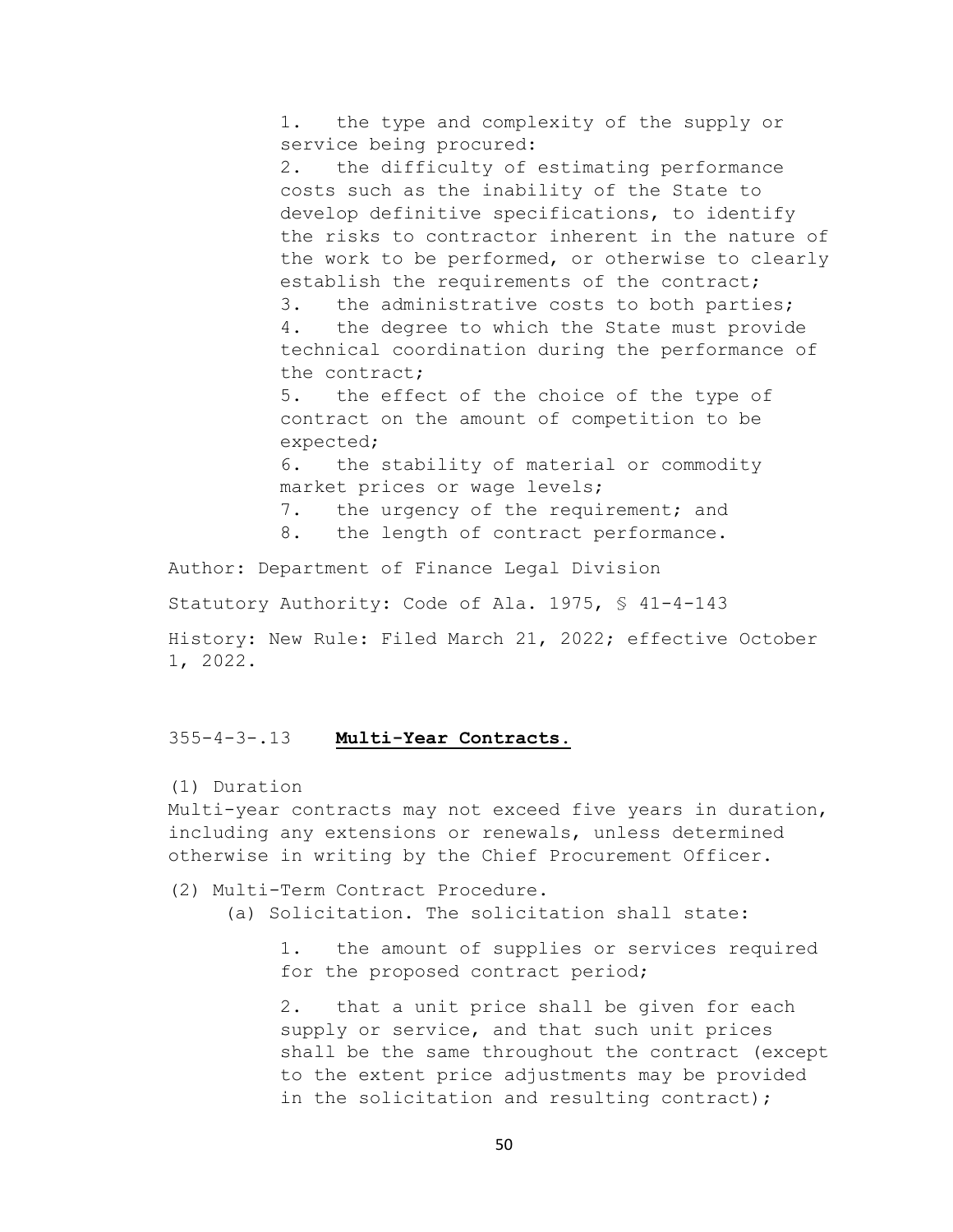3. that the multi-term contract will be cancelled only if funds are not appropriated or otherwise made available to support continuation of performance in any fiscal period succeeding the first; however, this does not affect either the State's rights or the contractor's rights under any termination clause in the contract;

4. whether bidders or offerors may submit prices for:

(i) the first fiscal period only;

(ii) the entire time of performance only; or

(iii) both the first fiscal period and the entire time of performance;

5. that a multi-term contract may be awarded and how award will be determined including, if prices for the first fiscal period and entire time of performance are submitted, how such prices will be compared

(b) Award. Award shall be made as stated in the solicitation and permitted under the source selection method utilized. Care should be taken when evaluating multi-term prices against prices for the first fiscal period that award on the basis of prices for the first period does not permit the successful bidder or offeror to "buy in", that is, give such bidder or offeror an undue competitive advantage in subsequent procurements.

(c) Cancellation.

1. "Cancellation," as used in multi-term contracting, means the cancellation of the total requirements for the remaining portion of the contract because funds were not appropriated or otherwise make available. The contract for the first fiscal period shall not be cancelled, except in the event of proration declared by the Governor. Cancellation results when the Procurement Officer notifies the contractor of nonavailability of funds for contract performance for any fiscal period subsequent to the first.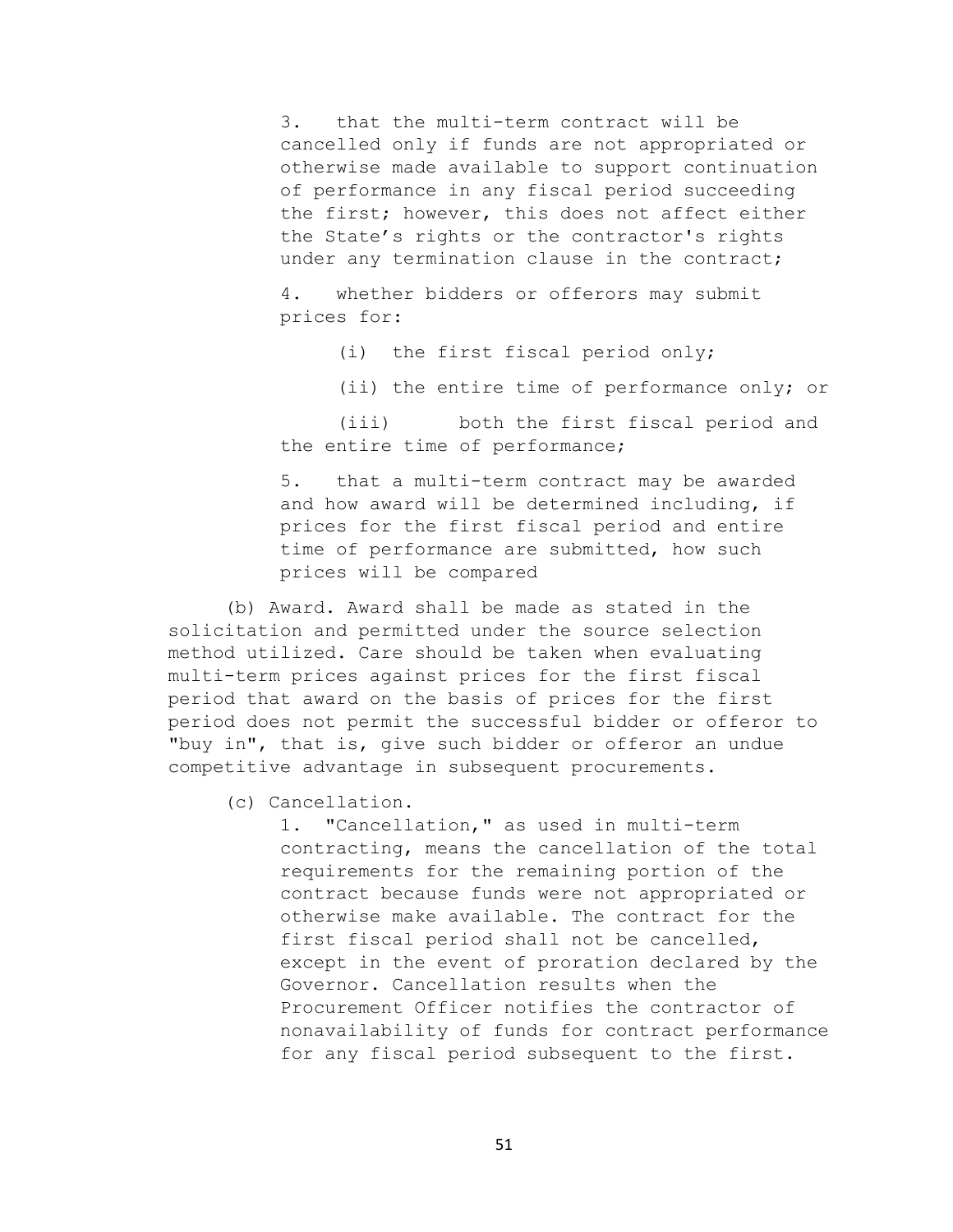2. These provisions on cancellation of multiterm contracts do not limit the rights of the State or the contractor under any termination clause of the contract if the contract is terminated pursuant to that clause rather than cancelled as provided in this Subsection.

## (3) Multiple Award.

(a) General. A multiple award is an award of an indefinite quantity contract for one or more similar supplies or services to more than one bidder or offeror when the State is obligated to order all of its actual requirements for the specified supplies or services from those contractors. The obligation to order the State's actual requirements is limited by the provisions of Uniform Commercial Code Section 2-306(1).

(b) Limitations on Use. A multiple award may be made when award to two or more bidders or offerors for similar products is necessary for adequate delivery, service, or product compatibility. Any multiple award shall be made in accordance with the provisions of Rule 355-4-3-.02 (Competitive Sealed Bidding), Rule 355-4-3-.03 (Competitive Sealed Proposals), Rule 355-4-3-.04 (Small Purchases), and Rule 355-4-3-.06 (Emergency Procurements), as applicable. Multiple awards shall not be made when a single award will meet the State's needs without sacrifice of economy or service.

(c) Contract and Solicitation Provisions. All eligible users of the contract shall be named in the solicitation, and it shall be mandatory that the actual requirements of such users that can be met under the contract be obtained in accordance with the contract, provided, that:

> 1. the State shall reserve the right to take bids separately if a particular quantity requirement arises which exceeds its norm or an amount specified in the contract;

> 2. the State shall reserve the right to take bids separately if the Chief Procurement Officer or the head of a Purchasing Agency approves a finding that the supply or service available under the contract will not meet a nonrecurring special need of the State; and